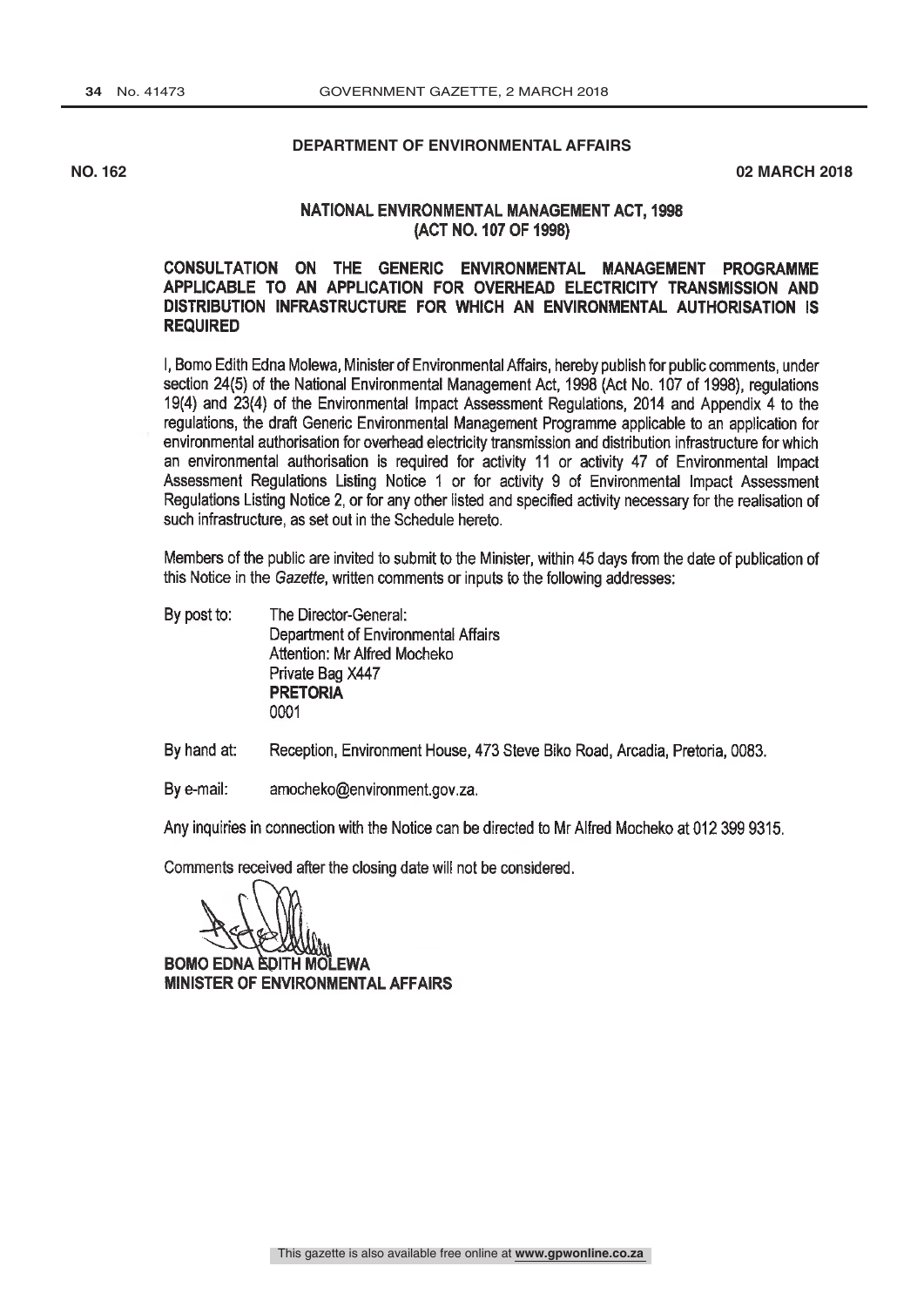# **SCHEDULE**

A person applying for an environmental authorisation for overhead electricity transmission and distribution infrastructure, when such facilities trigger-

- activity 11 or 47 of Environmental Impact Assessment Regulations Listing Notice 1 of 2014 and  $\bullet$ any other listed and specified activities necessary for the realisation of such facilities;
- activity 9 of Environmental Impact Assessment Regulations Listing Notice 2 of 2014; or  $\bullet$  .
- any other listed or specified activity necessary for the realisation of such facilities,  $\bullet$

must use the generic Environmental Management Programme, contemplated in regulations 19(4), 23(4) and Appendix 4 to the Environmental Impact Assessment Regulations, 2014. The generic Environmental Management Programme is set out in Appendix 1.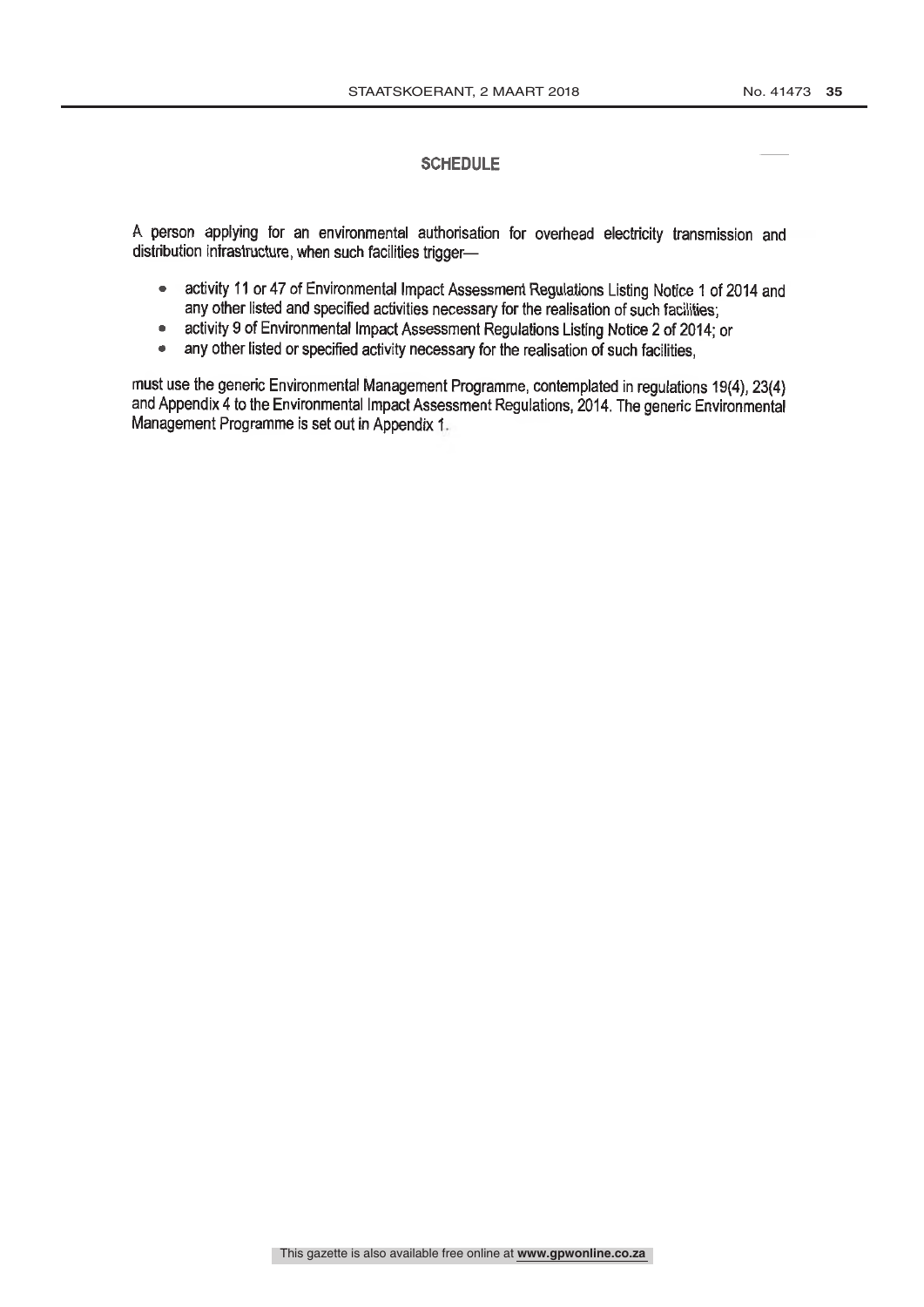# **APPENDIX 1**

GENERIC ENVIRONMENTAL MANAGEMENT PROGRAMME (EMPr) FOR THE DEVELOPMENT AND EXPANSION FOR OVERHEAD ELECTRICITY TRANSMISSION AND DISTRIBUTION INFRASTRUCTURE





**i |** Page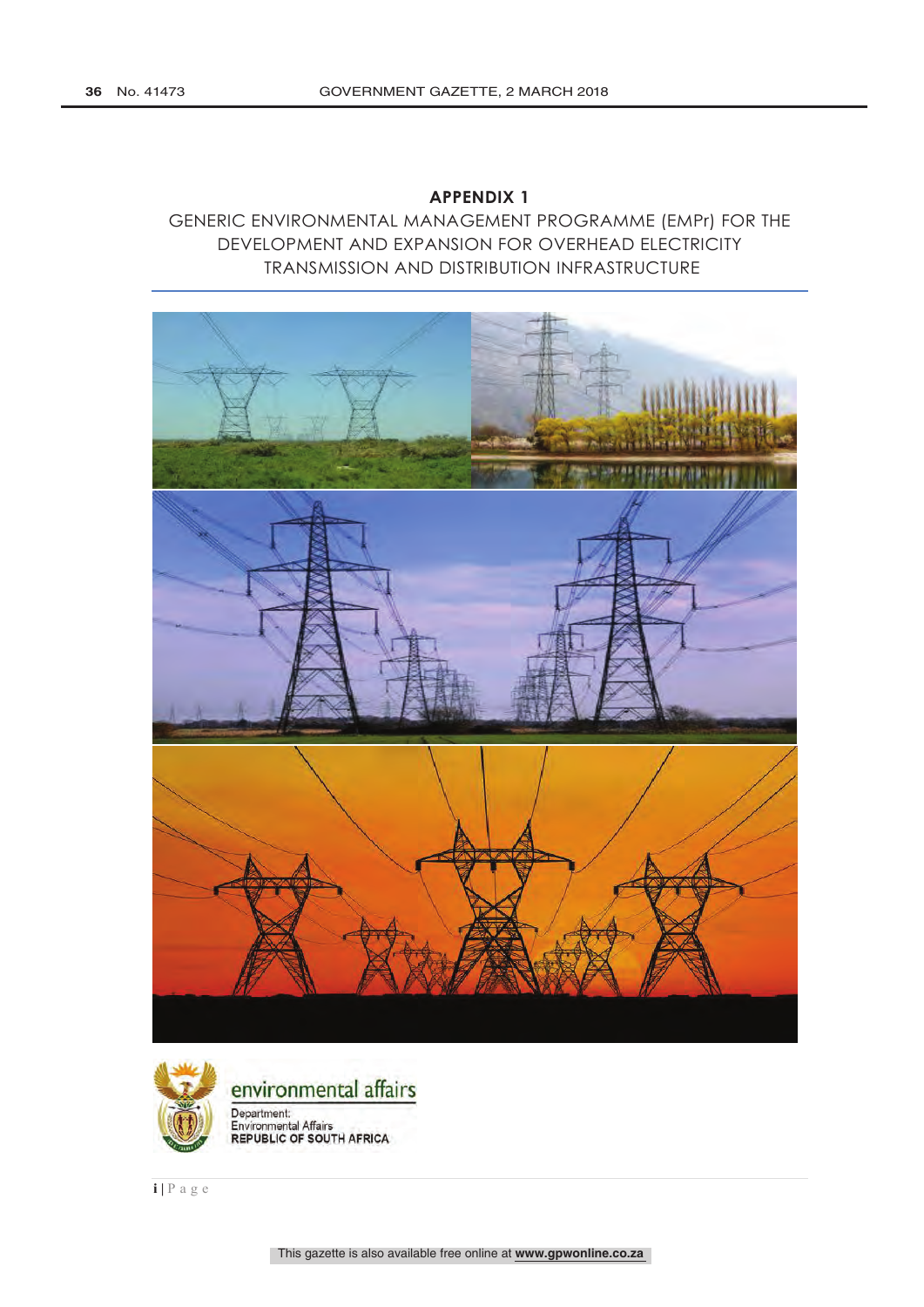# **TABLE OF CONTENTS**

| 1.  |      |                                                                                      |  |
|-----|------|--------------------------------------------------------------------------------------|--|
| 2.  |      |                                                                                      |  |
| 3.  |      |                                                                                      |  |
| 4.  |      |                                                                                      |  |
| 5.  |      |                                                                                      |  |
| 6.  |      | Completion of part B: section 1: the pre-approved generic EMPr template 4            |  |
| 7.  | 4    | Amendments of the impact management outcomes and actions of the generic EMPr         |  |
| 8.  |      | Documents to be submitted as part of part B: section 2 site specific information and |  |
|     |      |                                                                                      |  |
| (i) |      | Amendments to Part B: Section 2 - site specific information and declaration  5       |  |
|     |      |                                                                                      |  |
| 1.  |      |                                                                                      |  |
| 2.  |      |                                                                                      |  |
| 3.  |      | ROLES AND RESPONSIBILITIES FOR ENVIRONMENTAL MANAGEMENT PROGRAMME                    |  |
| 4.  |      | ENVIRONMENTAL DOCUMENTATION REPORTING AND COMPLIANCE  14                             |  |
| 4.1 |      |                                                                                      |  |
| 4.2 |      |                                                                                      |  |
| 4.3 |      |                                                                                      |  |
| 4.4 |      |                                                                                      |  |
| 4.5 |      |                                                                                      |  |
| 4.6 |      |                                                                                      |  |
| 4.7 |      |                                                                                      |  |
| 4.8 |      |                                                                                      |  |
| 4.9 |      |                                                                                      |  |
|     | 4.10 |                                                                                      |  |
|     | 4.11 |                                                                                      |  |
|     | 4.12 |                                                                                      |  |
|     | 4.13 |                                                                                      |  |
|     | 4.14 |                                                                                      |  |
|     |      |                                                                                      |  |
| 5.  |      |                                                                                      |  |
|     | 5.1  |                                                                                      |  |
|     | 5.2  |                                                                                      |  |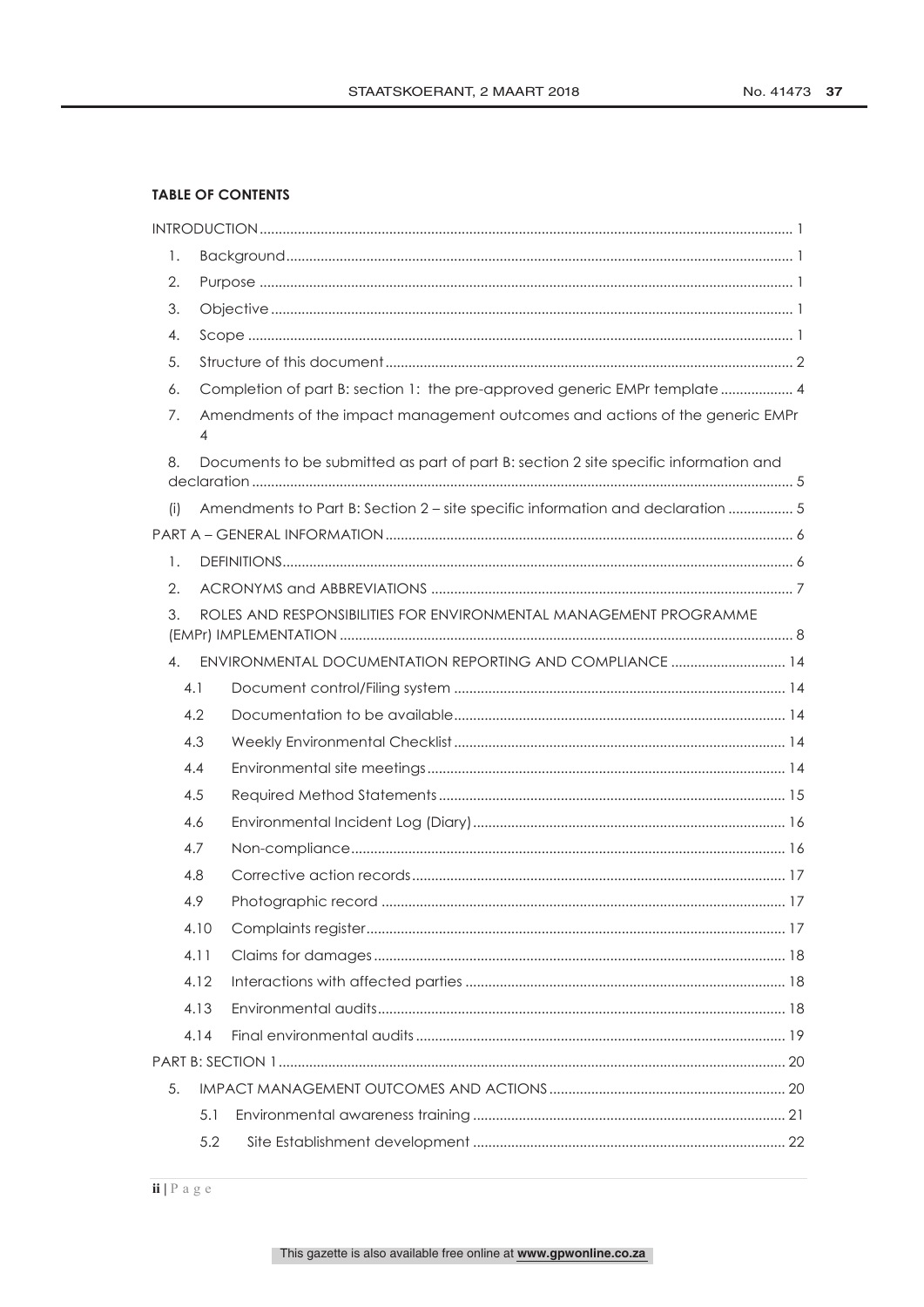|   | 5.3  |                                                                                |  |
|---|------|--------------------------------------------------------------------------------|--|
|   | 5.4  |                                                                                |  |
|   | 5.5  |                                                                                |  |
|   | 5.6  |                                                                                |  |
|   | 5.7  |                                                                                |  |
|   | 5.8  |                                                                                |  |
|   | 5.9  |                                                                                |  |
|   | 5.10 |                                                                                |  |
|   | 5.11 |                                                                                |  |
|   | 5.12 |                                                                                |  |
|   | 5.13 |                                                                                |  |
|   | 5.14 |                                                                                |  |
|   | 5.15 |                                                                                |  |
|   | 5.16 |                                                                                |  |
|   | 5.17 |                                                                                |  |
|   | 5.18 |                                                                                |  |
|   | 5.19 |                                                                                |  |
|   | 5.20 |                                                                                |  |
|   | 5.21 |                                                                                |  |
|   | 5.22 |                                                                                |  |
|   | 5.23 |                                                                                |  |
|   | 5.24 |                                                                                |  |
|   | 5.25 |                                                                                |  |
|   | 5.26 |                                                                                |  |
|   | 5.27 |                                                                                |  |
|   | 5.28 |                                                                                |  |
|   | 5.29 |                                                                                |  |
|   | 5.30 |                                                                                |  |
| 6 |      |                                                                                |  |
|   |      |                                                                                |  |
| 7 |      |                                                                                |  |
|   | 7.1  | Sub-section 1: contact details and description of the project 57               |  |
|   | 7.2  |                                                                                |  |
|   | 7.3  |                                                                                |  |
|   | 7.4  | Sub-section 4: amendments to site specific information (Part B; section 2)  59 |  |
|   |      |                                                                                |  |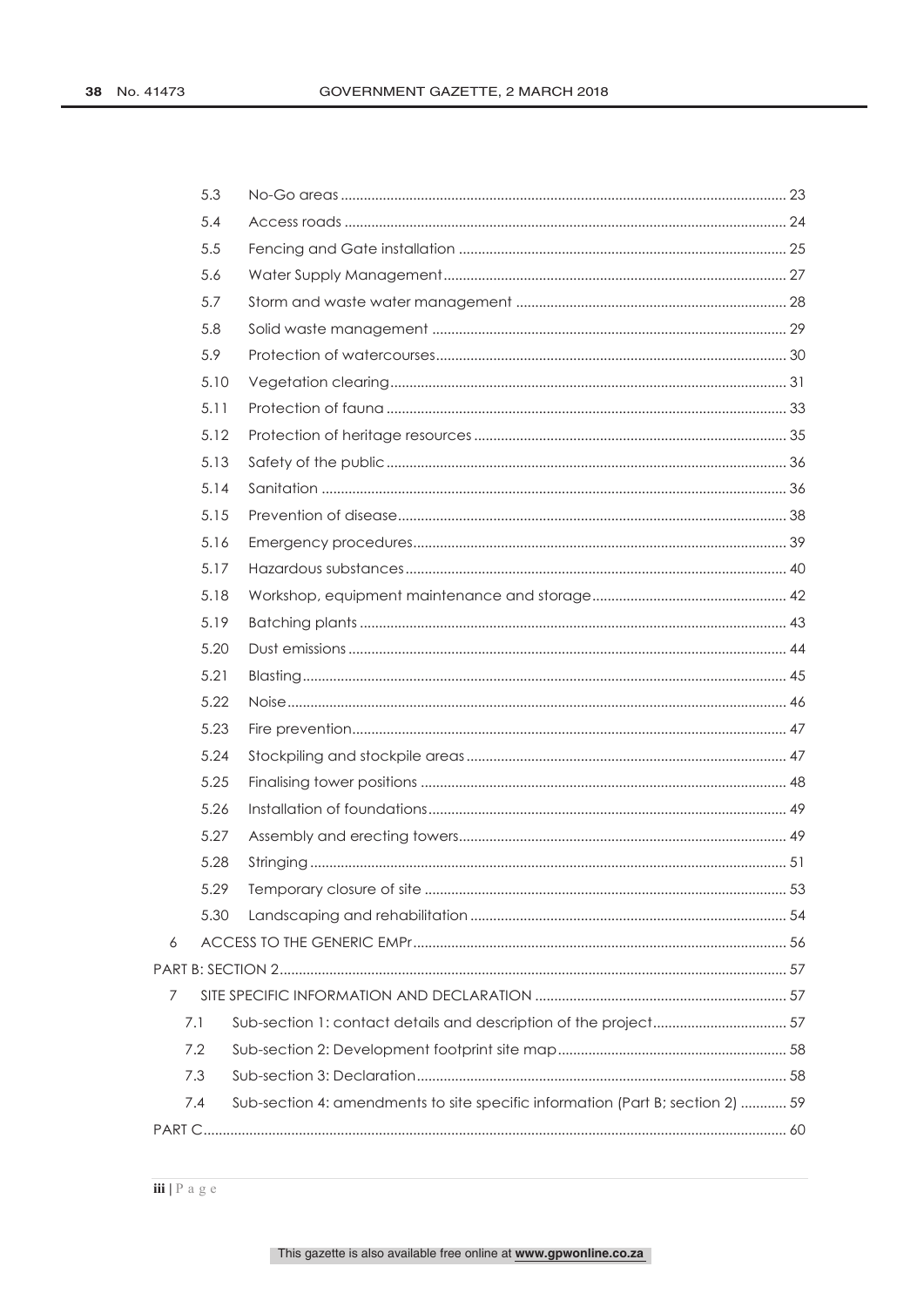| 8                                                                                        |  |
|------------------------------------------------------------------------------------------|--|
|                                                                                          |  |
|                                                                                          |  |
| List of figures                                                                          |  |
| Figure 1: Example of an environmental sensitivity map in the context of a final overhead |  |
|                                                                                          |  |
| List of tables                                                                           |  |
| Table 1: Guide to roles and responsibilities for implementation of a generic EMPr  8     |  |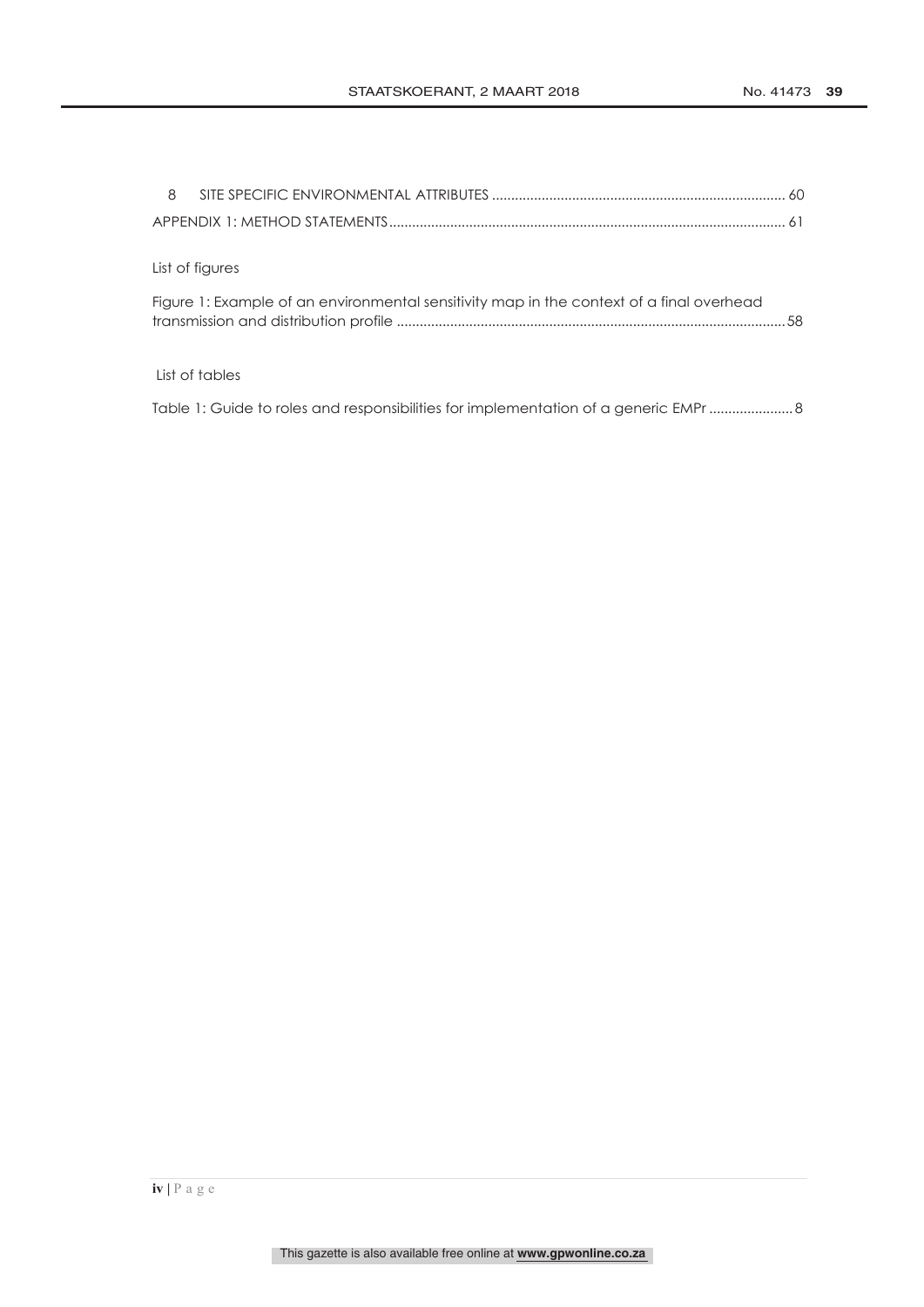# **INTRODUCTION**

# **1. Background**

The National Environmental Management Act 107 of 1998 (NEMA) requires that an environmental management programme (EMPr) be submitted where an environmental impact assessment (EIA) has been identified as the environmental instrument to be utilised as the basis for a decision on an application for environmental authorisation (EA). The content of an EMPr must either contain the information set out in Appendix 4 of the EIA Regulations, 2014, or must be a generic EMPr relevant to an application as identified and gazetted by the Minister in a government notice. Once the Minister has identified, through a government notice that a generic EMPr is relevant to an application for EA, that generic EMPr must be applied by all parties involved in the EA process, including but not limited to the applicant and the competent authority (CA).

# **2. Purpose**

This document constitutes a generic EMPr relevant to applications for the development or expansion for overhead electricity transmission and distribution infrastructure, and all listed and specified activities necessary for the realisation of such infrastructure.

# **3. Objective**

The objective of this generic EMPr is to prescribe and pre-approve generally accepted impact management outcomes and actions which can commonly and repeatedly be used for the avoidance, management and mitigation of impacts and risks associated with the development or expansion for o overhead electricity transmission and distribution infrastructure. The use of a generic EMPr is intended to reduce the need to prepare and review individual EMPrs for applications of a similar nature.

# **4. Scope**

The scope of this generic EMPr applies to the development or expansion overhead electricity transmission and distribution infrastructure requiring EA in terms of the National Environmental Management Act, 1998 (Act No. 107 of 1998), i.e. with a capacity of 33 kilovolts or more. This generic EMPr applies to activities requiring EA, mainly activity 11 and 47 of the Environmental Impact Assessment Regulations Listing Notice 1 of 2014 and activity 9 of the Environmental Impact Assessment Regulations Listing Notice 2 of 2014, and all associated listed or specified activities necessary for the realization of such infrastructure.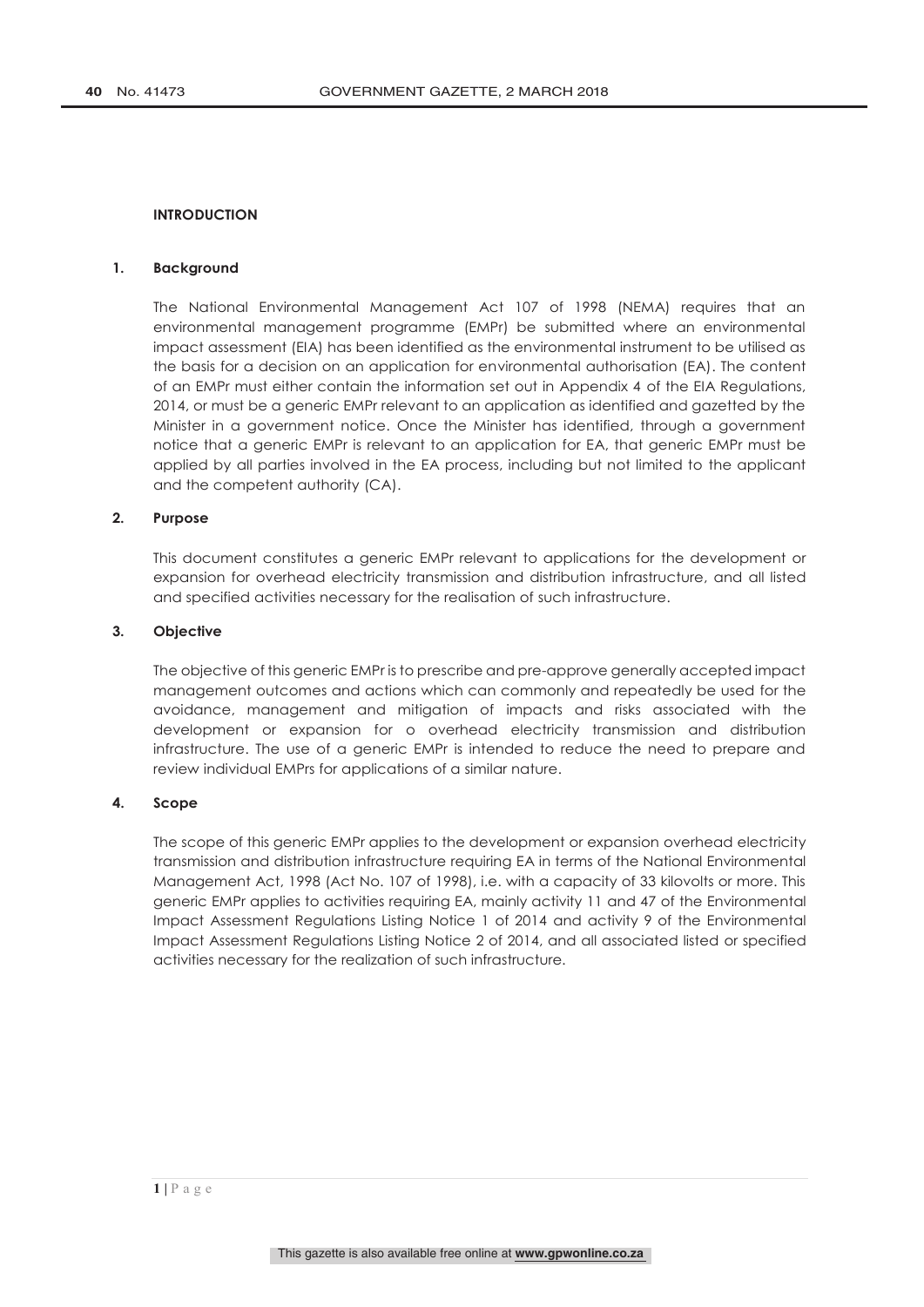# **5. Structure of this document**

This document is structured in three parts with an Appendix as indicated in the table below:

| Α            | Provides<br>general<br>guidance and information<br>and is not legally binding | Definitions, acronyms, roles & responsibilities<br>and documentation and reporting.                                                                                                                                                                                                                                                                                                                                                                                                                                                                                                                                                                                                                                                                                                                                                                                                                                                                                                                                                                                                                                                                                                                                                                                                                                                                                                                                                                                                             |
|--------------|-------------------------------------------------------------------------------|-------------------------------------------------------------------------------------------------------------------------------------------------------------------------------------------------------------------------------------------------------------------------------------------------------------------------------------------------------------------------------------------------------------------------------------------------------------------------------------------------------------------------------------------------------------------------------------------------------------------------------------------------------------------------------------------------------------------------------------------------------------------------------------------------------------------------------------------------------------------------------------------------------------------------------------------------------------------------------------------------------------------------------------------------------------------------------------------------------------------------------------------------------------------------------------------------------------------------------------------------------------------------------------------------------------------------------------------------------------------------------------------------------------------------------------------------------------------------------------------------|
| B<br>1       | Pre-approved<br>generic<br><b>EMPr</b> template                               | Contains<br>generally<br>accepted<br>impact<br>management outcomes and actions required<br>the<br>avoidance,<br>management<br>for<br>and<br>mitigation of impacts and risks associated with<br>the development or expansion overhead<br>electricity<br>transmission<br>and<br>distribution<br>infrastructure, which are presented in the form<br>of a template that has been pre-approved.<br>The template in this section is to be completed<br>by the contractor, with each completed page<br>signed and dated by the holder of the EA prior<br>to commencement of the activity.<br>Once completed and signed, the template<br>represents the EMPr for the activity approved<br>by the CA and is legally binding. The template<br>is not required to be submitted to the CA and<br>does not need approval. Once the generic<br>EMPr is gazetted for implementation, it has<br>been approved by the CA.<br>To allow interested and affected parties<br>access to the pre-approved EMPr template for<br>consideration<br>through<br>the<br>authorisation<br>process, the applicant(s)/proponent(s) or the<br>EAP on behalf of the applicant (s)/proponent<br>(s) must make the location of the document<br>known to the potential registered interested<br>and affected parties. Should the potential<br>registered interested and affected parties not<br>access<br>to electronic<br>media,<br>have<br>the<br>applicant(s) or the EAP must make a hard copy<br>available at a public location. |
| $\mathbf{2}$ | Site specific information                                                     | Contains preliminary infrastructure layout and<br>a declaration that the applicant/holder of the<br>EA will comply with the pre-approved generic<br>EMPr template contained in Part B: Section 1,<br>understands<br>that<br>and<br>the<br>impact<br>management outcomes and actions are                                                                                                                                                                                                                                                                                                                                                                                                                                                                                                                                                                                                                                                                                                                                                                                                                                                                                                                                                                                                                                                                                                                                                                                                         |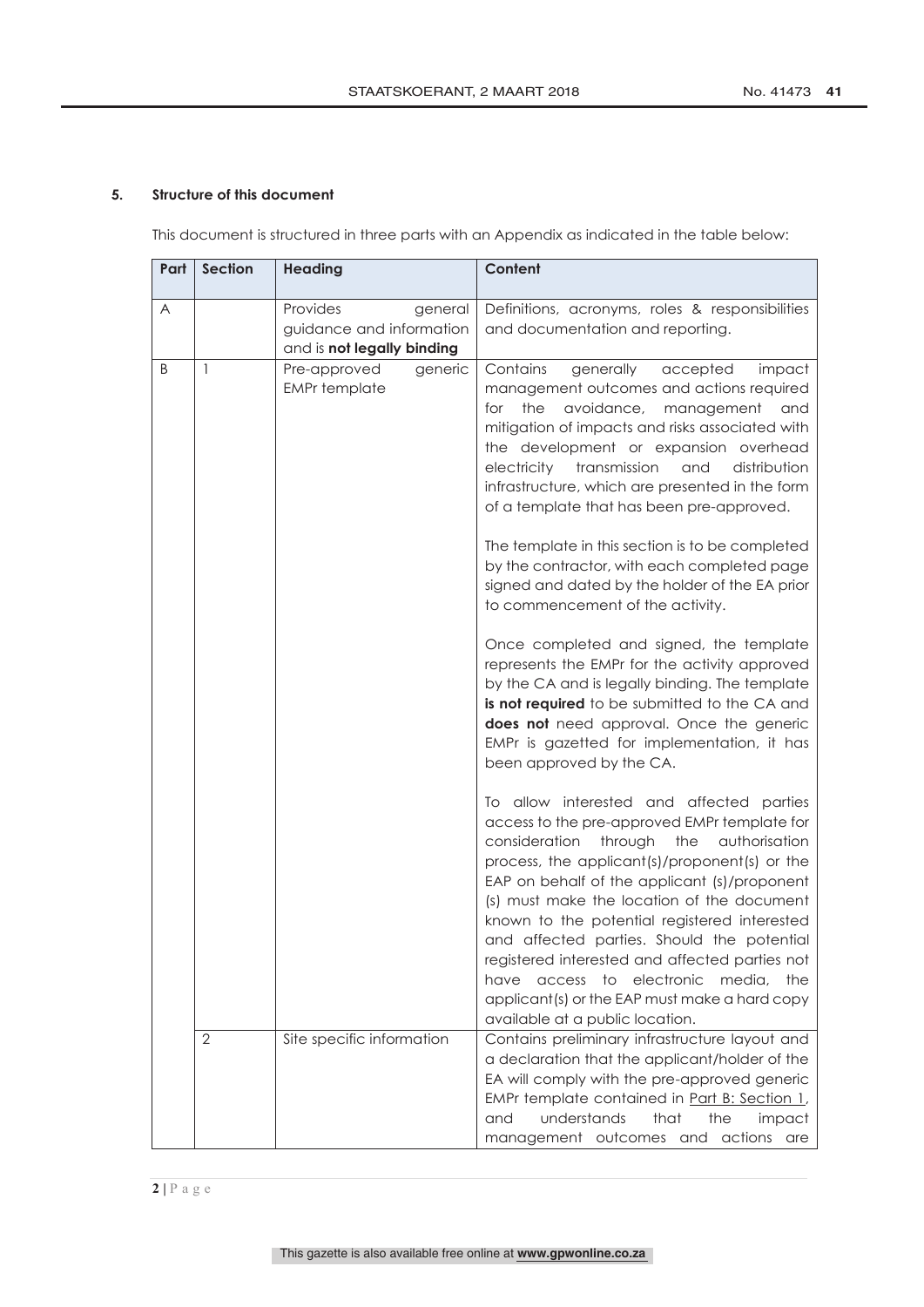| Part | <b>Section</b> | <b>Heading</b>                                | Content                                                                                                                                                                                                                                                                                                                                                                                                                                                                                                                                                                                                                          |
|------|----------------|-----------------------------------------------|----------------------------------------------------------------------------------------------------------------------------------------------------------------------------------------------------------------------------------------------------------------------------------------------------------------------------------------------------------------------------------------------------------------------------------------------------------------------------------------------------------------------------------------------------------------------------------------------------------------------------------|
|      |                |                                               | legally binding. The preliminary infrastructure<br>layout must be finalized to inform final EMPr<br>that is to be submitted with BAR or EIAR before<br>commencement, ensuring that all impact<br>management outcomes and actions have<br>been either pre-approved or approved in<br>terms of Part C.                                                                                                                                                                                                                                                                                                                             |
|      |                |                                               | This section <b>must be</b> submitted to the CA as<br>part of the BAR or EIAR, for consideration of,<br>and decision on, the application for EA. The<br>information submitted for EA will be considered<br>to be incomplete should a signed copy of Part<br>B: section 2 not be submitted. Once approved,<br>this Section forms part of the EMPr for the site<br>and is legally binding.                                                                                                                                                                                                                                         |
| C    |                | Site specific<br>sensitivities/<br>attributes | If any specific environmental sensitivities/<br>attributes are present on the site which require<br>site specific impact management outcomes<br>and actions not included in the pre-approved<br>generic EMPr to manage impacts, these<br>specific impact management outcomes and<br>actions must be included in this section. These<br>specific environmental attributes must be<br>referenced spatially and impact management<br>outcomes and actions must be provided.<br>These specific impact management outcomes<br>and actions must be presented in the format of<br>the pre-approved EMPr template (Part B:<br>section 1) |
|      |                |                                               | If Part C is applicable to the site, it is required<br>to be submitted as part of the BAR or EIAR, for<br>consideration of, and<br>decision on,<br>the<br>application for EA. The information in this<br>section must be prepared by an EAP and the<br>name and expertise of the EAP, including the<br>curriculum vitae are to be included. Once<br>approved, Part C forms part of the EMPr for the<br>site and is legally binding.                                                                                                                                                                                              |
|      |                |                                               | This section applies only to additional impact<br>management outcomes and actions that are<br>necessary for the avoidance, management<br>and mitigation of impacts and risks associated<br>with the specific development or expansion                                                                                                                                                                                                                                                                                                                                                                                            |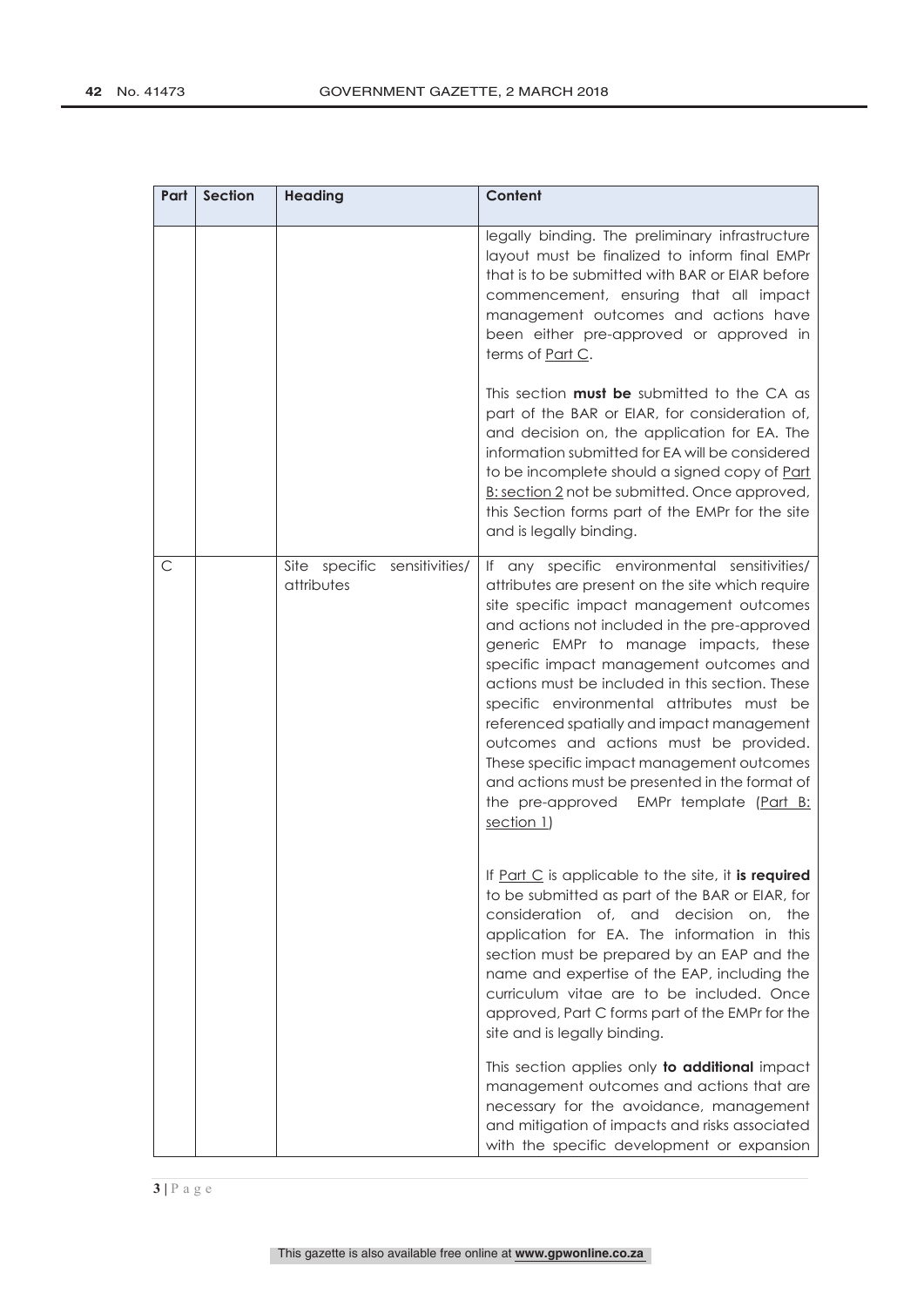| Part | <b>Section</b> | <b>Heading</b> | Content                                                                                                                                                                                    |
|------|----------------|----------------|--------------------------------------------------------------------------------------------------------------------------------------------------------------------------------------------|
|      |                |                | and which are not already included in Part B:<br>section 1.                                                                                                                                |
|      |                |                | This section will <b>not be required</b> should the site<br>contain no specific environmental sensitivities<br>or attributes.                                                              |
|      | Appendix 1     |                | Contains the method statements to be<br>prepared prior to commencement of the<br>activity. The method statements are not<br><b>required</b> to be submitted to the competent<br>authority. |

# **6. Completion of part B: section 1: the pre-approved generic EMPr template**

The template is to be completed prior to commencement of the activity, by providing the following information for each environmental management action:

- For implementation
	- a 'responsible person',
	- a method for implementation,
	- a timeframe for implementation
- For monitoring
	- a responsible person
	- frequency
	- evidence of compliance.

The completed template must be signed and dated by the holder of the EA prior to commencement of the activity. The method statements prepared and agreed to by the holder of the EA must be appended to the template as Appendix 1. Each method statement must be signed and dated on each page by the holder of the EA. This template once signed and dated is legally binding. The holder of the EA will remain responsible for its implementation.

# **7. Amendments of the impact management outcomes and actions**

Once the activity has commenced a holder of an EA may make amendments to the impact management outcomes and actions in the following manner:

- Amendment of the impact management outcomes in line with regulation 37 of the EIA Regulation, 2014
- Amendment of the impact management actions in line with regulation 36 of the EIA Regulations, 2014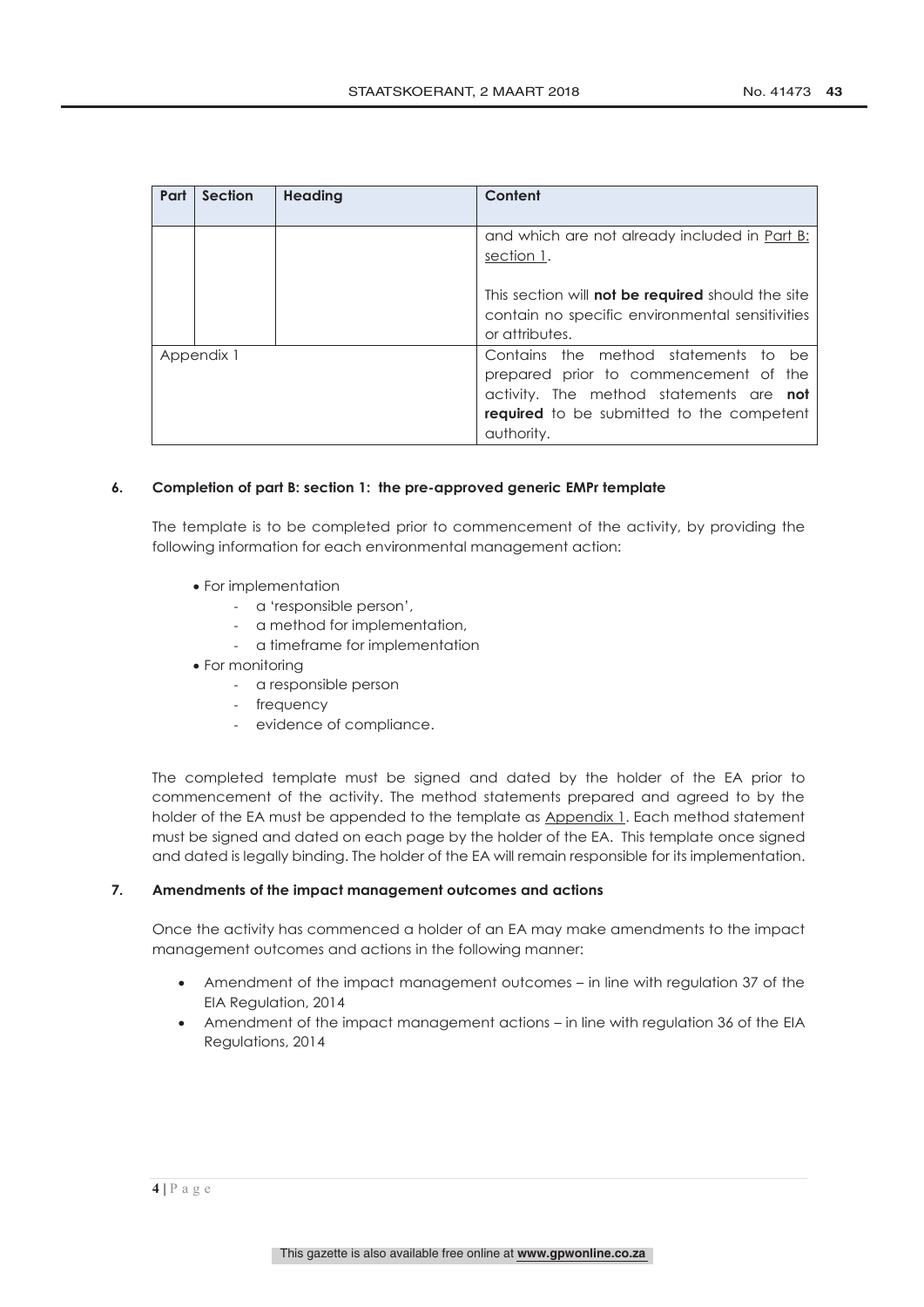# **8. Documents to be submitted as part of part B: section 2 site specific information and declaration**

Part B: Section 2 has three distinct sub-sections. The first and third sub-sections are in a template format. Sub-section two requires a map to be produced.

Sub-section 1 contains the project name, the applicants name and contact details, the site information which includes coordinates of the corridor in which the proposed overhead electricity transmission and distribution infrastructure is proposed as well as the 21-digit Surveyor General code of each cadastral land parcel and where available the farm name.

Sub-section 2 is to be prepared by an EAP or an applicant in the case of exemption, and must contain his/her name and expertise including a curriculum vitae. This sub-section must include a map of the site sensitivity overlaid with the preliminary infrastructure layout. Once the webbased screening tool identified in regulation 16(1)(v) of the EIA Regulations, 2014 is available, the sensitivity map must be prepared from this system. The map is to indicate areas/features of sensitivity based on the findings of the assessment and illustrated according to four tiers, Very High, High, Medium or Low. The sensitivity map shall also identify the nature of each sensitive feature e.g. raptor nest, threatened plant species, archaeological site, etc. Sensitivity maps shall identify features both within the planned working area and any known sensitive features in the surrounding landscape. The overhead transmission and distribution profile shall be illustrated at an appropriate resolution to enable fine scale interrogation. It is recommended that <20 km of overhead transmission and distribution length is illustrated per page in A3 landscape format. Where considered appropriate, photographs of sensitive features in the context of tower positions shall be used.

Sub-section 3 is the declaration that the applicant (s)/proponent (s) or holder of the EA in the case of a change of ownership must complete which confirms that the applicant/EA holder will comply with the 'generic EMPr' in Section 1 and understands that the impact management outcomes and actions are legally binding.

# **(i) Amendments to Part B: Section 2 – site specific information and declaration**

Should the EA be transferred, Part B: Section 2 must be completed by the new applicant/proponent and submitted with the application for amendment of the EA in terms of regulations 29 or 31 of the EIA Regulations, 2014. The information submitted for an amendment to an EA will be considered to be incomplete should a signed copy of Part B: Section 2 not be submitted. Once approved, Part B: Section 2 forms part of the EMPr for the site and the EMPr becomes legally binding to the new EA holder once the amendment process has been concluded.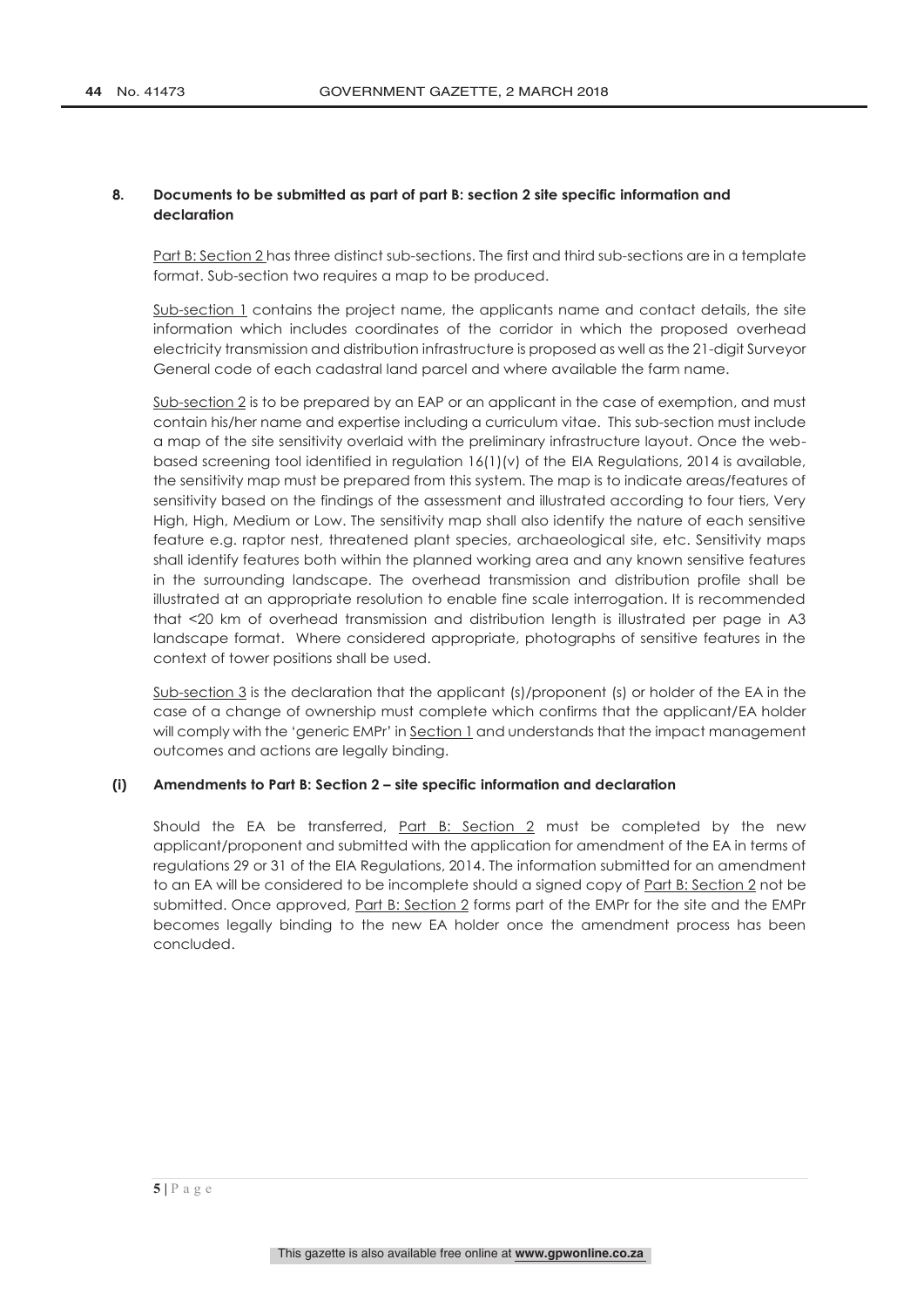# **PART A – GENERAL INFORMATION**

# **1. DEFINITIONS**

In these EMPr any word or expression to which a meaning has been assigned in the NEMA or EIA has that meaning, and unless the context requires otherwise –

**Clearing** means the clearing and removal of vegetation, whether partially or in whole, including trees and shrubs, as specified;

**Contractor** - The Contractor has overall responsibility for ensuring that all work, activities, and actions linked to the delivery of the contract, are in line with the Environmental Management Programme and that Method Statements are implemented as described.

**Construction camp** is the area designated for key construction infrastructure and services, including but not limited to offices, overnight vehicle parking areas, stores, the workshop, stockpile and lay down areas, hazardous storage areas (including fuels), the batching plant (if one is located at the construction camp), designated access routes, equipment cleaning areas and the placement of staff accommodation, cooking and ablution facilities, waste and wastewater management;

**Method Statement** means a written submission by the Contractor to the Project Manager in response to this EMPr or a request by the Project Manager and ECO. The Method Statement must set out the equipment, materials, labour and method(s) the Contractor proposes using to carry out an activity identified by the Project Manager when requesting the Method Statement. This must be done in such detail that the Project Manager and ECO is able to assess whether the Contractor's proposal is in accordance with this specification and/or will produce results in accordance with this specification;

The Method Statement shall cover applicable details with regard to:

- (i) Construction procedures;
- (ii) Plant, materials and equipment to be used;
- (iii) Transporting the equipment to and from site;
- (iv) How the plant/ material/ equipment will be moved while on site;
- (v) How and where the plant/ material/ equipment will be stored;
- (vi) The containment (or action to be taken if containment is not possible) of leaks or spills of any liquid or material that may occur;
- (vii) Timing and location of activities;
- (viii) Compliance/ non-compliance; and
- (ix) Any other information deemed necessary by the Project Manager.

**Hazardous Substances** is a substance governed by the Hazardous Substances Act, 1973 (Act No. 15 of 1973) as well as the Hazardous Chemical and Substances Regulations, 1995;

**Slope** means the inclination of a surface expressed as one unit of rise or fall for so many horizontal units;

**Solid waste** means all solid waste, including construction debris, hazardous waste, excess cement/ concrete, wrapping materials, timber, cans, drums, wire, nails, food and domestic waste (e.g. plastic packets and wrappers);

**6 |** Page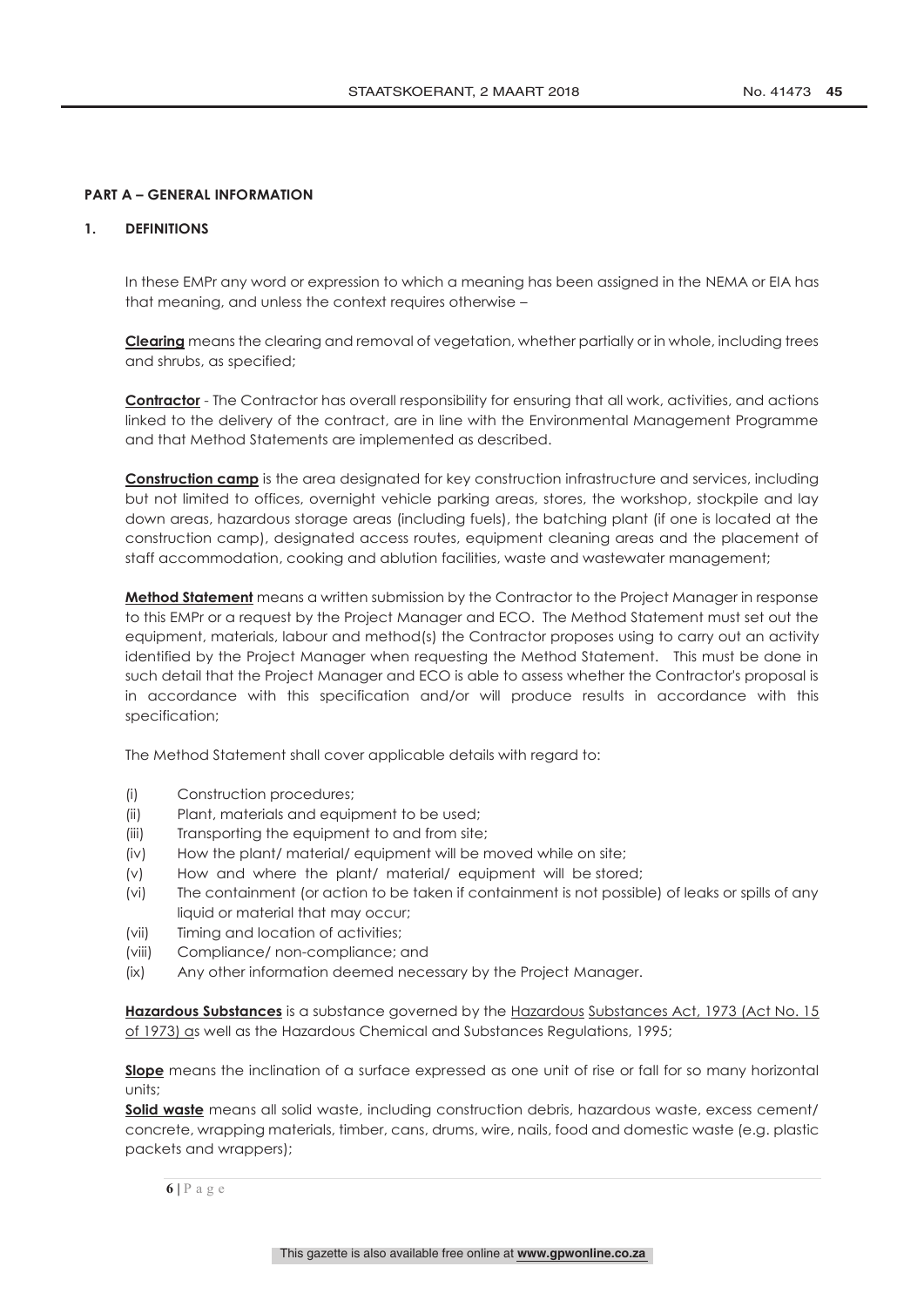Spoil means excavated material which is unsuitable for use as material in the construction works or is material which is surplus to the requirements of the construction works;

**Topsoil** means a varying depth (up to 300 mm) of the soil profile irrespective of the fertility, appearance, structure, agricultural potential, fertility and composition of the soil;

**Works** means the Works to be executed in terms of the Contract

# **2. ACRONYMS and ABBREVIATIONS**

| <b>CA</b>              | Competent Authority                                                  |
|------------------------|----------------------------------------------------------------------|
| cEO                    | Contractors Environmental Officer                                    |
| dEO                    | Developer Environmental Officer                                      |
| <b>DPM</b>             | Developer Project Manager                                            |
| <b>DSS</b>             | Developer Site Supervisor                                            |
| <b>ECA</b>             | Environmental Conservation Act No. 73 of<br>1989                     |
| <b>ECO</b>             | <b>Environmental Control Officer</b>                                 |
| EA                     | Environmental Authorisation                                          |
| <b>EIA</b>             | Environmental Impact Assessment                                      |
| <b>ERAP</b>            | Emergency Response Action Plan                                       |
| <b>EMPr</b>            | Environmental Management Programme<br>Report                         |
| <b>EAP</b>             | <b>Environmental Assessment Practitioner</b>                         |
| <b>FPA</b>             | Fire Protection Agency                                               |
| <b>HCS</b>             | Hazardous chemical Substance                                         |
| <b>NEMA</b>            | National Environmental Management Act,<br>1998 (Act No. 107 of 1998) |
| <b>MSDS</b>            | Material Safety Data Sheet                                           |
| <b>RI&amp;AP'</b><br>s | Registered Interested and affected parties                           |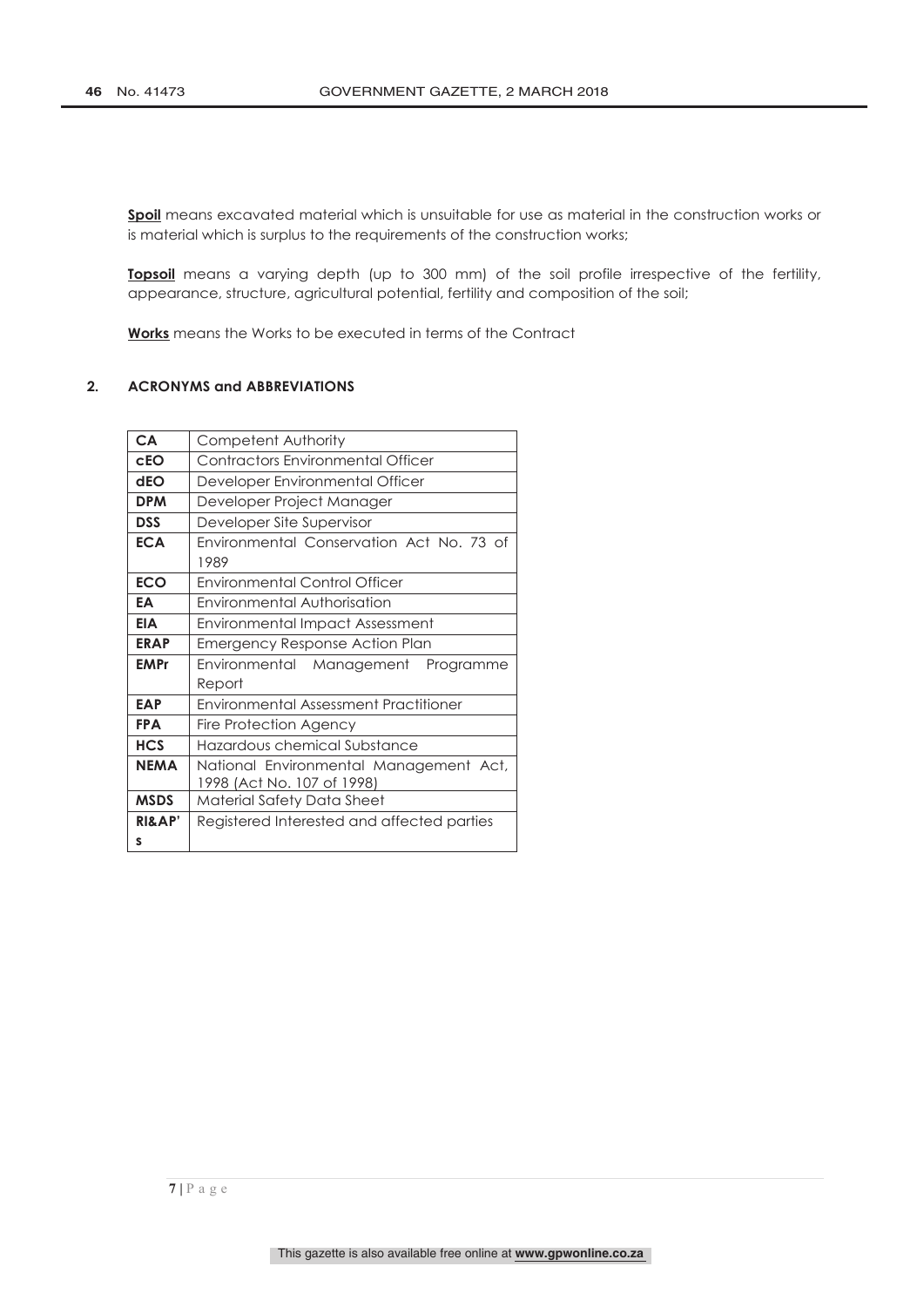ROLES AND RESPONSIBILITIES FOR ENVIRONMENTAL MANAGEMENT PROGRAMME (EMPr) IMPLEMENTATION **3. ROLES AND RESPONSIBILITIES FOR ENVIRONMENTAL MANAGEMENT PROGRAMME (EMPr) IMPLEMENTATION** 

 $\dot{\mathbf{c}}$ 

The effective implementation of this generic EMPr is dependent on established and clear roles, responsibilities and reporting lines within an institutional The effective implementation of this generic EMPr is dependent on established and clear roles, responsibilities and reporting lines within an institutional framework. This section of the EMPr gives guidance to the various environmental roles and reporting lines. framework. This section of the EMPr gives guidance to the various environmental roles and reporting lines.

| unction                             | Role and Responsibilities                                                                                                                                                                                                                                                                                                                                                                                                                                                                                                                                                                                                                                           |
|-------------------------------------|---------------------------------------------------------------------------------------------------------------------------------------------------------------------------------------------------------------------------------------------------------------------------------------------------------------------------------------------------------------------------------------------------------------------------------------------------------------------------------------------------------------------------------------------------------------------------------------------------------------------------------------------------------------------|
| Jeveloper's Project Manager<br>DPM) | by the Project Developer to objectively monitor the implementation of the EMPr according to relevant<br>environmental legislation, and the conditions of environmental authorization (EA). The Project Developer is<br>futther responsible for providing and giving mandate to enable the ECO to perform responsibilities, and he<br>rom the competent authority (CA). An independent environmental control officer (ECO) must be contracted<br>he Project Developer is accountable for ensuring compliance with the EMPr and any conditions of approval<br>must ensure that the ECO is integrated as part of the project team while remaining independent.<br>Role |
|                                     | project<br>Ensure that all stipulations within the EMPr are communicated and adhered to by the Developer and<br>Monitor the implementation of the EMPr throughout the project by means of site inspections and<br>Ensure that periodic environmental performance and the undertaken on the<br>meetings. Overall management of the project and EMPr implementation; and<br>Be fully conversant with the conditions of the EA;<br>its Contractor(s);<br>implementation.<br>esponsibilities<br>Œ,                                                                                                                                                                      |
| Developer Site Supervisor (DSS)     | The DSS reports directly to the DPM, oversees site works, liaises with the contractor(s) and the ECO. The DSS is<br>responsible for the day to day implementation of the EMPr and for ensuring the compliance of all contractors<br>with the conditions and requirements stipulated in the EMPr.<br>$ROl\oplus$                                                                                                                                                                                                                                                                                                                                                     |

Table 1: Guide to roles and responsibilities for implementation of an EMPr Table 1: Guide to roles and responsibilities for implementation of an EMPr

**8 |** Page

This gazette is also available free online at **www.gpwonline.co.za**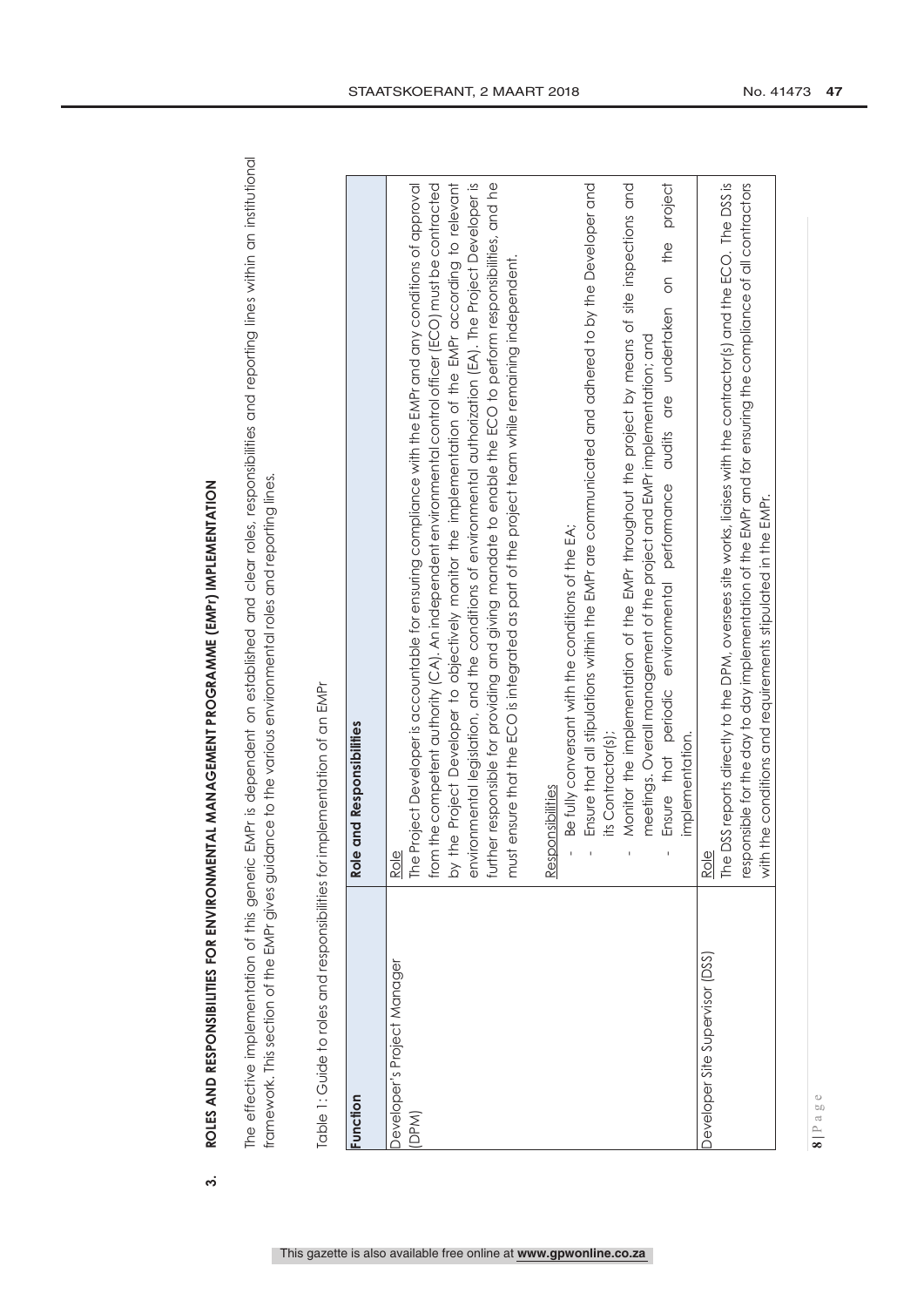| Function                            | Role and Responsibilities                                                                                                                                                                                                                                                                                                                                                                                                                                                                                                                                                                                                                                                                                                                                                                                                                                                                                                                                                                                    |
|-------------------------------------|--------------------------------------------------------------------------------------------------------------------------------------------------------------------------------------------------------------------------------------------------------------------------------------------------------------------------------------------------------------------------------------------------------------------------------------------------------------------------------------------------------------------------------------------------------------------------------------------------------------------------------------------------------------------------------------------------------------------------------------------------------------------------------------------------------------------------------------------------------------------------------------------------------------------------------------------------------------------------------------------------------------|
|                                     | Must be fully conversant with the conditions of the EA. Oversees site works, liaison with Contractor, DPM<br>Must ensure that all landowners have the relevant contact details of the site staff, ECO and cEO;<br>Ensure that all contractors identify a contractor's Environmental Officer (cEO);<br>Will issue all non-compliances to contractors; and<br>Ratify the Monthly Environmental Report.<br>and ECO;<br>Responsibilities                                                                                                                                                                                                                                                                                                                                                                                                                                                                                                                                                                         |
| Environmental Control Officer (ECO) | The ECO should be employed by the developer for the duration of the project. The ECO should have<br>The primary role of the ECO is to act as an independent quality controller and monitoring agent regarding<br>all environmental concerns and associated environmental impacts. In this respect, the ECO is to conduct<br>periodic site inspections, attend regular site meetings, pre-empt problems and suggest mitigation and be<br>verifying the monitoring reports submitted by the cEO. The ECO provides feedback to the DSS and Project<br>Manager regarding all environmental matters. The Contractor, cEO and dEO are answerable to the<br>Environmental Control Officer for non- compliance with the Performance Specifications as set out in the EA<br>appropriate training and experience in the implementation of environmental management specifications.<br>available to advise on incidental issues that arise. The ECO is also required to conduct compliance audits,<br>and EMPr.<br>Role |
|                                     | in the Performance Specification) must be endorsed by the Project Manager. The ECO must also, as<br>The ECO provides feedback to the DSS and Project Manager, who in turn reports back to the Implementing<br>compliance raised by the ECO must be taken up by the Project Manager, and resolved with the Contractor<br>as per the conditions of his contract. Decisions regarding environmental procedures, specifications and<br>requirements which have a cost implication (i.e. those that are deemed to be a variation, not allowed for<br>Agent and potential and Registered Interested & Affected Partie's (RI&AP's), as required. Issues of non-<br>specified by the EA, report to the relevant CA as and when required.<br>The responsibilities of the ECO will include the following:<br>Responsibilities                                                                                                                                                                                          |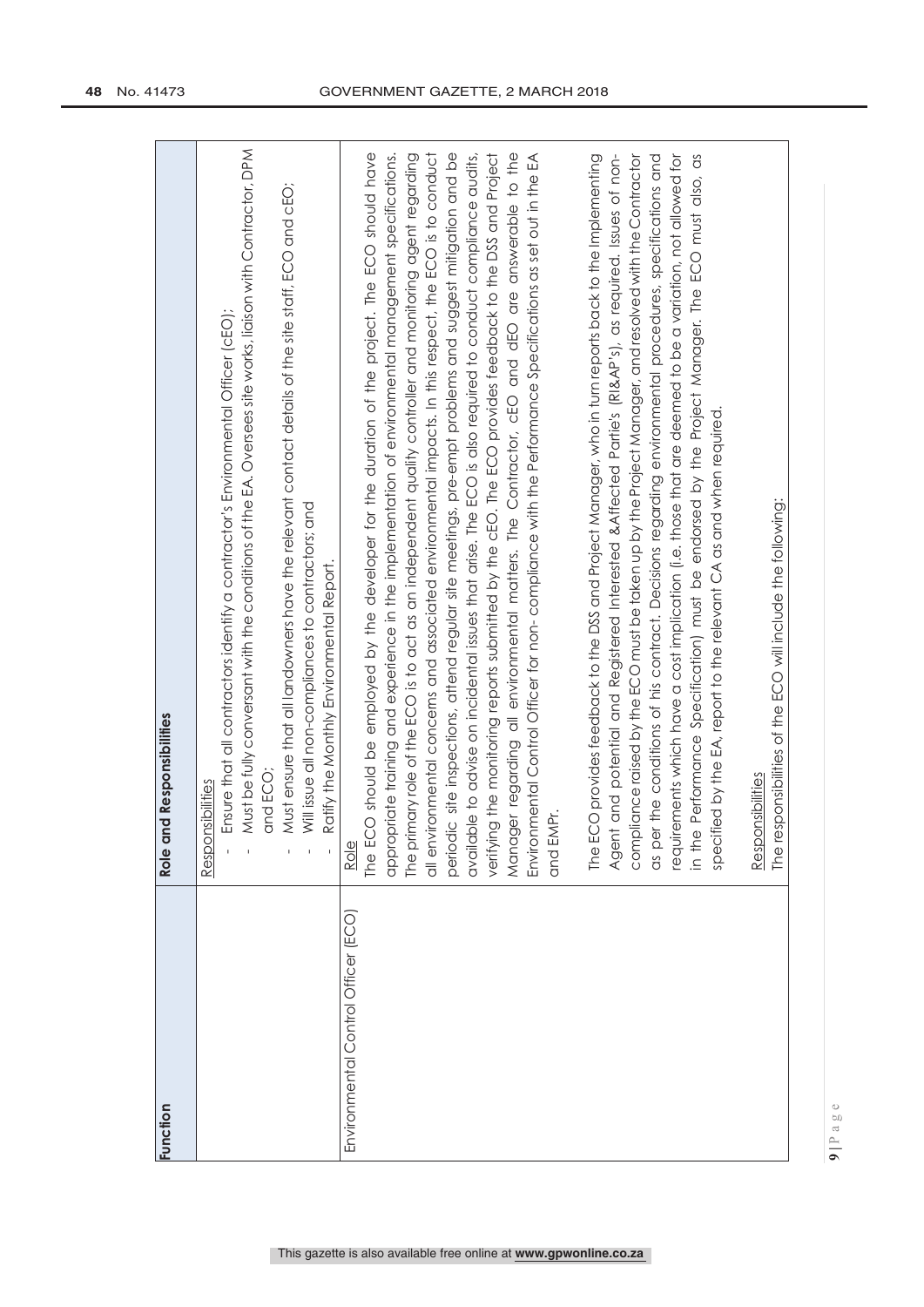| unction | Role and Responsibilities                                                                                 |
|---------|-----------------------------------------------------------------------------------------------------------|
|         |                                                                                                           |
|         | Be aware of the findings and conclusions of all EA related to the development;                            |
|         | Be familiar with the recommendations and mitigation measures of this EMPr;                                |
|         | ensure<br>procedures, and<br>Be conversant with relevant environmental legislation, policies and          |
|         | compliance with them;                                                                                     |
|         | Undertake regular and comprehensive site inspections / audits of the construction site according to       |
|         | the generic EMPr and applicable licenses in order to monitor compliance as required                       |
|         | EMPr and<br>Educate the construction team about the management measures contained in the                  |
|         | environmental licenses;                                                                                   |
|         | Compilation and administration of an environmental monitoring plan to ensure that the environmental       |
|         | management measures are implemented and are effective;                                                    |
|         | EMPr and<br>Monitoring the performance of the Contractors and ensuring compliance with the                |
|         | associated Method Statements;                                                                             |
|         | In consultation with the Developer Site Supervisor order the removal of person(s) and/or equipment        |
|         | which are in contravention of the specifications of the EMPr and/or environmental licenses:               |
|         | Liaison between the DPM, Contractors, authorities and other lead stakeholders on all environmental        |
|         | concerns                                                                                                  |
|         | issuing of site instructions to the Contractor for corrective actions required;                           |
|         | Compile a regular environmental audit report highlighting any non-compliance issues as well as            |
|         | satisfactory or exceptional compliance with the EMPr;                                                     |
|         | contractor<br>by the<br>prepared<br>Validating the regular site inspection reports, which are to be       |
|         | Environmental Officer (cEO);                                                                              |
|         | Checking the cEO's record of environmental incidents (spills, impacts, legal transgressions etc.) as well |
|         | as corrective and preventive actions taken;                                                               |
|         | Checking the cEO's public complaints register in which all complaints are recorded, as well as action     |
|         | taken;                                                                                                    |
|         | Assisting in the resolution of conflicts;                                                                 |
|         | Facilitate training for all personnel on the site - this may range from carrying out the training, to     |
|         | reviewing the training programmes of the Contractor and/or sub-contractors;                               |

STAATSKOERANT, 2 MAART 2018 No. 41473 49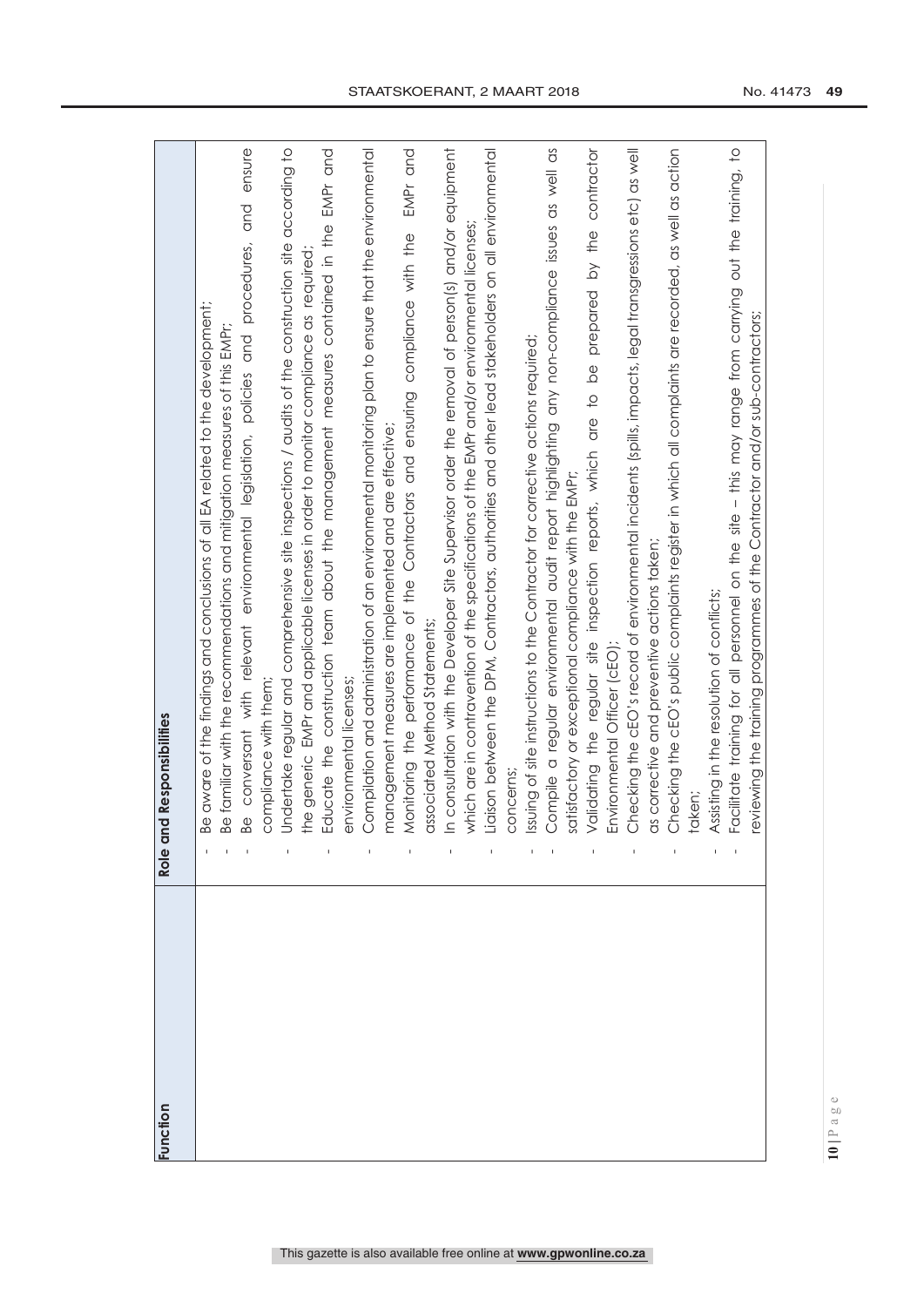| unction                                  | Role and Responsibilities                                                                                                                                                                                                                                                                                                                                                                                        |
|------------------------------------------|------------------------------------------------------------------------------------------------------------------------------------------------------------------------------------------------------------------------------------------------------------------------------------------------------------------------------------------------------------------------------------------------------------------|
|                                          | In case of non-compliances, the ECO must first communicate this to the Senior Site Supervisor, who<br>has the power to ensure this matter is addressed. Should no action or insufficient action be taken, the<br>Communication of all modifications to the EMPr to the relevant stakeholders.<br>ECO may report this matter to the authorities as non-compliance;<br>Maintenance, update and review of the EMPr; |
| developer Environmental Officer<br>(dEO) | dEOs will report to the Project Manager and are responsible for implementation of the EMPr,<br>environmental monitoring and reporting, providing environmental input to the Project Manager and<br>Contractor's Manager, liaising with contractors and the landowners as well as a range of environmental<br>dination responsibilities.<br>Role<br>COO<br>The                                                    |
|                                          | Be fully conversant with the EMPr;<br>Responsibilities                                                                                                                                                                                                                                                                                                                                                           |
|                                          | Be familiar with the recommendations and mitigation measures of this EMPr, and implement these<br>measures                                                                                                                                                                                                                                                                                                       |
|                                          | Ensure that all stipulations within the EMPr are communicated and a dhered to by the Employees,<br>Contractor(s) and its sub-contractor(s);                                                                                                                                                                                                                                                                      |
|                                          | Conduct environmental internal audits with regards to EMPr and authorisation compliance (on cEO);<br>Confine the development site to the demarcated area;                                                                                                                                                                                                                                                        |
|                                          | Assist the contractors in addressing environmental challenges on site;                                                                                                                                                                                                                                                                                                                                           |
|                                          | Assist in incident management:                                                                                                                                                                                                                                                                                                                                                                                   |
|                                          | Reporting environmental incidents to developer and ensuring that corrective action is taken, and<br>lessons learnt shared;                                                                                                                                                                                                                                                                                       |
|                                          | Assist the contractor in investigating environmental incidents and compile investigation reports;                                                                                                                                                                                                                                                                                                                |
|                                          | Follow-up on pre-warnings, defects, non-conformance reports;                                                                                                                                                                                                                                                                                                                                                     |
|                                          | Measure and communicate environmental performance to the Contractor;                                                                                                                                                                                                                                                                                                                                             |
|                                          | Conduct environmental awareness training on site together with ECO and cEO.                                                                                                                                                                                                                                                                                                                                      |
|                                          | Ensure that the necessary legal permits and / or licenses are in place and up to date;                                                                                                                                                                                                                                                                                                                           |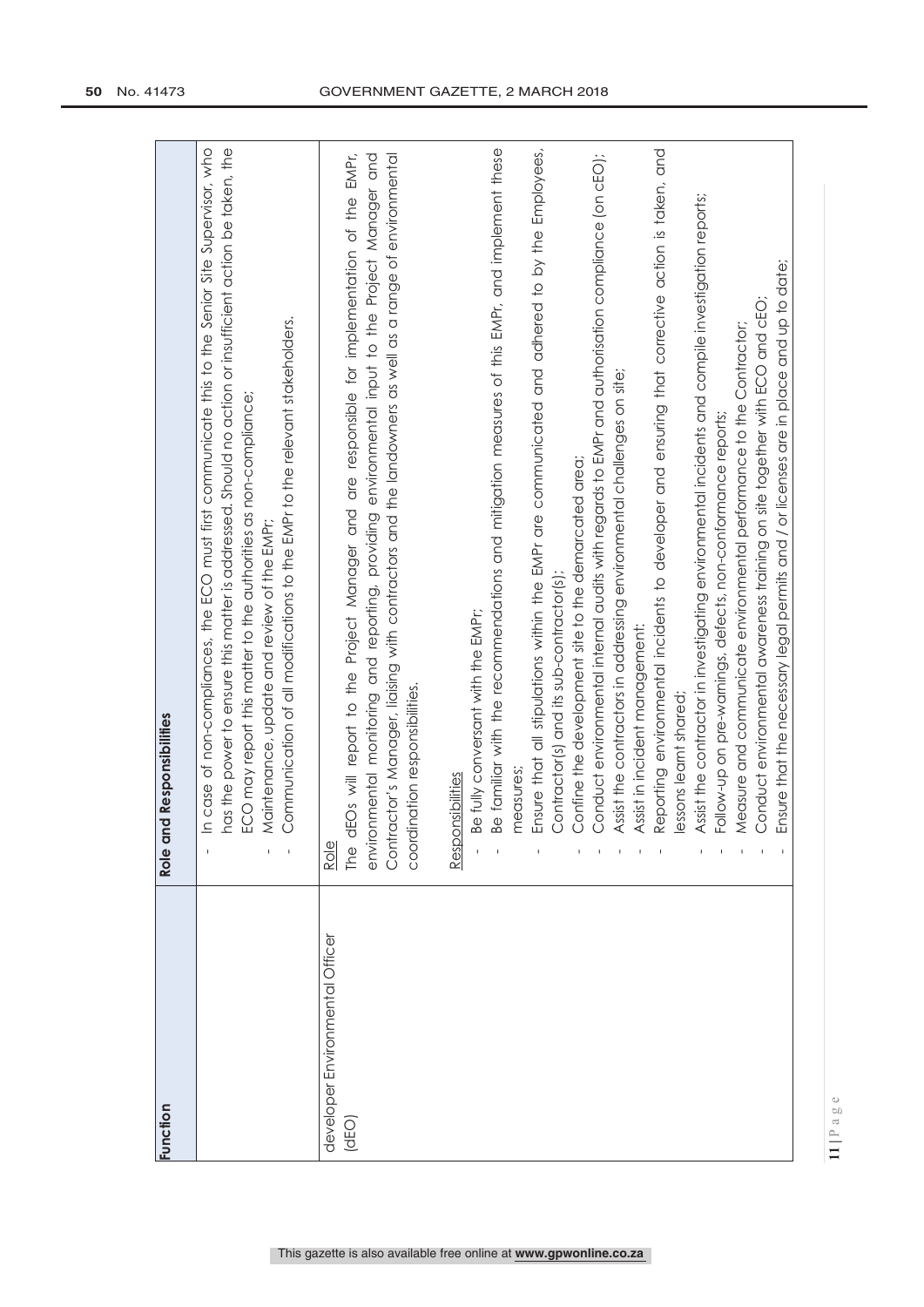| Function                         | Role and Responsibilities                                                                                                 |
|----------------------------------|---------------------------------------------------------------------------------------------------------------------------|
|                                  |                                                                                                                           |
|                                  | Acting as Developer's Environmental Representative on site and work together with the ECO and<br>$\overline{\phantom{a}}$ |
|                                  | contractor;                                                                                                               |
|                                  | Audit carried out by an independent auditor/consultant.                                                                   |
| Contractor                       | Role                                                                                                                      |
|                                  | The Contractor appoints the cEO and has overall responsibility for ensuring that all work, activities, and                |
|                                  | actions linked to the delivery of the contract are in line with the EMPr and that Method Statements are                   |
|                                  | implemented as described. External contractors must ensure compliance with this EMPr while performing                     |
|                                  | the onsite activities as per their contract with the Project Developer. The contractors are required, where               |
|                                  | specified, to provide Method Statements setting out in detail how the management actions contained                        |
|                                  | in the EMPr will be implemented during the development or expansion for overhead electricity                              |
|                                  | transmission and distribution infrastructure activities.                                                                  |
|                                  | Responsibilities                                                                                                          |
|                                  | project delivery and quality control for the development services as per appointment;                                     |
|                                  | employ a suitably qualified person to monitor and report to the Project Developer's appointed                             |
|                                  | person on the daily activities on-site during the construction period;                                                    |
|                                  | ensure that safe, environmentally acceptable working methods and practices are implemented                                |
|                                  | and that equipment is properly operated and maintained, to facilitate proper access and enable                            |
|                                  | any operation to be carried out safely;                                                                                   |
|                                  | attend on site meeting(s) prior to the commencement of activities to confirm the procedure and                            |
|                                  | designated activity zones;                                                                                                |
|                                  | ensure that contractors' staff (or sub-contractors) repair, at their own cost, any environmental                          |
|                                  | damage as a result of a contravention of the specifications contained in EMPr, to the satisfaction                        |
|                                  | of the ECO.                                                                                                               |
| contractor Environmental Officer | Role                                                                                                                      |
| (CEO)                            | Contractor affected by the EMPr should appoint a cEO, who is responsible for the on-site<br>Each                          |
|                                  | implementation of the EMPr (or relevant sections of the EMPr). The Contractor's representative can be the                 |
|                                  | site agent; site engineer; a dedicated environmental officer; or an independent consultant. The Contractor                |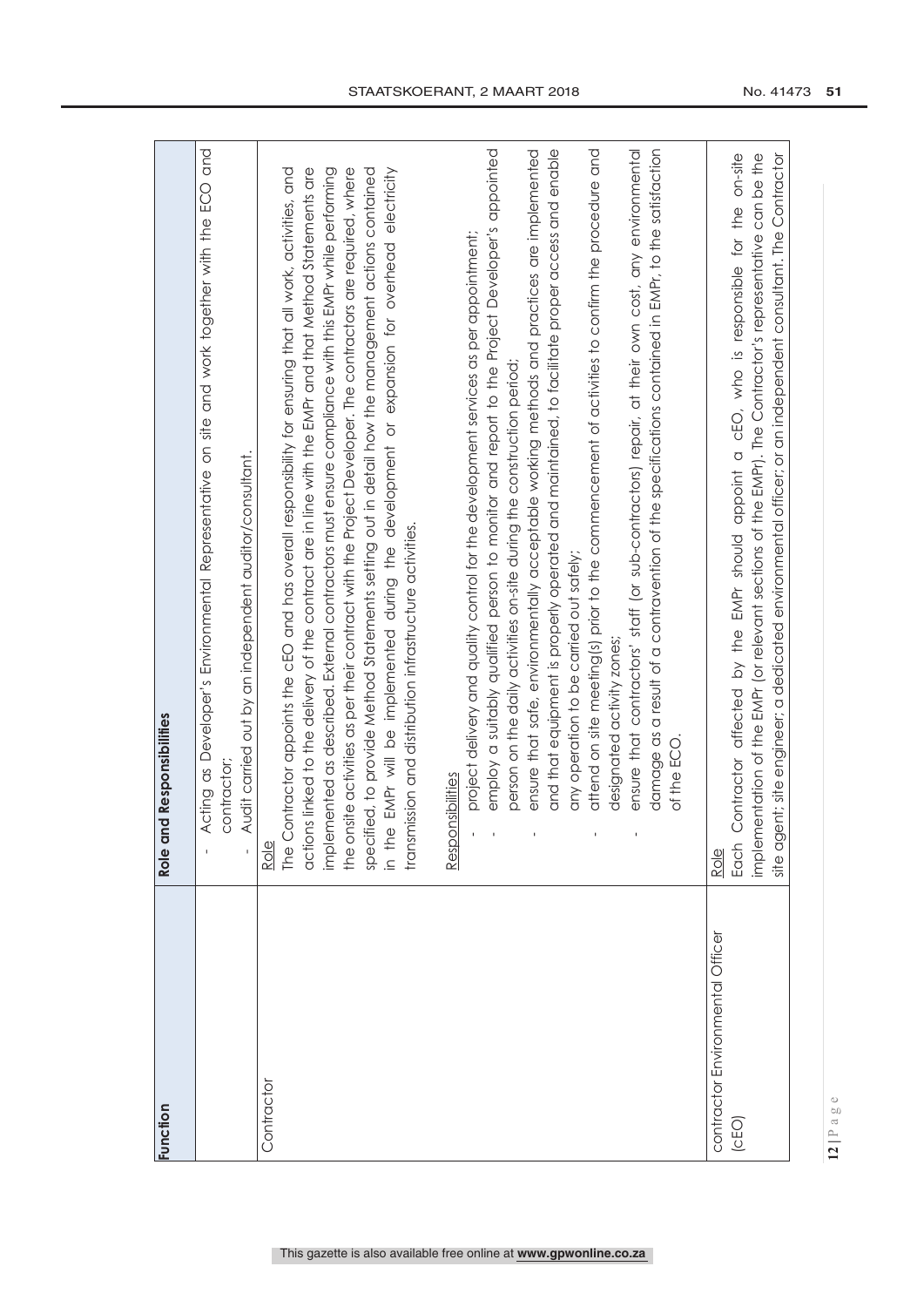| Function | Role and Responsibilities                                                                                                                                                                                                                                                                                                           |
|----------|-------------------------------------------------------------------------------------------------------------------------------------------------------------------------------------------------------------------------------------------------------------------------------------------------------------------------------------|
|          | must ensure that the Contractor's Representative is suitably qualified to perform the necessary tasks and is<br>appointed at a level such that she/he can interact effectively with other site Contractors, labourers, the<br>Environmental Control Officer and the public. As a minimum the cEO shall meet the following criteria: |
|          | The cEO ensures that all Sub-contractors working under the Contractor abide by the requirements of the<br>generic EMPr. The Contractor is answerable to the Project Manager for all environmental issues associated<br>with the project.                                                                                            |
|          | Responsibilities                                                                                                                                                                                                                                                                                                                    |
|          | Ensure all their staff are aware of the environmental requirements, conditions and constraints with<br>Be on site throughout the duration of the project and be dedicated to the project;                                                                                                                                           |
|          | respect to all of their activities on site;                                                                                                                                                                                                                                                                                         |
|          | Implementing the environmental conditions, guidelines and requirements as stipulated within the                                                                                                                                                                                                                                     |
|          | EA, EMPr and Method Statements;                                                                                                                                                                                                                                                                                                     |
|          | Attend the Environmental Site Meeting;                                                                                                                                                                                                                                                                                              |
|          | Undertaking corrective actions where non-compliances are registered within the stipulated                                                                                                                                                                                                                                           |
|          | timetrames;                                                                                                                                                                                                                                                                                                                         |
|          | Report back formally on the completion of corrective actions;                                                                                                                                                                                                                                                                       |
|          | Assist the ECO in maintaining all the site documentation;                                                                                                                                                                                                                                                                           |
|          | Prepare the site inspection reports and corrective action reports for submission to the ECO;                                                                                                                                                                                                                                        |
|          | Assist the ECO with the preparing of the monthly report; and                                                                                                                                                                                                                                                                        |
|          | Where more than one Contractor is undertaking work on site, each company appointed as a                                                                                                                                                                                                                                             |
|          | Contractor will appoint a cEO representing that company.                                                                                                                                                                                                                                                                            |
|          |                                                                                                                                                                                                                                                                                                                                     |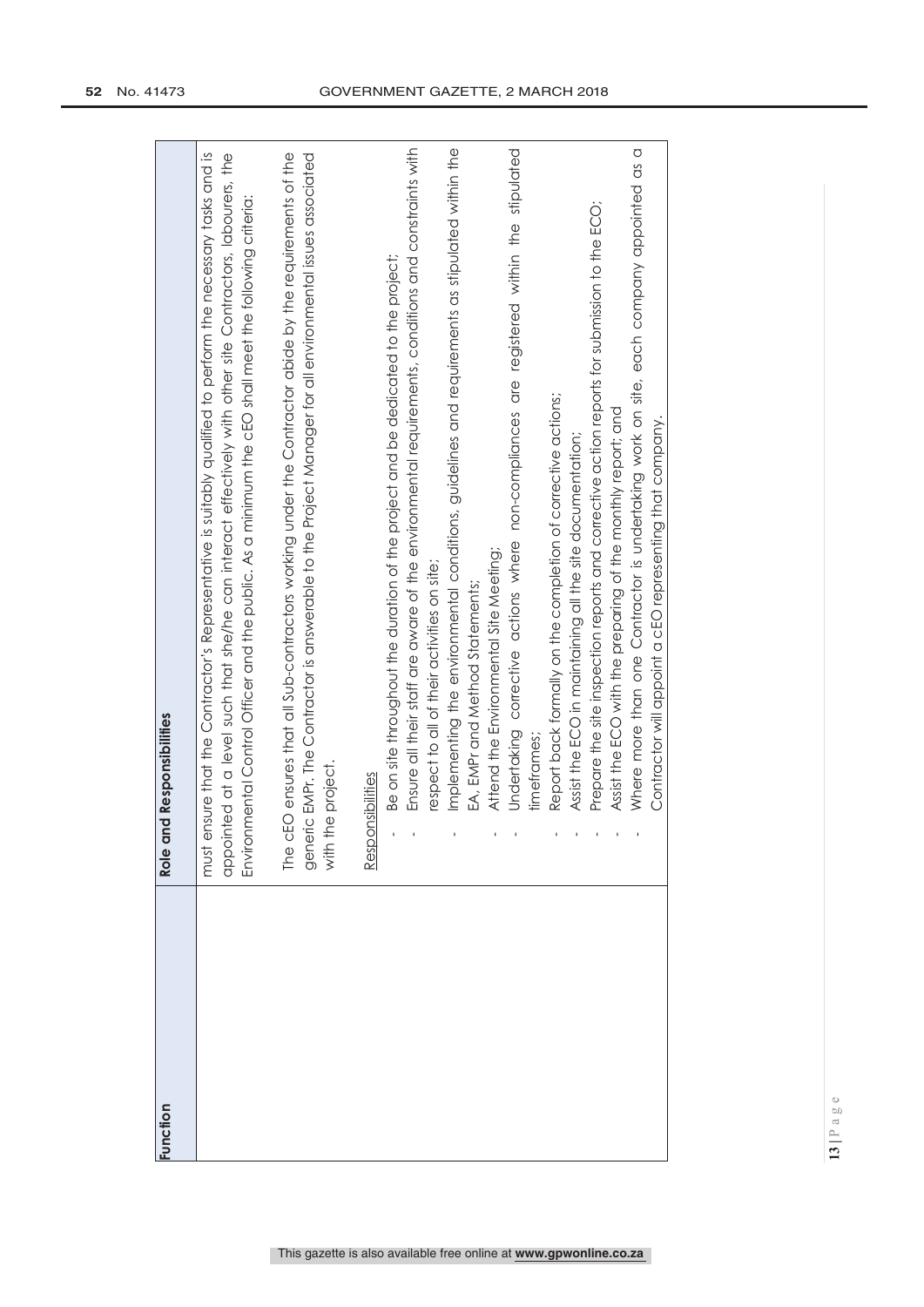# **4. ENVIRONMENTAL DOCUMENTATION REPORTING AND COMPLIANCE**

To ensure accountable and demonstrated implementation of the EMPr, a number of reporting systems, documentation controls and compliance mechanisms must be in place for all overhead electricity transmission and distribution infrastructure projects as a minimum requirement.

4.1 Document control/Filing system

The holder of the EA is solely responsible for the upkeep and management of the EMPr file. At a minimum, all documentation detailed below will be stored in the EMPr file. A hard copy of all documentation shall be filed, while an electronic copy may be kept where relevant. A duplicate file will be maintained in the office of the DSS (where applicable). This duplicate file will be the responsibility of the ECOs and must remain current and up-to-date. The filing system must be updated and relevant documents added as required. The EMPr file must be made available at all times on request by the CA (in terms of NEMA EIA regulation) or other relevant authorities. The EMPr file will form part of any environmental audits undertaken as prescribed in the EIA Regulations.

4.2 Documentation to be available

At the outset of the project the following documents shall be placed in the filing system and be accessible at all times:

- Full copy of the signed EA from the CA in terms of NEMA, granting approval for the development or expansion;
- Copy of the generic and site specific EMPr as well as any amendments thereof;
- Copy of declaration of implementing generic EMPr and subsequent approval of site specific EMPr and amendments thereof;
- All method statements;
- Completed environmental checklists;
- Minutes and attendance register of environmental site meetings;
- An up-to-date environmental incident log;
- A copy of all instructions or directives issued;
- A copy of all corrective actions signed off. The corrective actions must be filed in such a way that a clear reference is made to the non-compliance record;
- Complaints register.
- 4.3 Weekly Environmental Checklist

The ECOs are required to complete a Weekly Environmental Checklist, the format of which is to be agreed prior to commencement of the activity. The ECOs are required to sign and date the checklist, retain a copy in the EMPr file and submit a copy of the completed checklist to the DSS on a weekly basis.

The checklists will form the basis for the Monthly Environmental Reports. Copies of all completed checklists will be attached as Annexures to the Environmental Audit Report as required in terms of the EIA regulations, 2014.

- 4.4 Environmental site meetings
	- **14 |** Page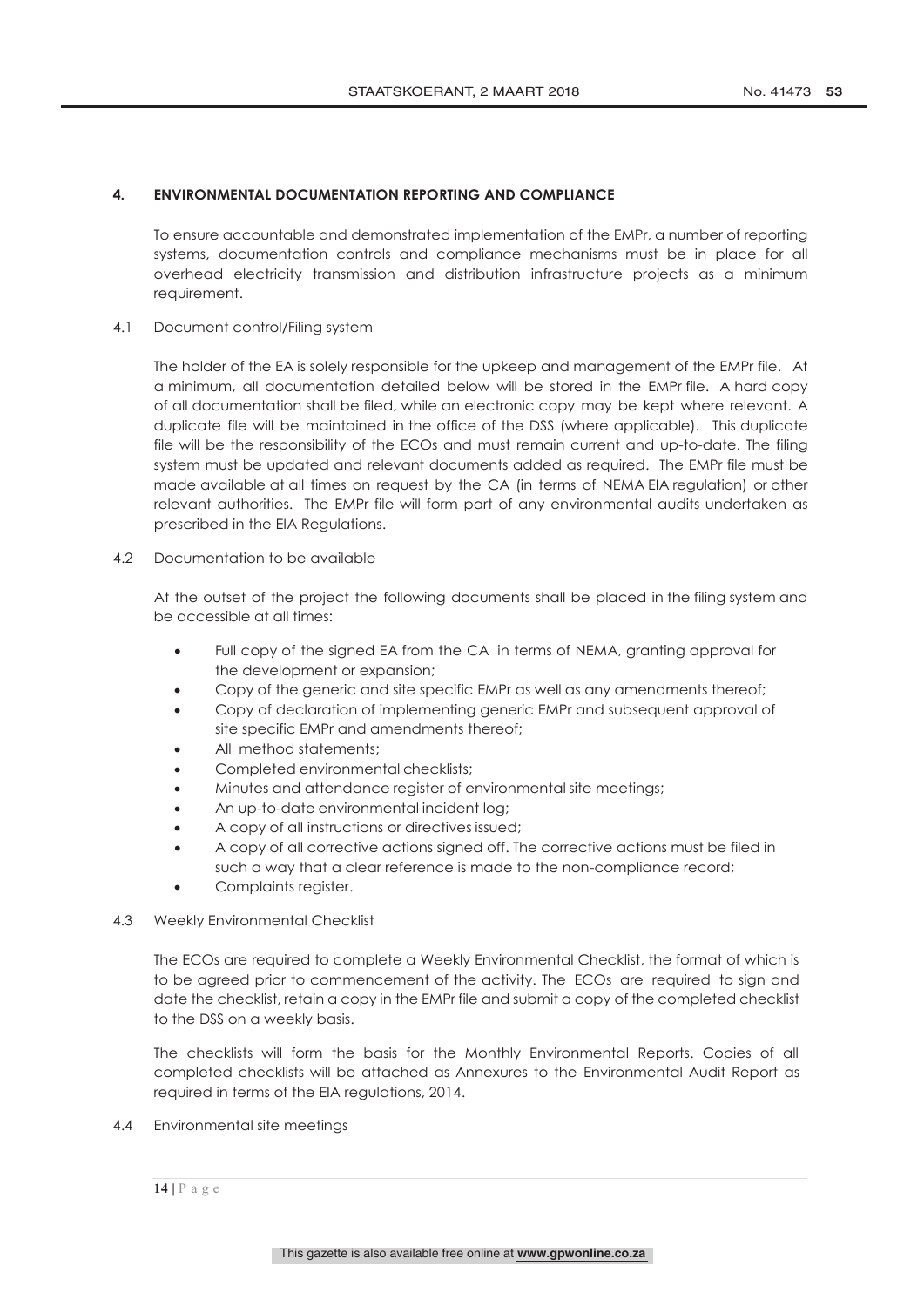Minutes of the environmental site meetings shall be kept. The minutes must include an attendance register and will be attached to the Monthly Report that is distributed to attendees. Each set of minutes must clearly record "Matters for Attention" that will be reviewed at the next meeting.

4.5 Required Method Statements

The method statement will be done in such detail that the ECOs are enabled to assess whether the contractor's proposal is in accordance with the EMPr.

The method statement shall cover applicable details with regard to:

- development procedures;
- materials and equipment to be used;
- getting the equipment to and from site;
- how the equipment/ material will be moved while on site;
- how and where material will be stored;
- the containment (or action to be taken if containment is not possible) of leaks or spills of any liquid or material that may occur;
- timing and location of activities;
- compliance/ non-compliance with the EMPr; and
- any other information deemed necessary by the ECOs.

Unless indicated otherwise by the Project Manager, the Contractor shall provide the following method statements to the Project Manager no less than 14 days prior to the commencement date of the activity:

- Site establishment Camps, Lay-down or storage areas, satellite camps, infrastructure;
- Batch plants;
- Workshop or plant servicing;
- Handling, transport and storage of Hazardous Chemical Substance's;
- Vegetation management Protected, clearing, aliens, felling;
- Access management Roads, gates, crossings etc.;
- Fire plan;
- Waste management transport, storage, segregation, classification, disposal (all waste streams);
- Social interaction complaints management, compensation claims, access to properties etc.;
- Water use (source, abstraction and disposal), access and all related information, crossings and mitigation;
- Emergency preparedness Spills, training, other environmental emergencies;
- Dust and noise management methodologies;
- Fauna interaction and risk management only if the risk was identified wildlife interaction especially on game farms; and
- Heritage and palaeontology management.

The ECOs shall ensure that the contractors perform in accordance with these method statements. Completed and authorised method statements shall be captured in Appendix 1.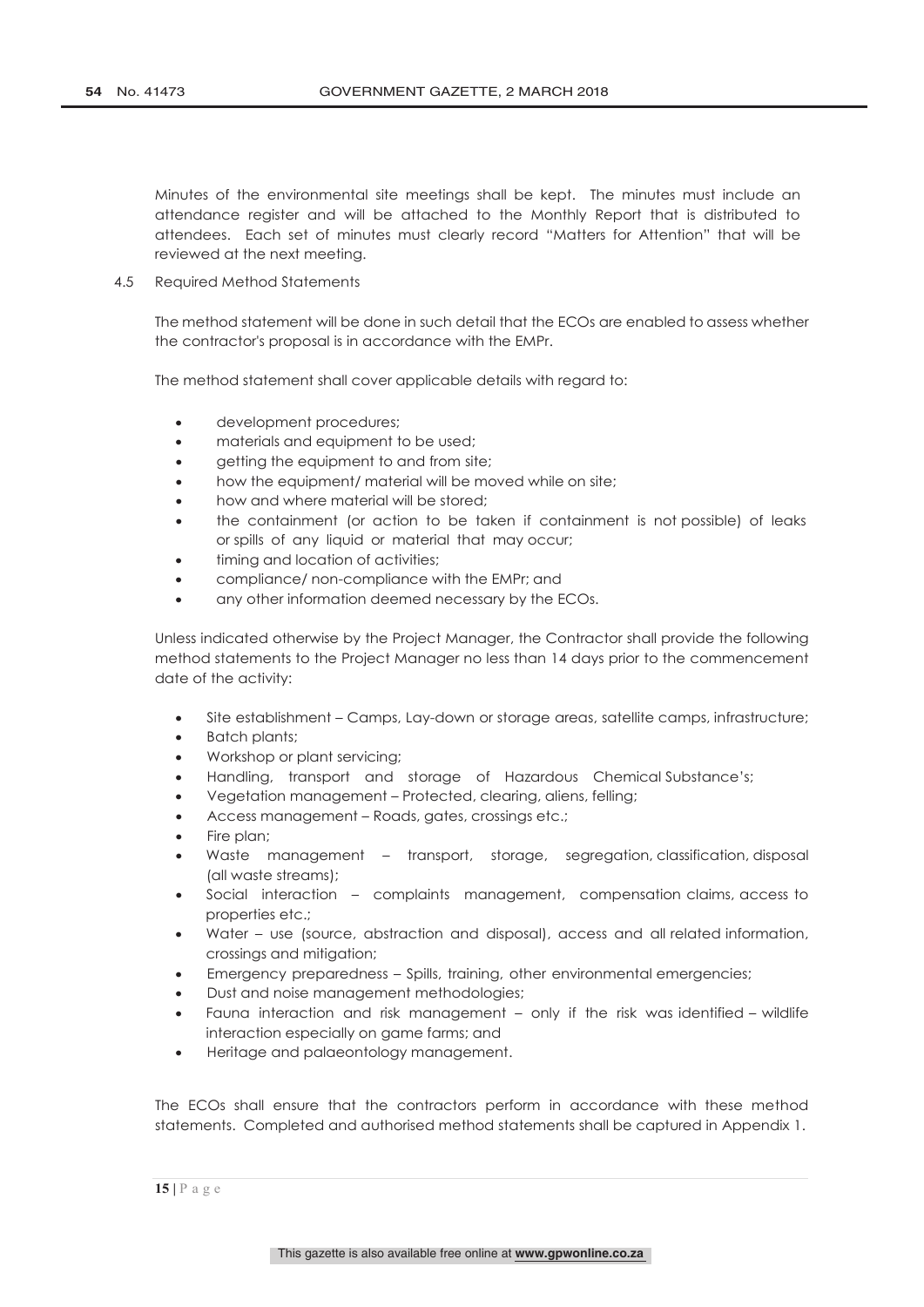4.6 Environmental Incident Log (Diary)

The ECOs are required to maintain an up-to-date and current Environmental Incident Log (environmental diary). The Environmental Incident Log is a means to record all environmental incidents and/or all non-compliance notice would not be issued. An environmental incident is defined as:

- Any deviation from the listed impact management actions (listed in this EMPr) that may be addressed immediately by the ECOs. (For example a contractor's staff member littering or a drip tray that has not been emptied);
- Any environmental impact resulting from an action or activity by a contractor in contravention of the environmental stipulations and guidelines listed in the EMPr which as a single event would have a minor impact but which if cumulative and continuous would have a significant effect (for example no toilet paper available in the ablutions for an afternoon); and
- General environmental information such as road kills or injured wildlife.

The ECOs are to record all environmental incidents in the Environmental Incident Log. All incidents regardless of severity must be reported to the Developer. The Log is to be kept in the EMPr file and at a minimum the following will be recorded for each environmental incident:

- The date and time of the incident;
- Description of the incident;
- The name of the Contractor responsible;
- The incident must be listed as significant or minor;
- If the incident is listed as significant, a non-compliance notice must be issued, and recorded in the log;
- Remedial or corrective action taken to mitigate the incident; and
- Record of repeat minor offences by the same contractor or staff member.

The Environmental Incident Log will be captured in the EAR.

# 4.7 Non-compliance

A non-compliance notice will be issued to the responsible contractor by the ECOs via the DSS or Project Manager. The non-compliance notice will be issued in writing; a copy filed in the EMPr file and will at a minimum include the following:

- Time and date of the non-compliance;
- Name of the contractor responsible;
- Nature and description of the non-compliance;
- Recommended / required corrective action; and
- Date by which the corrective action to be completed.
- The contractors shall act immediately when a notice of non-compliance is received and correct whatever is the cause for the issuing of the notice. Complaints received regarding activities on the development site pertaining to the environment shall be recorded in a dedicated register and the response noted with the date and action taken. The ECO should be made aware of any complaints. Any non-compliance with the agreed procedures of the EMPr is a transgression of the various statutes and laws that define the manner by which the environment is managed. Failure to redress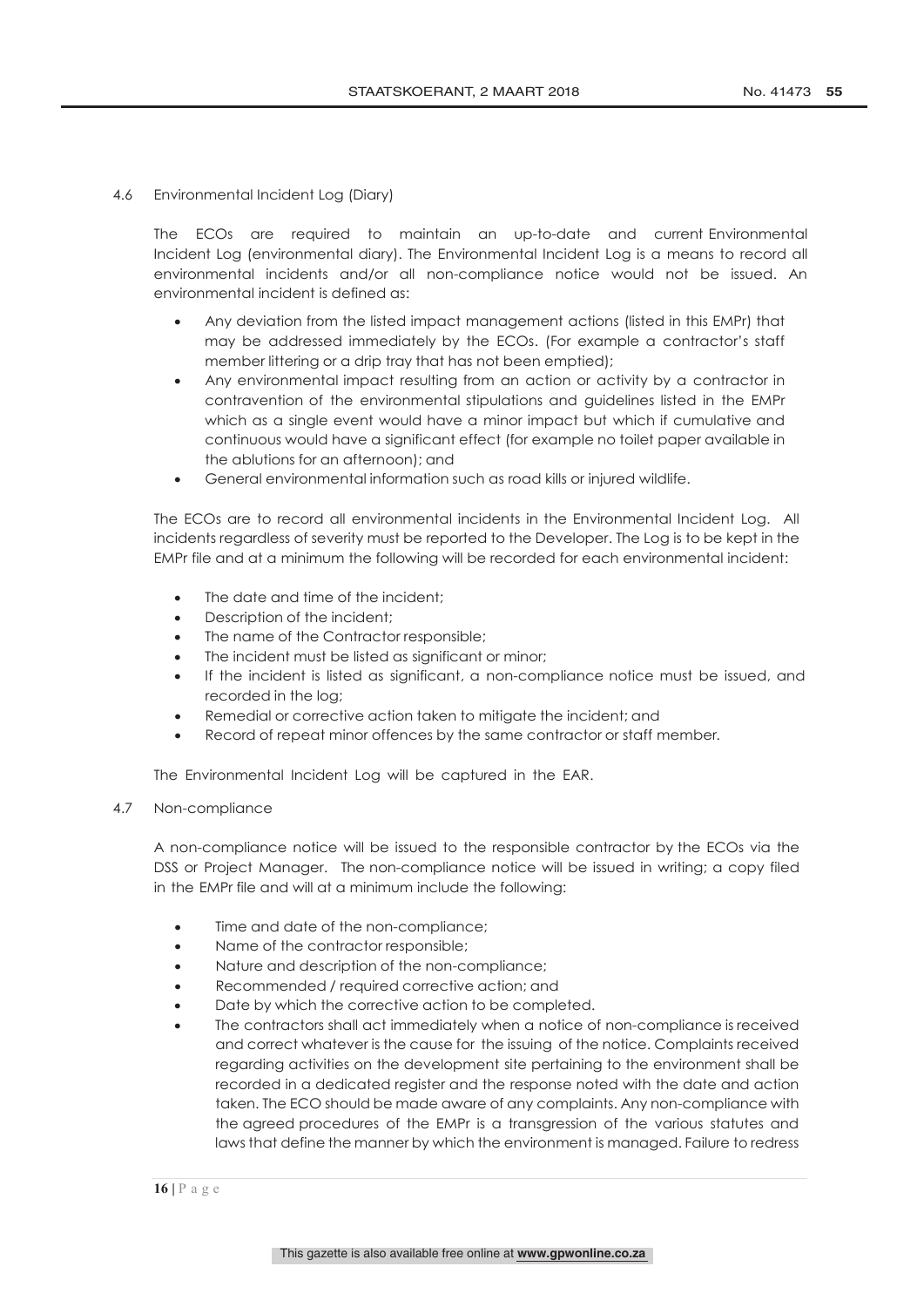the cause shall be reported to the relevant CA for them to deal with the transgression, as it deems fit. The contractor is deemed not to have complied with the EMPr if, inter alia, There is a deviation from the environmental conditions, management outcomes and actions activities, as approved in generic and site specific EMPr as relevant as set out in the EMPr, which deviation has, or may cause, an environmental impact.

# 4.8 Corrective action records

For each non-compliance notice issued, a documented corrective action must be recorded. On receiving a non-compliance notice from the DSS, the contractor's cEO will ensure that the corrective actions required take place within the stipulated timeframe. On completion of the corrective action the cEO is to issue a Corrective Action Report in writing to the ECOs. If satisfied that the corrective action has been completed, the ECOs are to sign-off on the Corrective Action Report, and attach the report to the non-compliance notice in the EMPr file. A corrective action is considered complete once the report has signed off by the ECOs.

# 4.9 Photographic record

A digital photographic record will be kept. The photographic record will be used to show before, during and post rehabilitation evidence of the project as well used in cases of damages claims if they arise. Each image must be dated and a brief description note attached.

The Contractor shall:

1. Allow the ECOs access to take photographs of all areas, activities and actions.

The ECOs shall keep an electronic database of photographic records which will include:

- 1. Pictures of all areas designated as work areas, camp areas, development sites and storage areas taken before these areas are set up;
- 2. All bunding and fencing;
- 3. Road conditions and road verges;
- 4. Condition of all farm fences;
- 5. Topsoil storage areas;
- 6. All areas to be cordoned off during construction;
- 7. Waste management sites;
- 8. Ablution facilities (inside and out);
- 9. Any non-conformances deemed to be "significant";
- 10. All completed corrective actions for non-compliances;
- 11. All required signage;
- 12. All areas before, during and post rehabilitation; and
- 13. Include relevant photographs in the Final Environmental Audit Report.
- 4.10 Complaints register

The ECOs shall keep a current and up-to-date complaints register. The complaints register is to be a record of all complaints received from communities, stakeholders and individuals. The Complaints Record shall: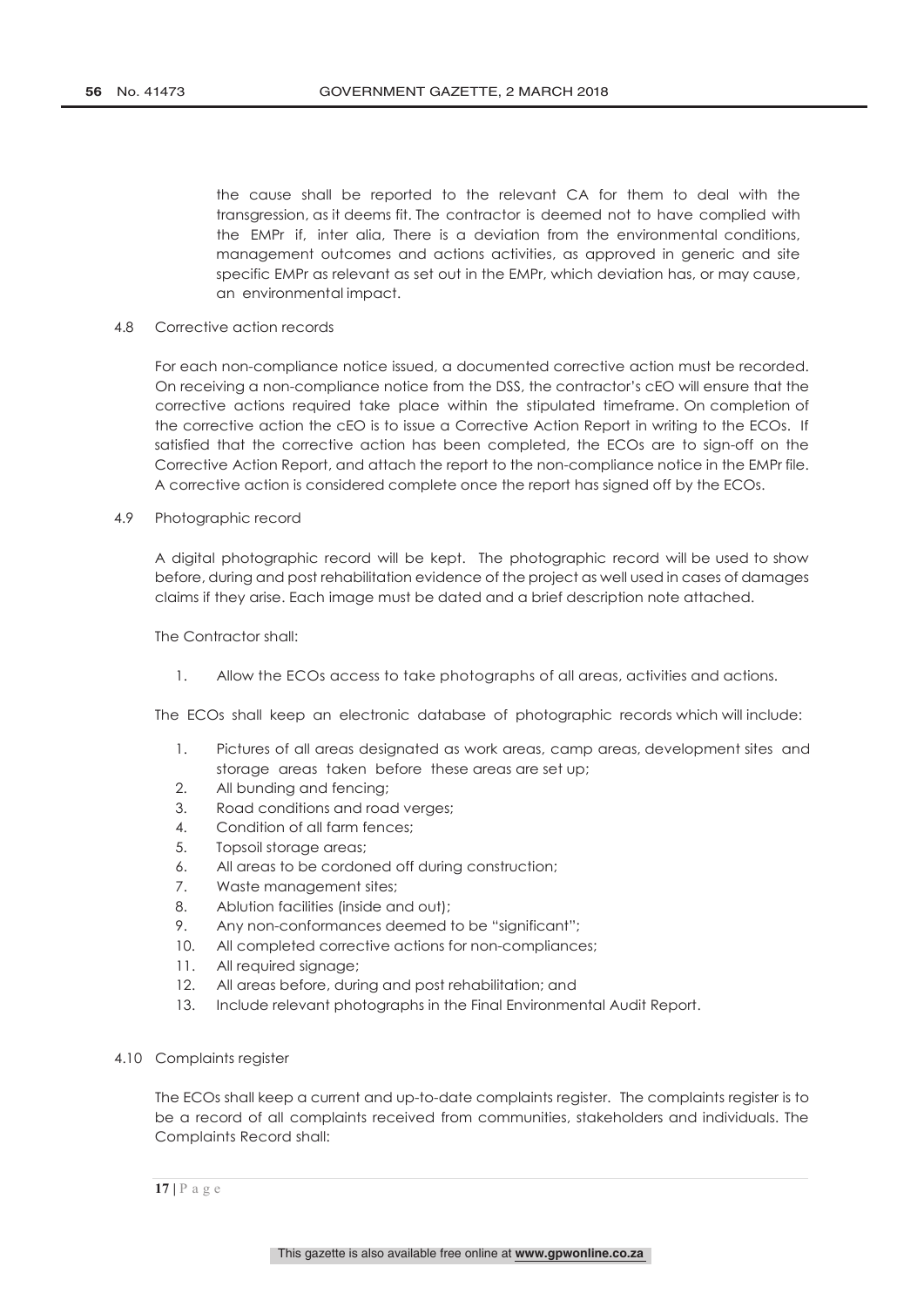- 1. Record the name and contact details of the complainant;
- 2. Record the time and date of the complaint;
- 3. Contain a detailed description of the complaint;
- 4. Where relevant and appropriate, contain photographic evidence of the complaint or damage (ECOs to take relevant photographs); and
- 5. Contain a copy of the ECOs written response to each complaint received and keep a record of any further correspondence with the complainant. The ECO's written response will include a description of any corrective action to be taken and must be signed by the Contractor, ECO and affected party. Where a damage claim is issued by the complainant, the ECOs shall respond as described in (**section 4.11**) below.
- 4.11 Claims for damages

In the event that a Claim for Damages is submitted by a community, landowner or individual, the ECOs shall:

- 1. Record the full detail of the complaint as described in (**section 4.10**) above;
- 2. The ECOs will evaluate the claim and associated damage and submit the evaluation to the Senior Site Representative for approval;
- 3. Following consideration by the DPM, the claim is to be resolved and settled immediately, or the reason for not accepting the claim communicated in writing to the claimant. Should the claimant not accept this, the ECO shall, in writing report the incident to the Developer's negotiator and legal department; and
- 4. A formal record of the response by the ECOs to the claimant as well as the rectification of the method of making payments not amount will be recorded in the EMPr file.
- 4.12 Interactions with affected parties

Open, transparent and good relations with affected landowners, communities and regional staff are an essential aspect to the successful management and mitigation of environmental impacts.

The ECOs shall:

- 1. Ensure that all queries, complaints and claims are dealt within an agreed timeframe;
- 2. Ensure that any or all agreements are documented, signed by all parties and a record of the agreement kept in the EMPr file;
- 3. Ensure that a complaints telephone numbers are made available to all landowners and affected parties; and
- 4. Ensure that contact with affected parties is courteous at all times;
- 4.13 Environmental audits

Internal Environmental Audits of the activity and implementation of the EMPr will be undertaken by the ECO. The findings and outcomes of these audits will be recorded in the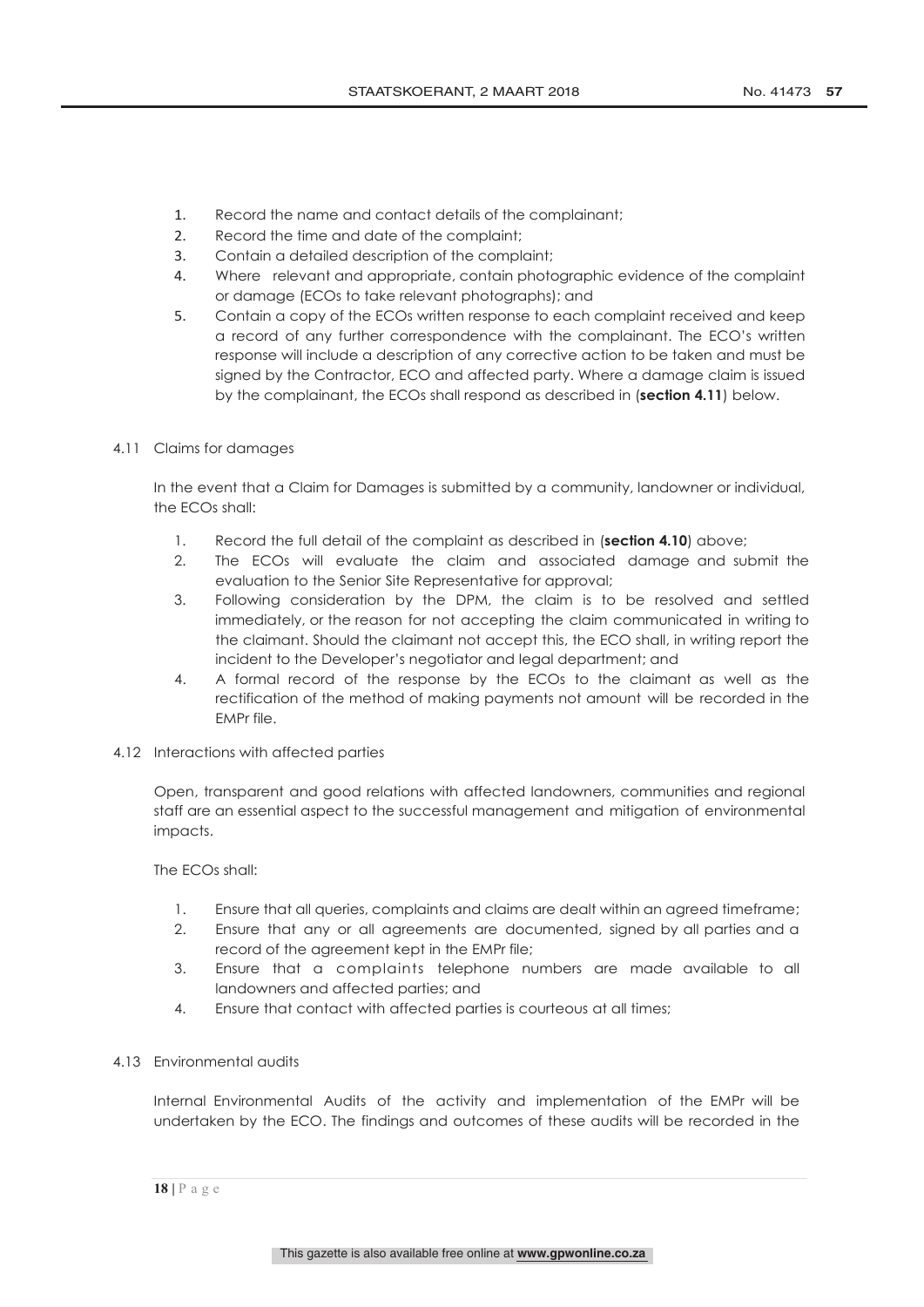EMPr file. The environmental audits and associated reports must be conducted and submitted to the CA at intervals as indicated in the EA.

The ECOs must prepare a monthly EAR. The report will be tabled as the key point on the agenda of the Environmental Site Meeting. The Report is submitted for acceptance at the meeting and the final report will be circulated to the Project Manager and filed in the EMPr file. At a frequency determined by the EA, the ECOs shall submit the monthly reports to the CA in terms of NEMA. At a minimum the Monthly report is to cover the following:

- Weekly Environmental Checklists;
- Deviations and non-compliances with the checklists;
- Non-compliances issued;
- Completed and reported corrective actions;
- Environmental Monitoring;
- General environmental findings and actions; and
- Minutes of the Bi-monthly Environmental Site Meetings.

### 4.14 Final environmental audits

On final completion of the entire activity, the ECOs are required to prepare a final EAR. The report is to be submitted to the CA for acceptance and approval. The environmental report must comply with Appendix 7 of the EIA Regulations, 2014.

- Details of the independent person who prepared the report;
- Details of the expertise of independent person that compiled the report;
- A declaration that the independent auditor is independent in a form as may be specified by the CA;
- An indication of the scope of, and the purpose for which, the environmental audit report was prepared;
- A description of the methodology adopted in preparing the environmental audit report;
- An indication of the ability of the EMPr, and where applicable, the closure plan to-
	- Sufficiently provide for the avoidance, management and mitigation of environmental impacts associated with the undertaking of the activity on an on-going basis;
	- Sufficiently provide for the avoidance, management and mitigation of environmental impacts associated with the closure of the facility; and
	- Ensure compliance with the provisions of EA, EMPr, and where applicable, the closure plan;
- A description of any assumptions made, and any uncertainties or gaps in knowledge;
- A description of any consultation process that was undertaken during the course of carrying out the EAR;
- A summary and copies of any comments that were received during any consultation process; and
- Any other information requested by the CA.

Submission of the final EAR to the CA will indicate the end of the entire activity.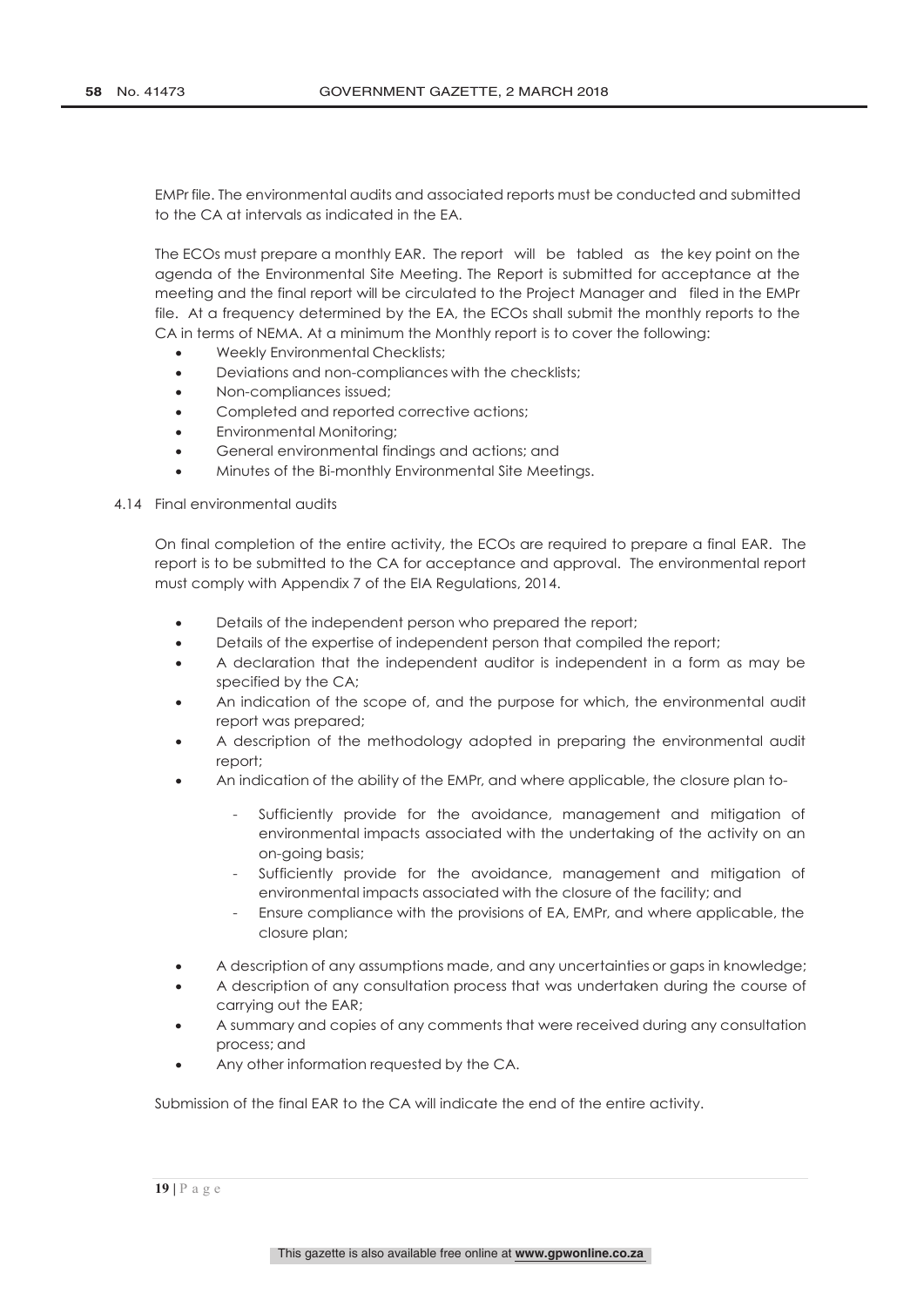# **PART B: SECTION 1: Pre-approved generic EMPr template**

# **5. IMPACT MANAGEMENT OUTCOMES AND ACTIONS**

This section provides a pre-approved generic EMPr template with activities that are common to the development of overhead electricity transmission and distribution infrastructure. There are 30 doings identified for the development or expansion of overhead electricity transmission and distribution infrastructure, and for each doing a set of prescribed impact management outcomes and associated management actions have been identified. Holders of EAs are responsible to ensure the implementation of these controls for all projects as a minimum requirement for mitigating the impact of activities identified for the development or expansion of overhead electricity transmission and distribution infrastructure.

The template provided below is to be completed by providing the information under each headings for each environmental management action:

The completed template must be signed and dated on each page by both the contractor and the holder of the EA prior to commencement of the activity. The method statements prepared and agreed to by the holder of the EA must be appended to the template as Appendix 1. Each method statement must also be duly signed and dated on each page by the contactor and the holder of the EA. This template once signed and dated is legally binding. The holder of the EA will remain responsible for its implementation.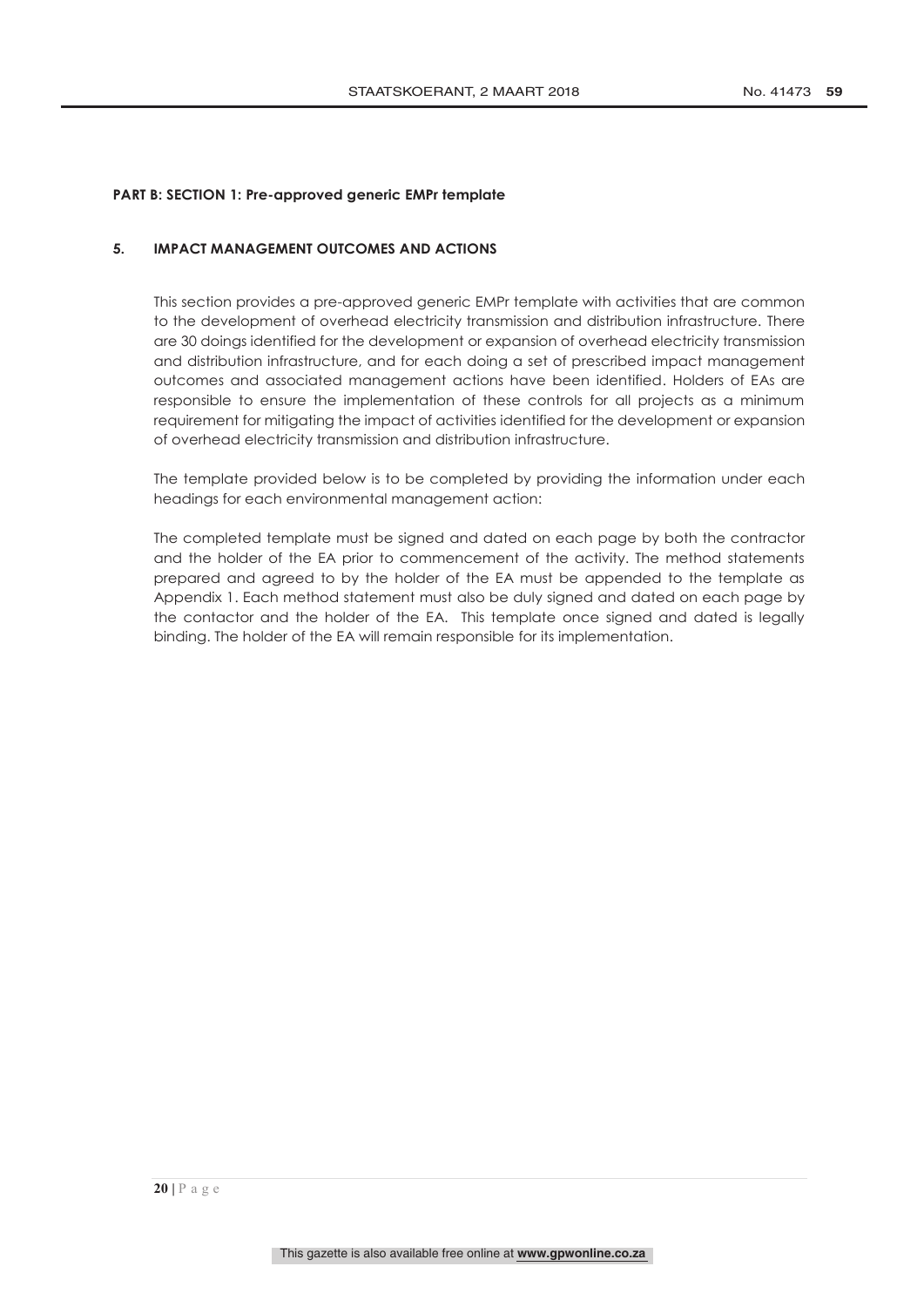| Impact management outcome: All onsite staff are aware and understands the individual responsibilities in terms of this EMPr. |                |                |                  |             |           |             |
|------------------------------------------------------------------------------------------------------------------------------|----------------|----------------|------------------|-------------|-----------|-------------|
| Impact Management Actions                                                                                                    | Implementation |                |                  | Monitoring  |           |             |
|                                                                                                                              | Responsible    | đ<br>Method    | for<br>Timetrame | Responsible | Frequency | Evidence of |
|                                                                                                                              | person         | implementation | implementation   | person      |           | compliance  |
| training prior<br>All staff must receive environmental awareness<br>$\begin{array}{c} \hline \end{array}$                    |                |                |                  |             |           |             |
| to commencement of the activities;                                                                                           |                |                |                  |             |           |             |
| The Contractor must allow for sufficient sessions to train all<br>$\vert$                                                    |                |                |                  |             |           |             |
| personnel with no more than 20 personnel attending each                                                                      |                |                |                  |             |           |             |
| course;                                                                                                                      |                |                |                  |             |           |             |
| available as<br>Refresher environmental awareness training is                                                                |                |                |                  |             |           |             |
| and when required;                                                                                                           |                |                |                  |             |           |             |
| All staff are aware of the conditions and controls linked to the<br>$\overline{\phantom{a}}$                                 |                |                |                  |             |           |             |
| EA and within the EMPr and made aware of their individual                                                                    |                |                |                  |             |           |             |
| roles and responsibilities in achieving compliance with the EA                                                               |                |                |                  |             |           |             |
| and EMPr;                                                                                                                    |                |                |                  |             |           |             |
| The Contractor must erect and maintain information posters                                                                   |                |                |                  |             |           |             |
| at key locations on site;                                                                                                    |                |                |                  |             |           |             |
| $\circ$<br>Environmental awareness training should include as                                                                |                |                |                  |             |           |             |
| minimum the following:                                                                                                       |                |                |                  |             |           |             |
| Description of significant environmental<br>$\overline{a}$                                                                   |                |                |                  |             |           |             |
| impacts, actual or potential, related to their work                                                                          |                |                |                  |             |           |             |
| activities;                                                                                                                  |                |                |                  |             |           |             |
| b) Mitigation measures to be implemented when                                                                                |                |                |                  |             |           |             |
| carrying out specific activities;                                                                                            |                |                |                  |             |           |             |

Environmental awareness training *5.1 Environmental awareness training* 5.1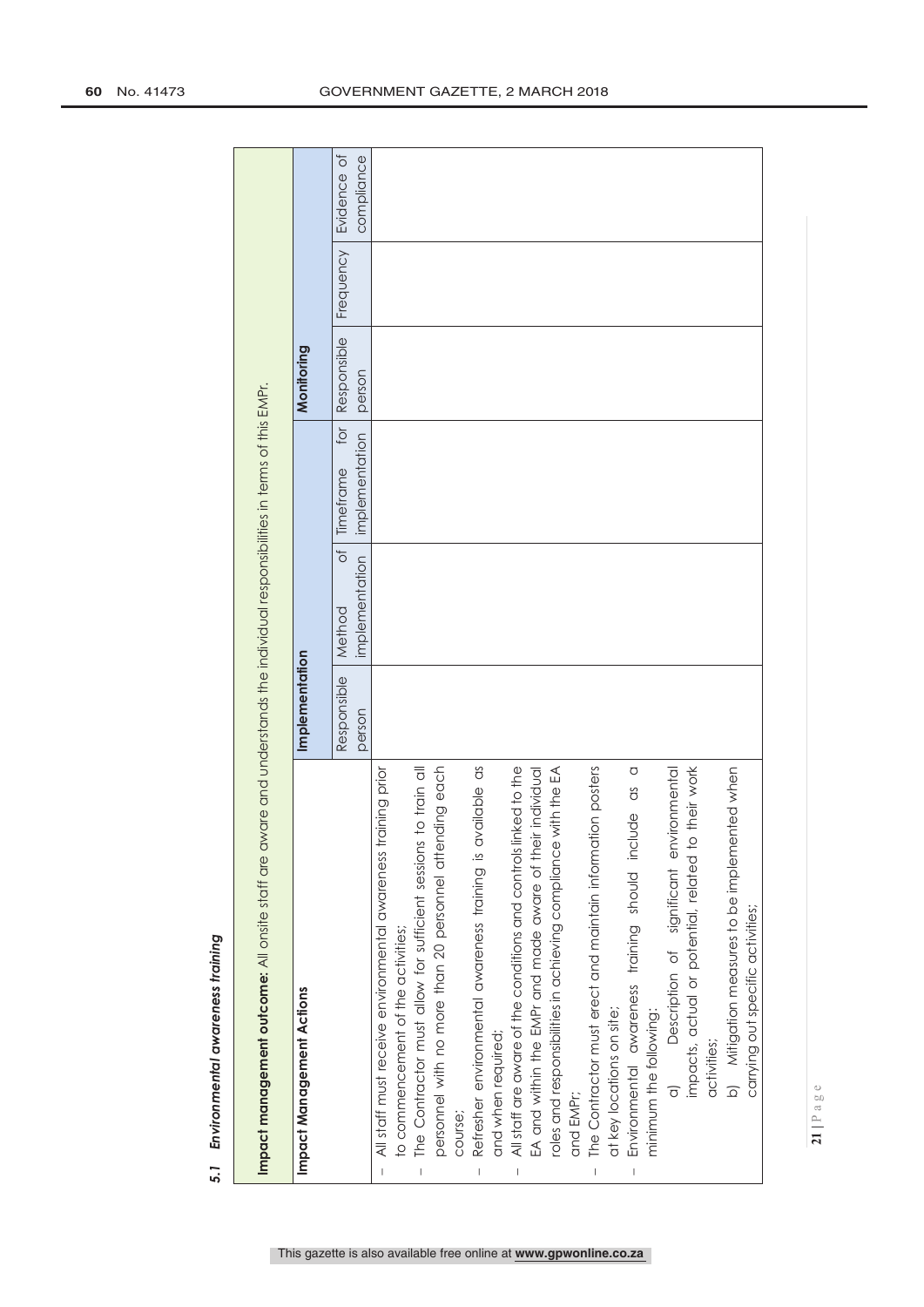| Emergency preparedness and response<br>Ō                                             |  |
|--------------------------------------------------------------------------------------|--|
| procedures;                                                                          |  |
| Emergency procedures;                                                                |  |
| orking near<br>Procedures to be followed when w<br>$\overline{\Theta}$               |  |
| or within sensitive areas;                                                           |  |
| Wastewater management procedures;                                                    |  |
| Water usage and conservation;<br>ಕಾ                                                  |  |
| es;<br>Solid waste management procedur                                               |  |
| Sanitation procedures; and                                                           |  |
| Disease prevention.                                                                  |  |
|                                                                                      |  |
| A record of all environmental awareness training courses<br>$\overline{1}$           |  |
| undertaken as part of the EMPr must be available;                                    |  |
| Educate workers on the dangers of open and/or unattended<br>$\overline{\phantom{a}}$ |  |
| fires;                                                                               |  |
| A staff attendance register of all staff to have received<br>$\overline{1}$          |  |
| environmental awareness training must be available.                                  |  |
| Course material must be available and presented in<br>$\overline{\phantom{a}}$       |  |
| appropriate languages.                                                               |  |
| Site Establishment development<br>5.2                                                |  |
|                                                                                      |  |

# 5.2

Impact management outcome: Impacts on the environment are minimised when developing new infrastructure and the development footprint are kept to **Impact management outcome:** Impacts on the environment are minimised when developing new infrastructure and the development footprint are kept to demarcated development area. demarcated development area.

Monitoring **Impact Management Actions Implementation Monitoring**Implementation **Impact Management Actions**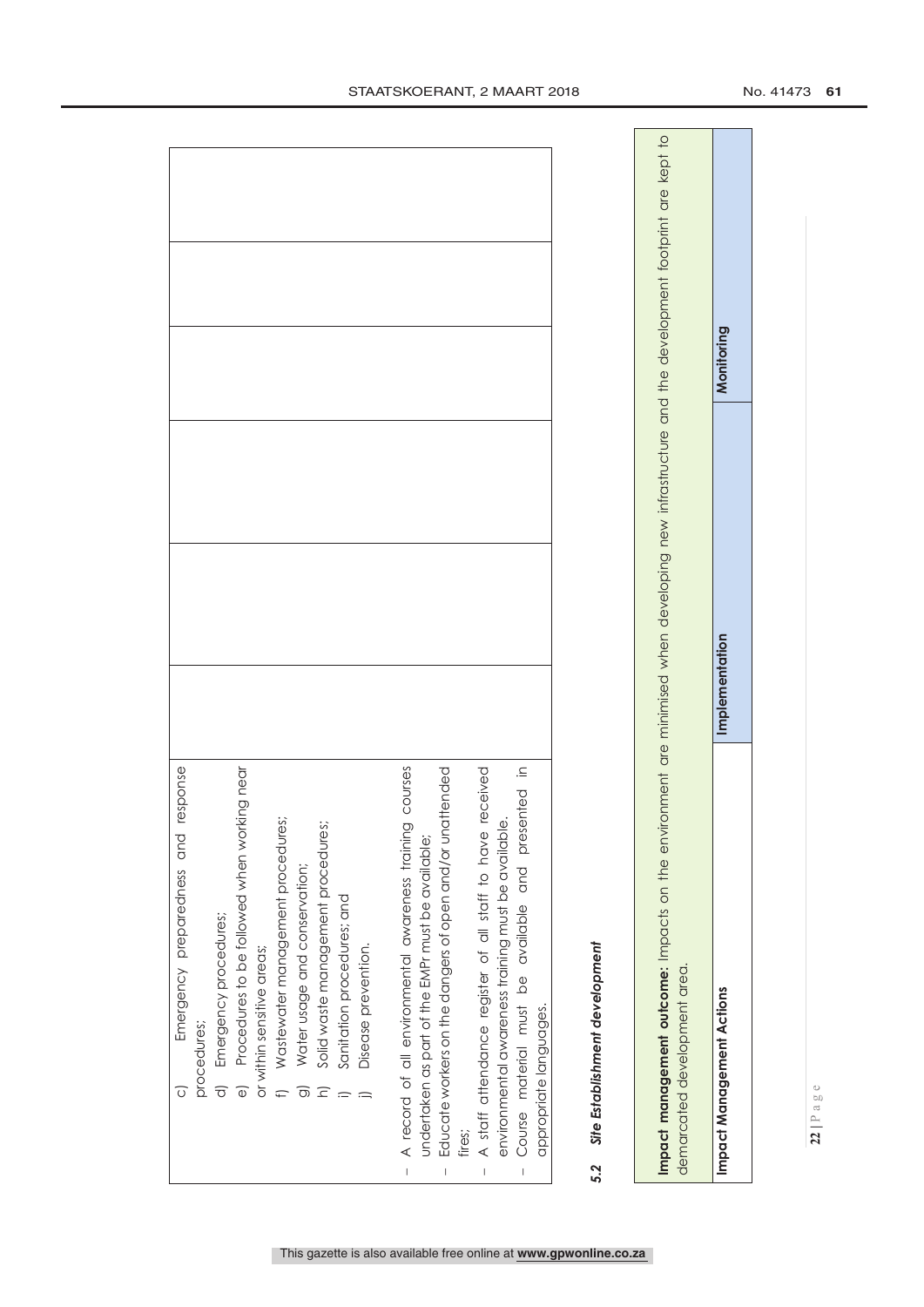|                                       |                                                                     | Responsible | Method         | of limeframe for Responsible |        | <b>Frequency</b> | Evidence of |
|---------------------------------------|---------------------------------------------------------------------|-------------|----------------|------------------------------|--------|------------------|-------------|
|                                       |                                                                     | person      | implementation | implementation               | person |                  | compliance  |
|                                       | A method statement must be provided by the contractor prior         |             |                |                              |        |                  |             |
|                                       | to any onsite activity that includes the layout of the construction |             |                |                              |        |                  |             |
|                                       | camp in the form of a plan showing the location of key              |             |                |                              |        |                  |             |
|                                       | infrastructure and services (where applicable), including but not   |             |                |                              |        |                  |             |
|                                       | stores, the<br>imited to offices, overnight vehicle parking areas,  |             |                |                              |        |                  |             |
|                                       | workshop, stockpile and lay down areas, hazardous materials         |             |                |                              |        |                  |             |
|                                       | storage areas (including fuels), the batching plant (if one is      |             |                |                              |        |                  |             |
|                                       | located at the construction camp), designated access routes,        |             |                |                              |        |                  |             |
|                                       | equipment cleaning areas and the placement of staff                 |             |                |                              |        |                  |             |
|                                       | waste and<br>accommodation, cooking and ablution facilities,        |             |                |                              |        |                  |             |
|                                       | wastewater management;                                              |             |                |                              |        |                  |             |
| $\vert$                               | ensure that<br>Location of camps must be within approved area to    |             |                |                              |        |                  |             |
|                                       | the site does not impact on sensitive areas identified in the       |             |                |                              |        |                  |             |
|                                       | environmental assessment or site walk through;                      |             |                |                              |        |                  |             |
|                                       | Sites should be located where possible on previously disturbed      |             |                |                              |        |                  |             |
|                                       | areas;                                                              |             |                |                              |        |                  |             |
| $\begin{array}{c} \hline \end{array}$ | Section 5.5:<br>The camp must be fenced in accordance with          |             |                |                              |        |                  |             |
|                                       | Fencing and gate installation; and                                  |             |                |                              |        |                  |             |
| $\begin{array}{c} \end{array}$        | The use of existing accommodation for contractor staff, where       |             |                |                              |        |                  |             |
|                                       | possible, is encouraged.                                            |             |                |                              |        |                  |             |
|                                       |                                                                     |             |                |                              |        |                  |             |
|                                       |                                                                     |             |                |                              |        |                  |             |
|                                       |                                                                     |             |                |                              |        |                  |             |

Monitoring **Impact Management Actions Implementation Monitoring**Implementation **Impact management outcome:** Access to No go areas prevented. Impact management outcome: Access to No go areas prevented. **Impact Management Actions** 

**23 |** Page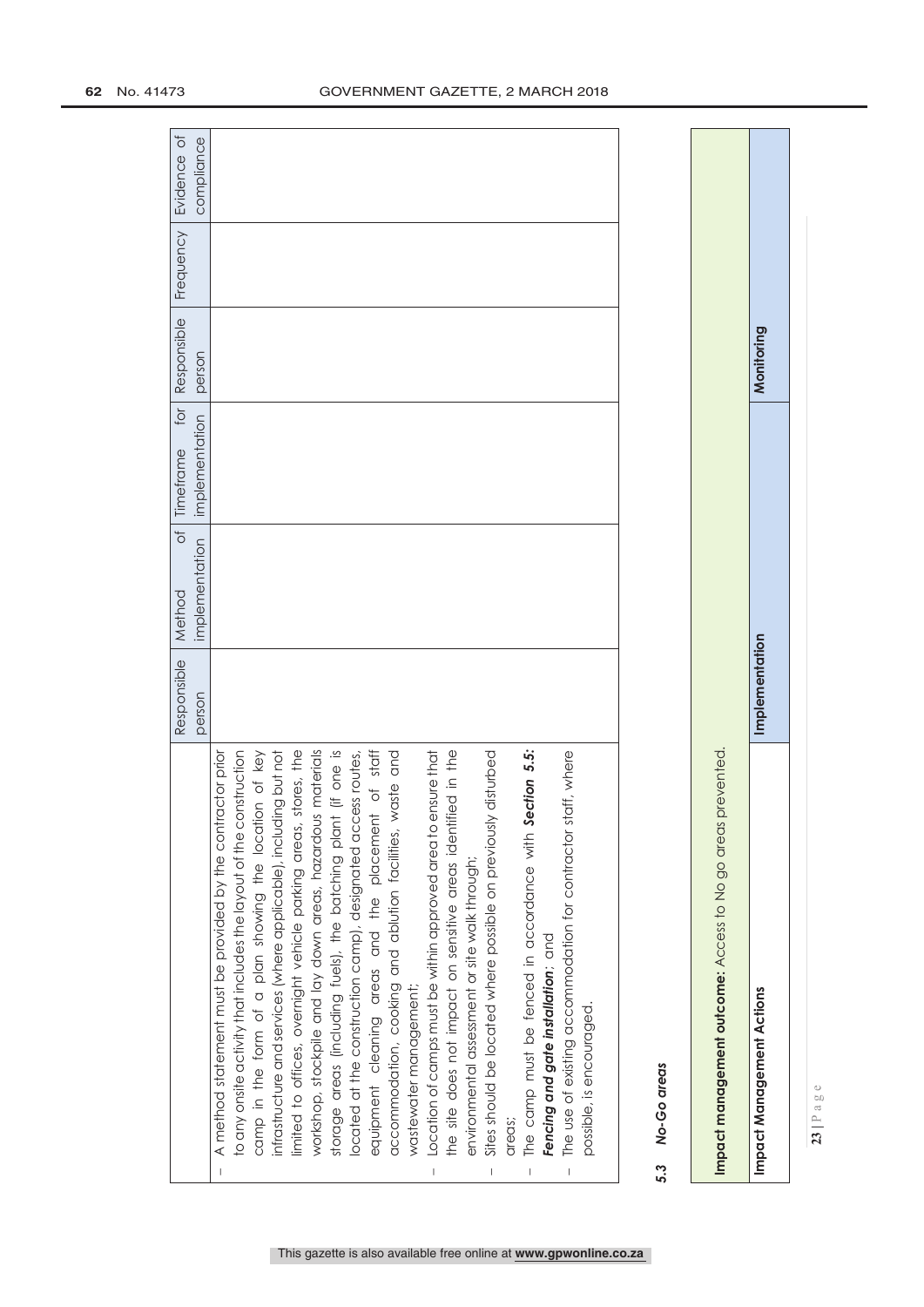|   |                                                             | Responsible   Method | of Timeframe for Responsible Frequency Evidence of |  |            |
|---|-------------------------------------------------------------|----------------------|----------------------------------------------------|--|------------|
|   |                                                             | person               | implementation implementation person               |  | compliance |
|   | Identification of No-Go areas is to be informed by the      |                      |                                                    |  |            |
|   | and any<br>environmental assessment, site walk through      |                      |                                                    |  |            |
|   | additional areas identified during development;             |                      |                                                    |  |            |
| I | Erect, demarcate and maintain a temporary fence around      |                      |                                                    |  |            |
|   | the perimeter of any No-Go area;                            |                      |                                                    |  |            |
|   | Fencing of No-Go areas is to be undertaken in accordance    |                      |                                                    |  |            |
|   | with Section 5.5: Fencing and gate installation; and        |                      |                                                    |  |            |
| I | Unauthorised access and development related activity inside |                      |                                                    |  |            |
|   | No-Go areas is prohibited.                                  |                      |                                                    |  |            |
|   |                                                             |                      |                                                    |  |            |
|   |                                                             |                      |                                                    |  |            |

# Access roads *5.4 Access roads* 5.4

| Impact management outcome: Minimise impact to the                                          |                | environment through the planned and restricted movement of vehicles on site. |                                                        |             |           |                           |
|--------------------------------------------------------------------------------------------|----------------|------------------------------------------------------------------------------|--------------------------------------------------------|-------------|-----------|---------------------------|
| Impact Management Actions                                                                  | Implementation |                                                                              |                                                        | Monitoring  |           |                           |
|                                                                                            | Responsible    | Method                                                                       | implementation implementation<br>for<br>of   Timeframe | Responsible | Frequency | Evidence of<br>compliance |
|                                                                                            | person         |                                                                              |                                                        | person      |           |                           |
| must be<br>Access to the servitude and tower positions                                     |                |                                                                              |                                                        |             |           |                           |
| negotiated with the relevant landowner and must fall within                                |                |                                                                              |                                                        |             |           |                           |
| the assessed and authorised area;                                                          |                |                                                                              |                                                        |             |           |                           |
| An access agreement must be formalised and signed by the<br>$\begin{array}{c} \end{array}$ |                |                                                                              |                                                        |             |           |                           |
| DPM, Contractor and landowner before commencing with                                       |                |                                                                              |                                                        |             |           |                           |
| the activities;                                                                            |                |                                                                              |                                                        |             |           |                           |
| The access roads to tower positions must be signposted after<br>I                          |                |                                                                              |                                                        |             |           |                           |
| access has been negotiated and before the                                                  |                |                                                                              |                                                        |             |           |                           |
| commencement of the activities;                                                            |                |                                                                              |                                                        |             |           |                           |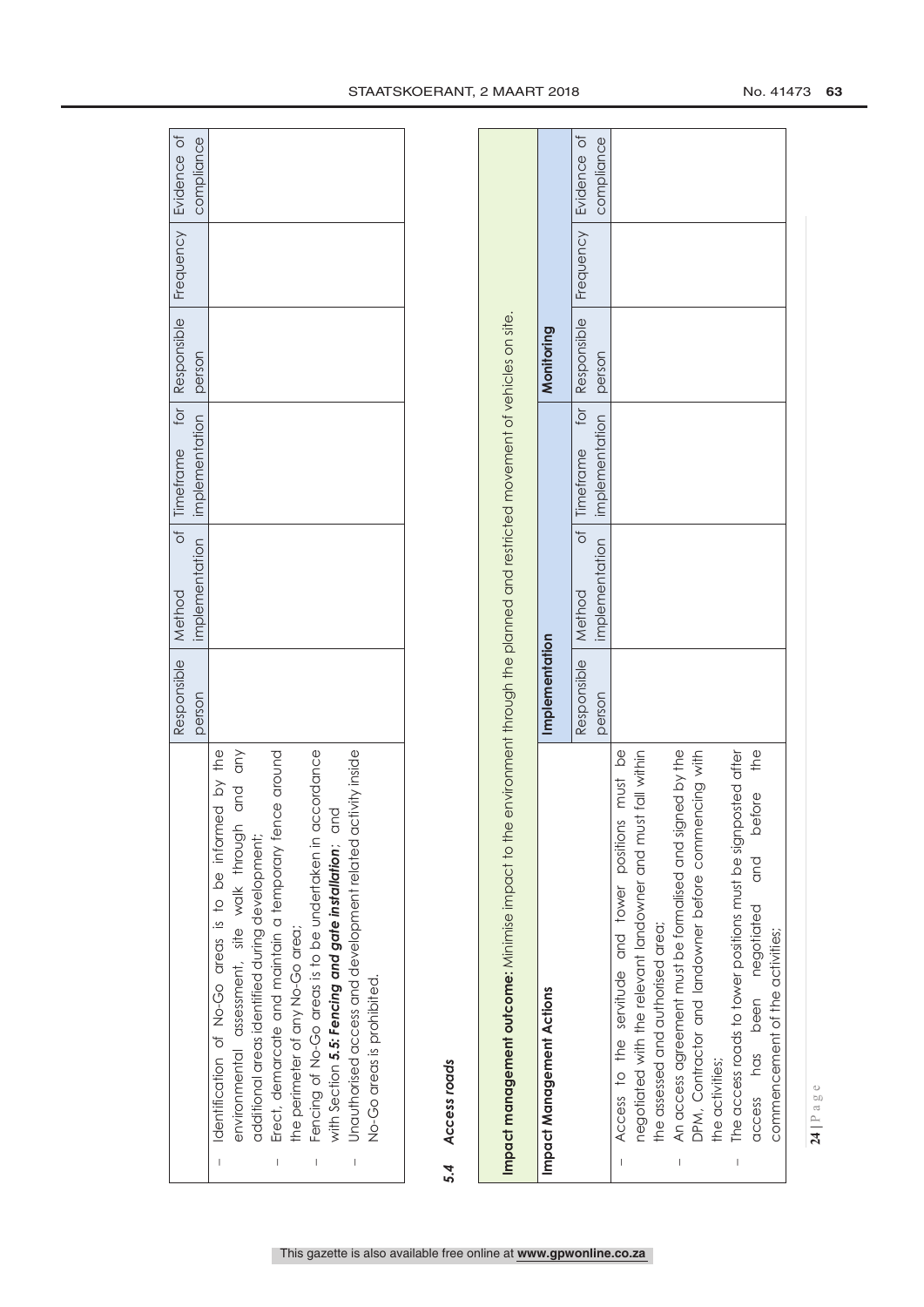|                                                                                                                                                                                                                                                                                                                                                                                  | the written<br>Any access route deviation from that in                                                                                                                          |
|----------------------------------------------------------------------------------------------------------------------------------------------------------------------------------------------------------------------------------------------------------------------------------------------------------------------------------------------------------------------------------|---------------------------------------------------------------------------------------------------------------------------------------------------------------------------------|
|                                                                                                                                                                                                                                                                                                                                                                                  | agreement must be closed and re-vegetated immediately,                                                                                                                          |
|                                                                                                                                                                                                                                                                                                                                                                                  | at the contractor's expense;                                                                                                                                                    |
| $\begin{array}{c} \rule{0pt}{2.5ex} \rule{0pt}{2.5ex} \rule{0pt}{2.5ex} \rule{0pt}{2.5ex} \rule{0pt}{2.5ex} \rule{0pt}{2.5ex} \rule{0pt}{2.5ex} \rule{0pt}{2.5ex} \rule{0pt}{2.5ex} \rule{0pt}{2.5ex} \rule{0pt}{2.5ex} \rule{0pt}{2.5ex} \rule{0pt}{2.5ex} \rule{0pt}{2.5ex} \rule{0pt}{2.5ex} \rule{0pt}{2.5ex} \rule{0pt}{2.5ex} \rule{0pt}{2.5ex} \rule{0pt}{2.5ex} \rule{0$ | isting roads<br>Maximum use of both existing servitudes and ex                                                                                                                  |
|                                                                                                                                                                                                                                                                                                                                                                                  | must be made;                                                                                                                                                                   |
|                                                                                                                                                                                                                                                                                                                                                                                  | In circumstances where private roads must be used, the                                                                                                                          |
|                                                                                                                                                                                                                                                                                                                                                                                  | condition of the said roads must be recorded in accordance                                                                                                                      |
|                                                                                                                                                                                                                                                                                                                                                                                  | with section 6.9: photographic record; prior to use and the                                                                                                                     |
|                                                                                                                                                                                                                                                                                                                                                                                  | condition thereof agreed by the landowner, the DPM, and                                                                                                                         |
|                                                                                                                                                                                                                                                                                                                                                                                  | he contractor;                                                                                                                                                                  |
|                                                                                                                                                                                                                                                                                                                                                                                  | All private roads used for access to the servitude must be                                                                                                                      |
|                                                                                                                                                                                                                                                                                                                                                                                  | be left in at<br>maintained and upon completion of the works,                                                                                                                   |
|                                                                                                                                                                                                                                                                                                                                                                                  | east the original condition. As far as possible, access roads                                                                                                                   |
|                                                                                                                                                                                                                                                                                                                                                                                  | must follow the contours in hilly areas, as opposed to winding                                                                                                                  |
|                                                                                                                                                                                                                                                                                                                                                                                  | down steep slopes;                                                                                                                                                              |
| $\mid$                                                                                                                                                                                                                                                                                                                                                                           | Access is to be established by vehicles passing over the same                                                                                                                   |
|                                                                                                                                                                                                                                                                                                                                                                                  | track on natural ground, multiple tracks are not permitted.                                                                                                                     |
|                                                                                                                                                                                                                                                                                                                                                                                  | Access roads must only be developed where necessary at                                                                                                                          |
|                                                                                                                                                                                                                                                                                                                                                                                  | lers prohibit<br>watercourses, on steep slopes or where bould                                                                                                                   |
|                                                                                                                                                                                                                                                                                                                                                                                  | vehicular traffic; and                                                                                                                                                          |
| $\mid$                                                                                                                                                                                                                                                                                                                                                                           | Upon completion of development, only roads as indicated by                                                                                                                      |
|                                                                                                                                                                                                                                                                                                                                                                                  | the DPM must be closed.                                                                                                                                                         |
|                                                                                                                                                                                                                                                                                                                                                                                  |                                                                                                                                                                                 |
| 5.5                                                                                                                                                                                                                                                                                                                                                                              | Fencing and Gate installation                                                                                                                                                   |
|                                                                                                                                                                                                                                                                                                                                                                                  |                                                                                                                                                                                 |
|                                                                                                                                                                                                                                                                                                                                                                                  | Impact management outcome: To minimise impact to the environment and ensure safe and controlled access to the site through the erection of fencing and<br>gates where required. |

**25 |** Page

This gazette is also available free online at **www.gpwonline.co.za**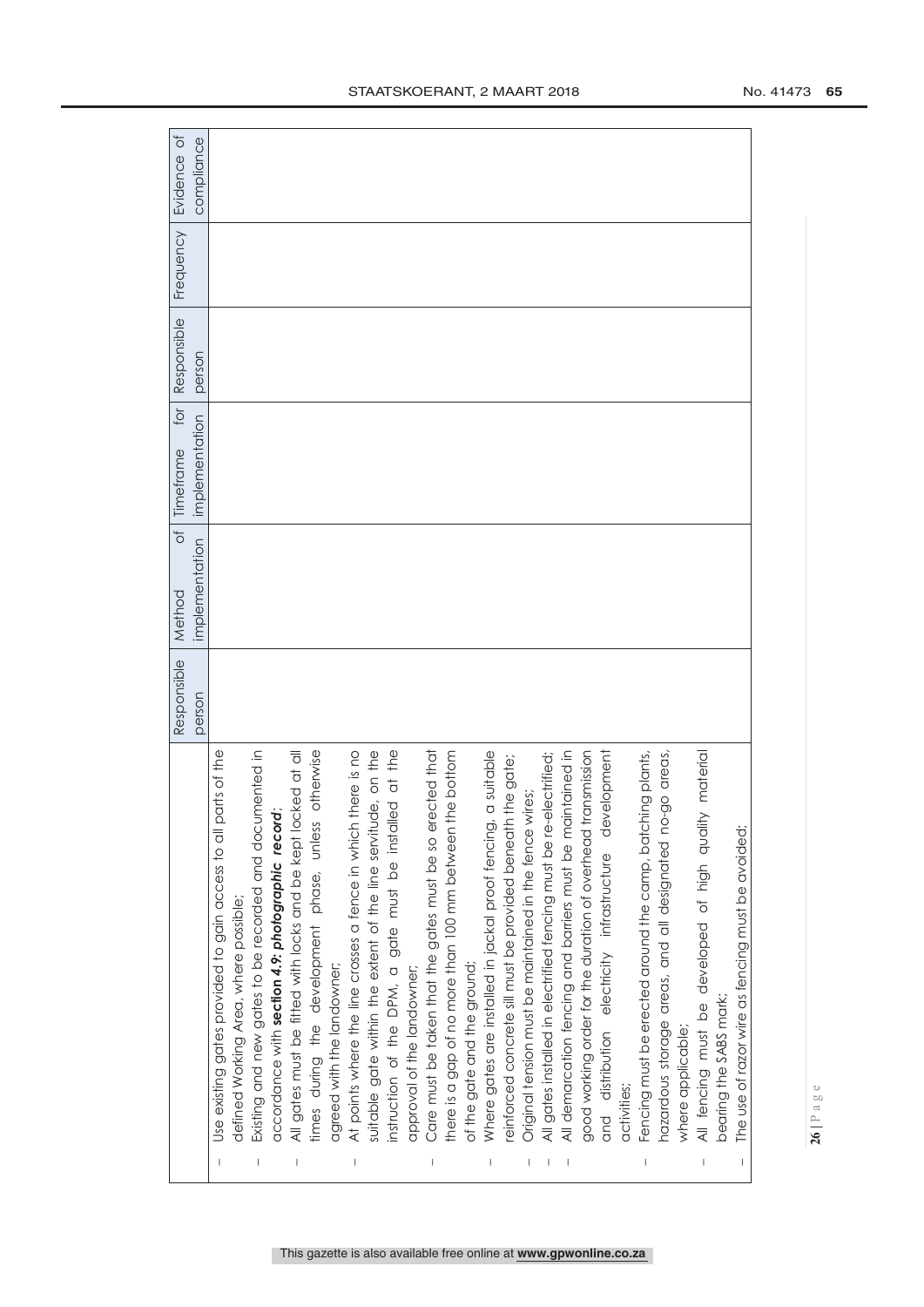| are cut at<br>The contractor must ensure that all fence uprights are<br>appropriately removed, ensuring that no uprights<br>ground level but rather removed completely.<br>fences are to be removed;<br>$\begin{array}{c} \rule{0pt}{2.5ex} \rule{0pt}{2.5ex} \rule{0pt}{2.5ex} \rule{0pt}{2.5ex} \rule{0pt}{2.5ex} \rule{0pt}{2.5ex} \rule{0pt}{2.5ex} \rule{0pt}{2.5ex} \rule{0pt}{2.5ex} \rule{0pt}{2.5ex} \rule{0pt}{2.5ex} \rule{0pt}{2.5ex} \rule{0pt}{2.5ex} \rule{0pt}{2.5ex} \rule{0pt}{2.5ex} \rule{0pt}{2.5ex} \rule{0pt}{2.5ex} \rule{0pt}{2.5ex} \rule{0pt}{2.5ex} \rule{0$ |                       |                                                 |                                    |                       |           |                           |
|------------------------------------------------------------------------------------------------------------------------------------------------------------------------------------------------------------------------------------------------------------------------------------------------------------------------------------------------------------------------------------------------------------------------------------------------------------------------------------------------------------------------------------------------------------------------------------------|-----------------------|-------------------------------------------------|------------------------------------|-----------------------|-----------|---------------------------|
| Water Supply Management<br>5.6                                                                                                                                                                                                                                                                                                                                                                                                                                                                                                                                                           |                       |                                                 |                                    |                       |           |                           |
| water usage.<br>Impact management outcome: Undertake responsible                                                                                                                                                                                                                                                                                                                                                                                                                                                                                                                         |                       |                                                 |                                    |                       |           |                           |
| Impact Management Actions                                                                                                                                                                                                                                                                                                                                                                                                                                                                                                                                                                | Implementation        |                                                 |                                    | Monitoring            |           |                           |
|                                                                                                                                                                                                                                                                                                                                                                                                                                                                                                                                                                                          | Responsible<br>person | $\overline{\sigma}$<br>implementation<br>Method | for<br>implementation<br>Timeframe | Responsible<br>person | Frequency | Evidence of<br>compliance |
| All abstraction points or bore holes must be registered with the<br>$\overline{\phantom{a}}$                                                                                                                                                                                                                                                                                                                                                                                                                                                                                             |                       |                                                 |                                    |                       |           |                           |
| DWS and suitable water meters installed to ensure that the                                                                                                                                                                                                                                                                                                                                                                                                                                                                                                                               |                       |                                                 |                                    |                       |           |                           |
| abstracted volumes are measured on a daily basis;                                                                                                                                                                                                                                                                                                                                                                                                                                                                                                                                        |                       |                                                 |                                    |                       |           |                           |
| necessary<br>Should water abstraction be required and the                                                                                                                                                                                                                                                                                                                                                                                                                                                                                                                                |                       |                                                 |                                    |                       |           |                           |
| landowner<br>authorisation from DWS and permission from the                                                                                                                                                                                                                                                                                                                                                                                                                                                                                                                              |                       |                                                 |                                    |                       |           |                           |
| has been received, the Contractor must ensure the following:                                                                                                                                                                                                                                                                                                                                                                                                                                                                                                                             |                       |                                                 |                                    |                       |           |                           |
| The vehicle abstracting water from a river does not enter<br>$\dot{\sigma}$                                                                                                                                                                                                                                                                                                                                                                                                                                                                                                              |                       |                                                 |                                    |                       |           |                           |
| or cross it and does not operate from within the river;                                                                                                                                                                                                                                                                                                                                                                                                                                                                                                                                  |                       |                                                 |                                    |                       |           |                           |
| No damage occurs to the river bed or banks and that the<br>.<br>ف                                                                                                                                                                                                                                                                                                                                                                                                                                                                                                                        |                       |                                                 |                                    |                       |           |                           |
| diversion<br>abstraction of water does not entail stream                                                                                                                                                                                                                                                                                                                                                                                                                                                                                                                                 |                       |                                                 |                                    |                       |           |                           |
| activities; and                                                                                                                                                                                                                                                                                                                                                                                                                                                                                                                                                                          |                       |                                                 |                                    |                       |           |                           |
| c. All reasonable measures to limit pollution or sedimentation                                                                                                                                                                                                                                                                                                                                                                                                                                                                                                                           |                       |                                                 |                                    |                       |           |                           |
| of the downstream watercourse are implemented                                                                                                                                                                                                                                                                                                                                                                                                                                                                                                                                            |                       |                                                 |                                    |                       |           |                           |

 $\bar{1}$ 

 Fenced areas with gate access must remain locked after hours, during weekends and on holidays if staff is away from

Fenced areas with gate access must remain locked after hours, during weekends and on holidays if staff is away from

site. Site security will be required at all times;

site. Site security will be required at all times;

On completion of the development phase all temporary

On completion of the development phase all temporary

 $\bar{1}$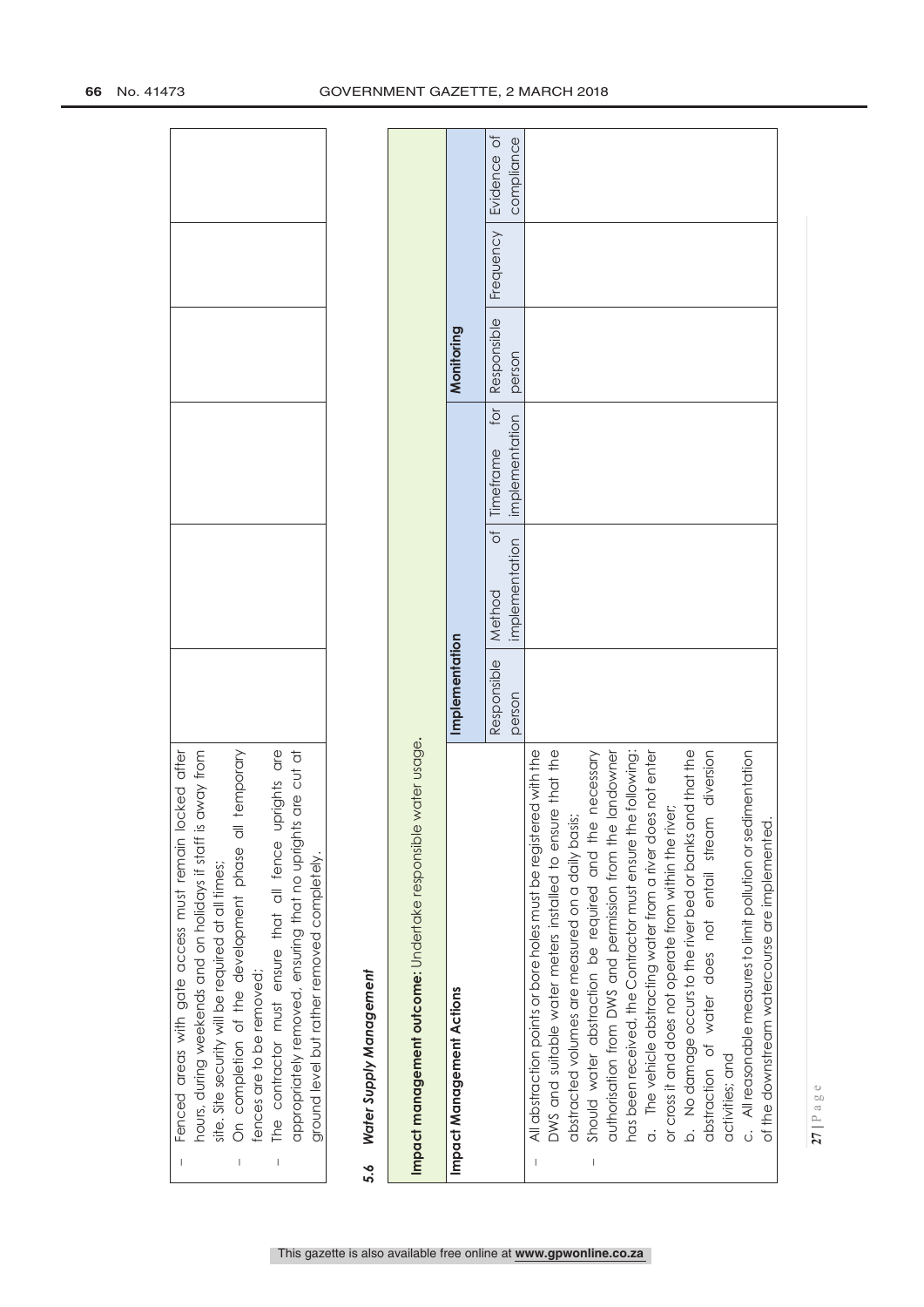| Impact management outcome: Impacts to the environment caused by storm water and wastewater discharges during construction are avoided<br>Responsible<br>Monitoring<br>person<br>for<br>implementation<br>Timeframe<br>ð<br>implementation<br>Method<br>Implementation<br>Responsible<br>person<br>strictly controlled, and contaminated water must be<br>development and clean water can be discharged directly<br>discharge of water containing polluting matter or visible<br>suspended materials into watercourses or water bodies must<br>Runoff from the cement/ concrete batching areas must be<br>of off-site, at<br>absorbent material disposed of at an appropriate waste<br>All spillage of oil onto concrete surfaces must be controlled<br>by the use of an approved absorbent material and the used<br>Natural storm water runoff not contaminated during the<br>Appropriate pollution control facilities necessary to prevent<br>the Project<br>to watercourses and water bodies, subject to<br>collected, stored and either treated or disposed<br>a location approved by the project manager;<br>Manager's approval and support by the ECO;<br>Storm and waste water management<br>be designed and implemented;<br>Impact Management Actions<br>disposal facility;<br>5.7 | Including a discussion on water usage and conservation<br>Minimising water use during cleaning of equipment;<br>and<br>Ensure water conservation is being practiced by:<br>Undertaking regular audits of water systems;<br>during environmental awareness training.<br>$\overline{O}$<br>$\dot{\Omega}$<br>ن |  |  |           |                                          |
|-------------------------------------------------------------------------------------------------------------------------------------------------------------------------------------------------------------------------------------------------------------------------------------------------------------------------------------------------------------------------------------------------------------------------------------------------------------------------------------------------------------------------------------------------------------------------------------------------------------------------------------------------------------------------------------------------------------------------------------------------------------------------------------------------------------------------------------------------------------------------------------------------------------------------------------------------------------------------------------------------------------------------------------------------------------------------------------------------------------------------------------------------------------------------------------------------------------------------------------------------------------------------------------------|--------------------------------------------------------------------------------------------------------------------------------------------------------------------------------------------------------------------------------------------------------------------------------------------------------------|--|--|-----------|------------------------------------------|
|                                                                                                                                                                                                                                                                                                                                                                                                                                                                                                                                                                                                                                                                                                                                                                                                                                                                                                                                                                                                                                                                                                                                                                                                                                                                                           |                                                                                                                                                                                                                                                                                                              |  |  |           |                                          |
|                                                                                                                                                                                                                                                                                                                                                                                                                                                                                                                                                                                                                                                                                                                                                                                                                                                                                                                                                                                                                                                                                                                                                                                                                                                                                           |                                                                                                                                                                                                                                                                                                              |  |  |           |                                          |
|                                                                                                                                                                                                                                                                                                                                                                                                                                                                                                                                                                                                                                                                                                                                                                                                                                                                                                                                                                                                                                                                                                                                                                                                                                                                                           |                                                                                                                                                                                                                                                                                                              |  |  |           |                                          |
|                                                                                                                                                                                                                                                                                                                                                                                                                                                                                                                                                                                                                                                                                                                                                                                                                                                                                                                                                                                                                                                                                                                                                                                                                                                                                           |                                                                                                                                                                                                                                                                                                              |  |  | Frequency | $\overline{O}$<br>compliance<br>Evidence |
|                                                                                                                                                                                                                                                                                                                                                                                                                                                                                                                                                                                                                                                                                                                                                                                                                                                                                                                                                                                                                                                                                                                                                                                                                                                                                           |                                                                                                                                                                                                                                                                                                              |  |  |           |                                          |
|                                                                                                                                                                                                                                                                                                                                                                                                                                                                                                                                                                                                                                                                                                                                                                                                                                                                                                                                                                                                                                                                                                                                                                                                                                                                                           |                                                                                                                                                                                                                                                                                                              |  |  |           |                                          |
|                                                                                                                                                                                                                                                                                                                                                                                                                                                                                                                                                                                                                                                                                                                                                                                                                                                                                                                                                                                                                                                                                                                                                                                                                                                                                           |                                                                                                                                                                                                                                                                                                              |  |  |           |                                          |
|                                                                                                                                                                                                                                                                                                                                                                                                                                                                                                                                                                                                                                                                                                                                                                                                                                                                                                                                                                                                                                                                                                                                                                                                                                                                                           |                                                                                                                                                                                                                                                                                                              |  |  |           |                                          |
|                                                                                                                                                                                                                                                                                                                                                                                                                                                                                                                                                                                                                                                                                                                                                                                                                                                                                                                                                                                                                                                                                                                                                                                                                                                                                           |                                                                                                                                                                                                                                                                                                              |  |  |           |                                          |
|                                                                                                                                                                                                                                                                                                                                                                                                                                                                                                                                                                                                                                                                                                                                                                                                                                                                                                                                                                                                                                                                                                                                                                                                                                                                                           |                                                                                                                                                                                                                                                                                                              |  |  |           |                                          |
|                                                                                                                                                                                                                                                                                                                                                                                                                                                                                                                                                                                                                                                                                                                                                                                                                                                                                                                                                                                                                                                                                                                                                                                                                                                                                           |                                                                                                                                                                                                                                                                                                              |  |  |           |                                          |

# STAATSKOERANT, 2 MAART 2018 No. 41473 67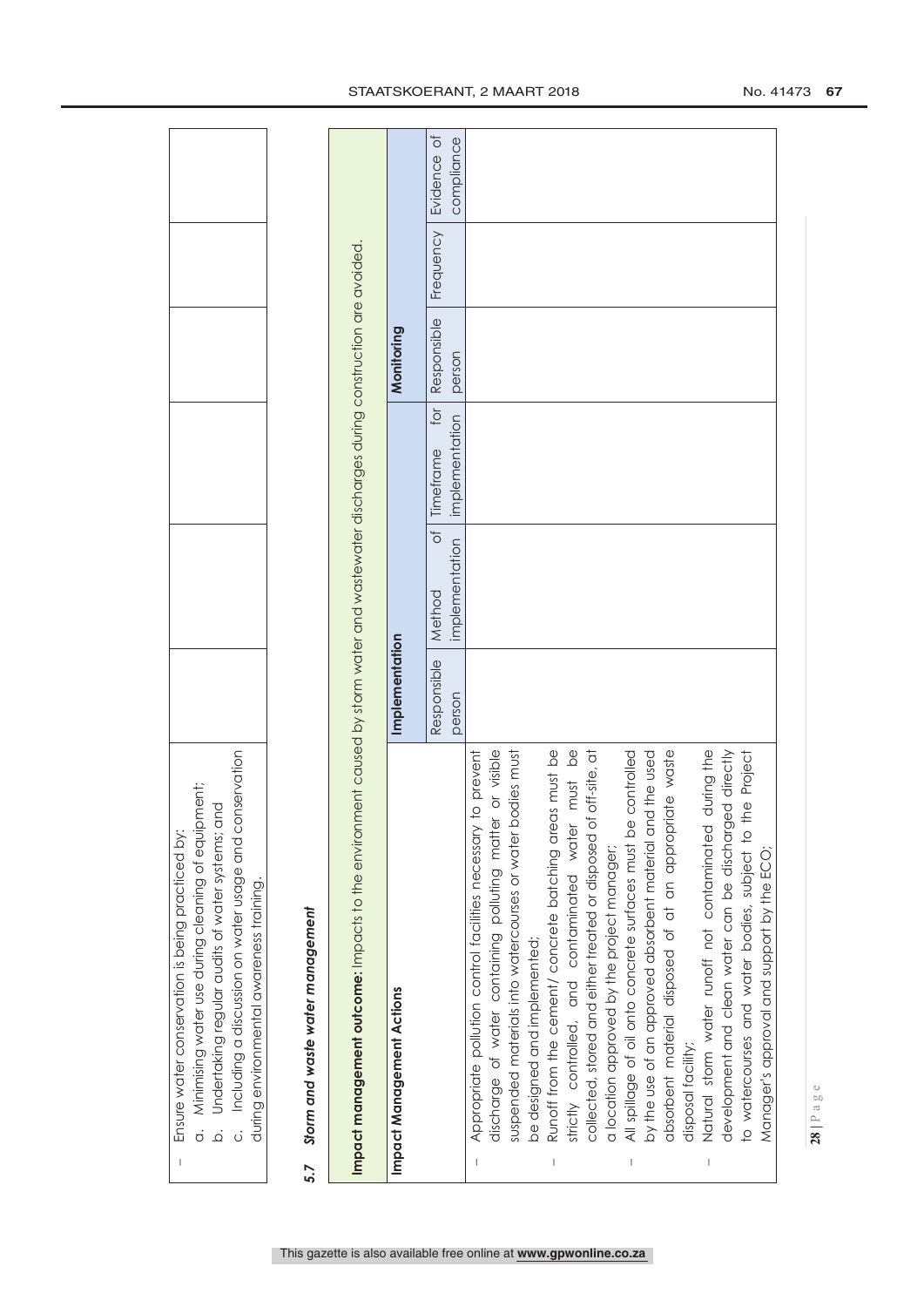|     | environment must be subject to the Project Manager's<br>such as soils and silt, may be released into watercourses or<br>water bodies only once all suspended solids have been<br>solids in<br>settlement ponds. The release of settled water back into the<br>removed from the water by settling out these<br>approval and support by the ECO. |                       |                               |                                    |                       |           |                           |
|-----|------------------------------------------------------------------------------------------------------------------------------------------------------------------------------------------------------------------------------------------------------------------------------------------------------------------------------------------------|-----------------------|-------------------------------|------------------------------------|-----------------------|-----------|---------------------------|
| 5.8 | Solid waste management                                                                                                                                                                                                                                                                                                                         |                       |                               |                                    |                       |           |                           |
|     | Impact management outcome: Wastes are appropriately stored, handled and safely disposed of at a recognised waste facility.                                                                                                                                                                                                                     |                       |                               |                                    |                       |           |                           |
|     | Impact Management Actions                                                                                                                                                                                                                                                                                                                      | Implementation        |                               |                                    | Monitoring            |           |                           |
|     |                                                                                                                                                                                                                                                                                                                                                | Responsible<br>person | ð<br>implementation<br>Method | for<br>implementation<br>Timeframe | Responsible<br>person | Frequency | Evidence of<br>compliance |
|     |                                                                                                                                                                                                                                                                                                                                                |                       |                               |                                    |                       |           |                           |
|     | undertaken using an integrated waste management<br>$\frac{\Theta}{\Theta}$<br>must<br>measures regarding waste management                                                                                                                                                                                                                      |                       |                               |                                    |                       |           |                           |
|     | approach;                                                                                                                                                                                                                                                                                                                                      |                       |                               |                                    |                       |           |                           |
|     | Sufficient, covered waste collection bins (scavenger and                                                                                                                                                                                                                                                                                       |                       |                               |                                    |                       |           |                           |
|     | weatherproof) must be provided;                                                                                                                                                                                                                                                                                                                |                       |                               |                                    |                       |           |                           |
|     | A suitably positioned and clearly demarcated waste                                                                                                                                                                                                                                                                                             |                       |                               |                                    |                       |           |                           |
|     | collection site must be identified and provided;                                                                                                                                                                                                                                                                                               |                       |                               |                                    |                       |           |                           |
|     | The waste collection site must be maintained in a clean and                                                                                                                                                                                                                                                                                    |                       |                               |                                    |                       |           |                           |
|     | orderly manner;                                                                                                                                                                                                                                                                                                                                |                       |                               |                                    |                       |           |                           |
|     | Waste must be segregated into separate bins and clearly                                                                                                                                                                                                                                                                                        |                       |                               |                                    |                       |           |                           |
|     | marked for each waste type;                                                                                                                                                                                                                                                                                                                    |                       |                               |                                    |                       |           |                           |
|     | Staff must be trained in waste segregation;                                                                                                                                                                                                                                                                                                    |                       |                               |                                    |                       |           |                           |
|     | Bins must be emptied regularly;                                                                                                                                                                                                                                                                                                                |                       |                               |                                    |                       |           |                           |

 $\overline{1}$ 

 Water that has been contaminated with suspended solids, such as soils and silt, may be released into watercourses or water bodies only once all suspended solids have been

Water that has been contaminated with suspended solids,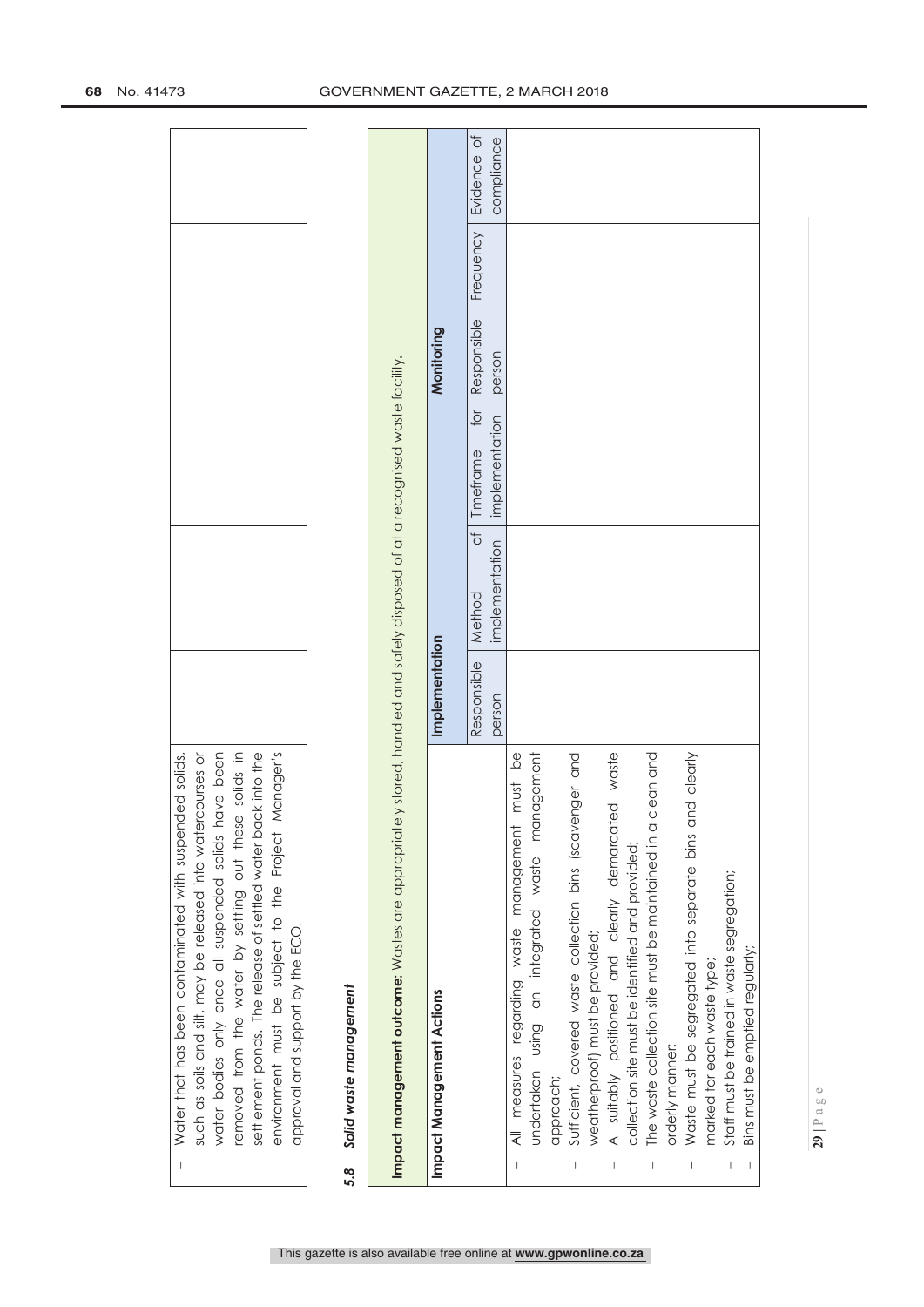| Hazardous waste must be disposed of at a registered waste<br>Certificates of safe disposal for general, hazardous and<br>recognised waste disposal sites/ recycling company;<br>ecycled waste must be maintained.<br>disposal site;<br>$\begin{array}{c} \rule{0pt}{2.5ex} \rule{0pt}{2.5ex} \rule{0pt}{2.5ex} \rule{0pt}{2.5ex} \rule{0pt}{2.5ex} \rule{0pt}{2.5ex} \rule{0pt}{2.5ex} \rule{0pt}{2.5ex} \rule{0pt}{2.5ex} \rule{0pt}{2.5ex} \rule{0pt}{2.5ex} \rule{0pt}{2.5ex} \rule{0pt}{2.5ex} \rule{0pt}{2.5ex} \rule{0pt}{2.5ex} \rule{0pt}{2.5ex} \rule{0pt}{2.5ex} \rule{0pt}{2.5ex} \rule{0pt}{2.5ex} \rule{0$                                                                                                                                                |                       |                                                 |                                    |                       |           |                           |
|------------------------------------------------------------------------------------------------------------------------------------------------------------------------------------------------------------------------------------------------------------------------------------------------------------------------------------------------------------------------------------------------------------------------------------------------------------------------------------------------------------------------------------------------------------------------------------------------------------------------------------------------------------------------------------------------------------------------------------------------------------------------|-----------------------|-------------------------------------------------|------------------------------------|-----------------------|-----------|---------------------------|
| Protection of watercourses<br>5.9                                                                                                                                                                                                                                                                                                                                                                                                                                                                                                                                                                                                                                                                                                                                      |                       |                                                 |                                    |                       |           |                           |
| Impact management outcome: Pollution and contamination of the watercourse environment and erosion are prevented.                                                                                                                                                                                                                                                                                                                                                                                                                                                                                                                                                                                                                                                       |                       |                                                 |                                    |                       |           |                           |
| Impact Management Actions                                                                                                                                                                                                                                                                                                                                                                                                                                                                                                                                                                                                                                                                                                                                              | Implementation        |                                                 |                                    | Monitoring            |           |                           |
|                                                                                                                                                                                                                                                                                                                                                                                                                                                                                                                                                                                                                                                                                                                                                                        | Responsible<br>person | $\overline{\sigma}$<br>implementation<br>Method | for<br>implementation<br>Timeframe | Responsible<br>person | Frequency | Evidence of<br>compliance |
| be undertaken where no alternative access to tower position<br>When working in or near any watercourse or wetland, the<br>following environmental controls and consideration must be<br>spills of pollutants such as solid waste, sewage, cement, oils,<br>wash and<br>In the event of a spill, prompt action must be taken to clear<br>Where possible, no development equipment must traverse<br>contaminated water or organic material resulting from the<br>Development of permanent watercourse crossing must only<br>All watercourses must be protected from direct or indirect<br>tailings,<br>any seasonal or permanent wetland;<br>aggregate<br>the polluted or affected areas;<br>Contractor's activities;<br>chemicals,<br>is available;<br>fuels,<br>taken: |                       |                                                 |                                    |                       |           |                           |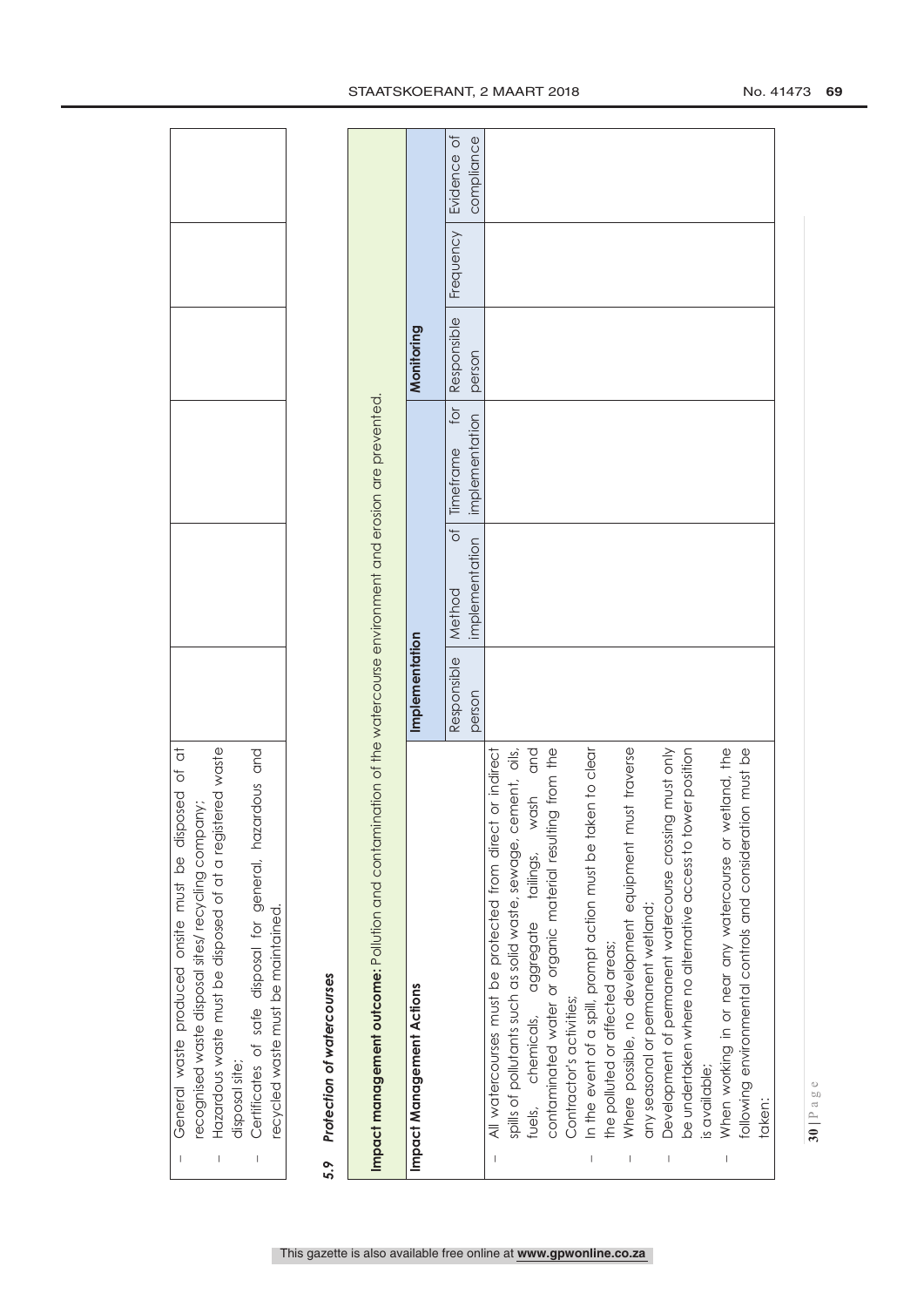| a) River levels during the period of construction; |  |  | b) During the execution of the Works, appropriate measures to prevent pollution and contamination of the riverine environment must be implemented e.g. including ensuring that construction equipment is well maintained;<br>c) W | prevent sand<br>materials, i.e. sandbags or geotextile fabric, to | and rock from entering the channel; and | Appropriate rehabilitation and re-vegetation measures | neously. In this<br>for the river banks must be implemented tim | incrementally<br>regard, the banks should be appropriately and | stabilised as soon as development allows. |  |
|----------------------------------------------------|--|--|-----------------------------------------------------------------------------------------------------------------------------------------------------------------------------------------------------------------------------------|-------------------------------------------------------------------|-----------------------------------------|-------------------------------------------------------|-----------------------------------------------------------------|----------------------------------------------------------------|-------------------------------------------|--|

# Vegetation clearing *5.10 Vegetation clearing* 5.10

| Impact management outcome: Vegetation clearing is                                                                    |                                | restricted to the authorised development footprint of the proposed infrastructure. |                                                                                            |            |            |
|----------------------------------------------------------------------------------------------------------------------|--------------------------------|------------------------------------------------------------------------------------|--------------------------------------------------------------------------------------------|------------|------------|
| Impact Management Actions                                                                                            | mplementation                  |                                                                                    |                                                                                            | Monitoring |            |
|                                                                                                                      | Responsible   Method<br>person |                                                                                    | of Timeframe for Responsible Frequency Evidence of<br>implementation implementation person |            | compliance |
| General:                                                                                                             |                                |                                                                                    |                                                                                            |            |            |
| with the<br>Indigenous vegetation which does not interfere<br>development must be left undisturbed;<br>I             |                                |                                                                                    |                                                                                            |            |            |
| development site. Special care should be taken not to<br>or near the<br>Protected or endangered species may occur on |                                |                                                                                    |                                                                                            |            |            |
| damage such species;                                                                                                 |                                |                                                                                    |                                                                                            |            |            |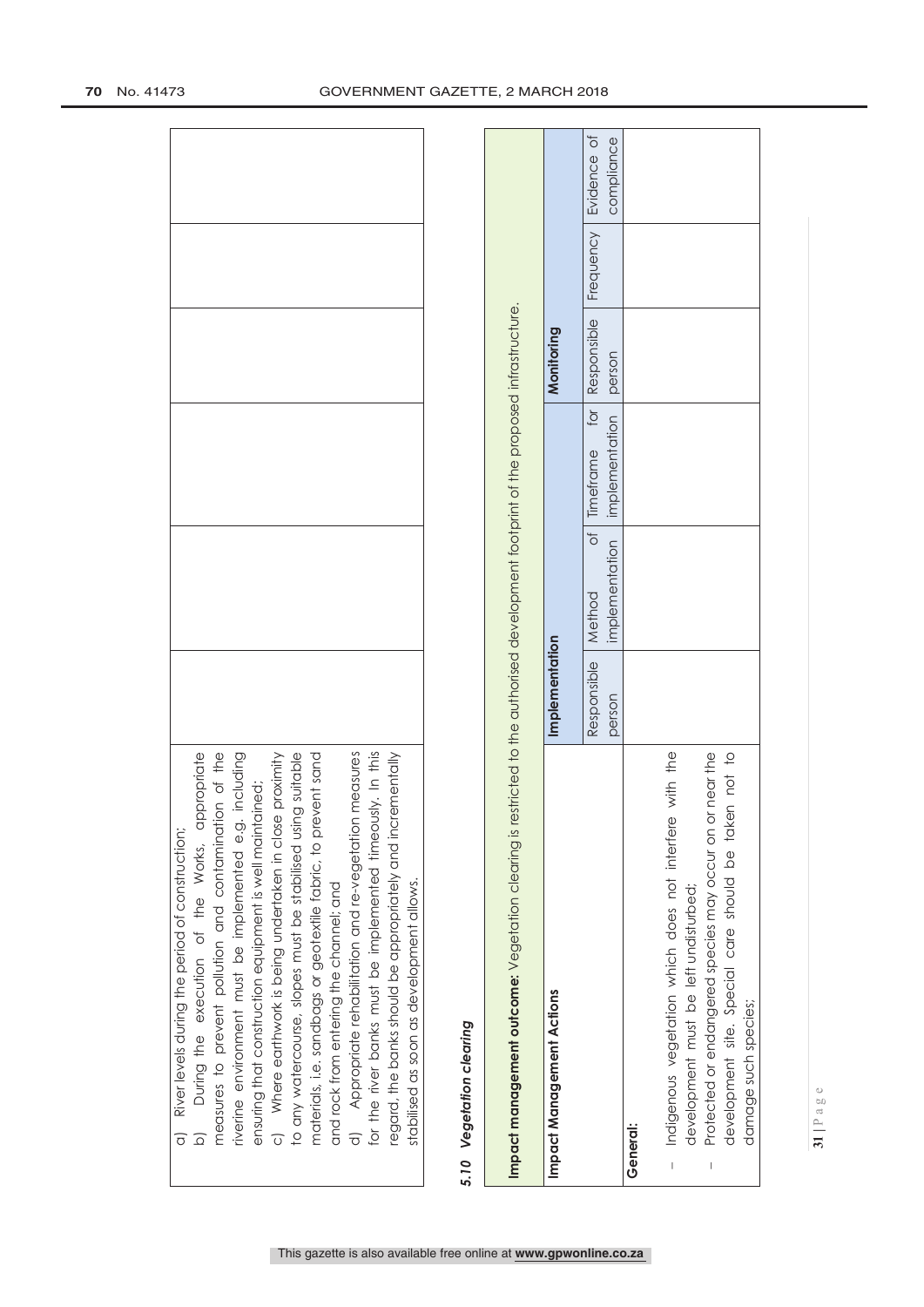|                                                                                                                                                                                                                                                                                                                                                                                  | search, rescue and replanting of all protected and                                                                  |  |
|----------------------------------------------------------------------------------------------------------------------------------------------------------------------------------------------------------------------------------------------------------------------------------------------------------------------------------------------------------------------------------|---------------------------------------------------------------------------------------------------------------------|--|
|                                                                                                                                                                                                                                                                                                                                                                                  | endangered species likely to be damaged during project                                                              |  |
|                                                                                                                                                                                                                                                                                                                                                                                  | development must be identified by the relevant specialist                                                           |  |
|                                                                                                                                                                                                                                                                                                                                                                                  | and completed prior to any development or clearing;                                                                 |  |
| $\begin{array}{c} \rule{0pt}{2.5ex} \rule{0pt}{2.5ex} \rule{0pt}{2.5ex} \rule{0pt}{2.5ex} \rule{0pt}{2.5ex} \rule{0pt}{2.5ex} \rule{0pt}{2.5ex} \rule{0pt}{2.5ex} \rule{0pt}{2.5ex} \rule{0pt}{2.5ex} \rule{0pt}{2.5ex} \rule{0pt}{2.5ex} \rule{0pt}{2.5ex} \rule{0pt}{2.5ex} \rule{0pt}{2.5ex} \rule{0pt}{2.5ex} \rule{0pt}{2.5ex} \rule{0pt}{2.5ex} \rule{0pt}{2.5ex} \rule{0$ | Permits for removal must be obtained from the relevant CA                                                           |  |
|                                                                                                                                                                                                                                                                                                                                                                                  | prior to the cutting or clearing of the affected species, and                                                       |  |
|                                                                                                                                                                                                                                                                                                                                                                                  | they must be filed;                                                                                                 |  |
|                                                                                                                                                                                                                                                                                                                                                                                  | identified<br>The Environmental Report must confirm that all                                                        |  |
|                                                                                                                                                                                                                                                                                                                                                                                  | species have been rescued and replanted;                                                                            |  |
|                                                                                                                                                                                                                                                                                                                                                                                  | Trees felled due to construction must be monitored and listed                                                       |  |
|                                                                                                                                                                                                                                                                                                                                                                                  | in the Audit Environmental Report;                                                                                  |  |
|                                                                                                                                                                                                                                                                                                                                                                                  | Rivers and watercourses must be kept clear of felled trees,                                                         |  |
|                                                                                                                                                                                                                                                                                                                                                                                  | vegetation cuttings and debris;                                                                                     |  |
|                                                                                                                                                                                                                                                                                                                                                                                  | herbicides<br>Only a registered pest control operator may apply                                                     |  |
|                                                                                                                                                                                                                                                                                                                                                                                  | on a commercial basis and commercial application must be                                                            |  |
|                                                                                                                                                                                                                                                                                                                                                                                  | carried out under the supervision of a registered pest control                                                      |  |
|                                                                                                                                                                                                                                                                                                                                                                                  | operator, supervision of a registered pest control operator or                                                      |  |
|                                                                                                                                                                                                                                                                                                                                                                                  | is appropriately trained;                                                                                           |  |
|                                                                                                                                                                                                                                                                                                                                                                                  | A daily register must be kept of all relevant details of herbicide                                                  |  |
|                                                                                                                                                                                                                                                                                                                                                                                  | usage                                                                                                               |  |
|                                                                                                                                                                                                                                                                                                                                                                                  | All protected species and sensitive vegetation not removed                                                          |  |
|                                                                                                                                                                                                                                                                                                                                                                                  | if required<br>must be clearly marked and such areas fenced off                                                     |  |
|                                                                                                                                                                                                                                                                                                                                                                                  | in accordance with No-Go procedure in Section 5.3: No-Go                                                            |  |
|                                                                                                                                                                                                                                                                                                                                                                                  | areas. When working in or near any watercourse or wetland                                                           |  |
|                                                                                                                                                                                                                                                                                                                                                                                  | ration shal<br>the following environmental controls and consider                                                    |  |
|                                                                                                                                                                                                                                                                                                                                                                                  | be taken.                                                                                                           |  |
|                                                                                                                                                                                                                                                                                                                                                                                  |                                                                                                                     |  |
|                                                                                                                                                                                                                                                                                                                                                                                  | Servitude:                                                                                                          |  |
|                                                                                                                                                                                                                                                                                                                                                                                  | to cause<br>Vegetation that does not grow high enough                                                               |  |
|                                                                                                                                                                                                                                                                                                                                                                                  | interference with overhead overhead transmission and<br>distribution infrastructures, or cause a fire hazard to any |  |
|                                                                                                                                                                                                                                                                                                                                                                                  |                                                                                                                     |  |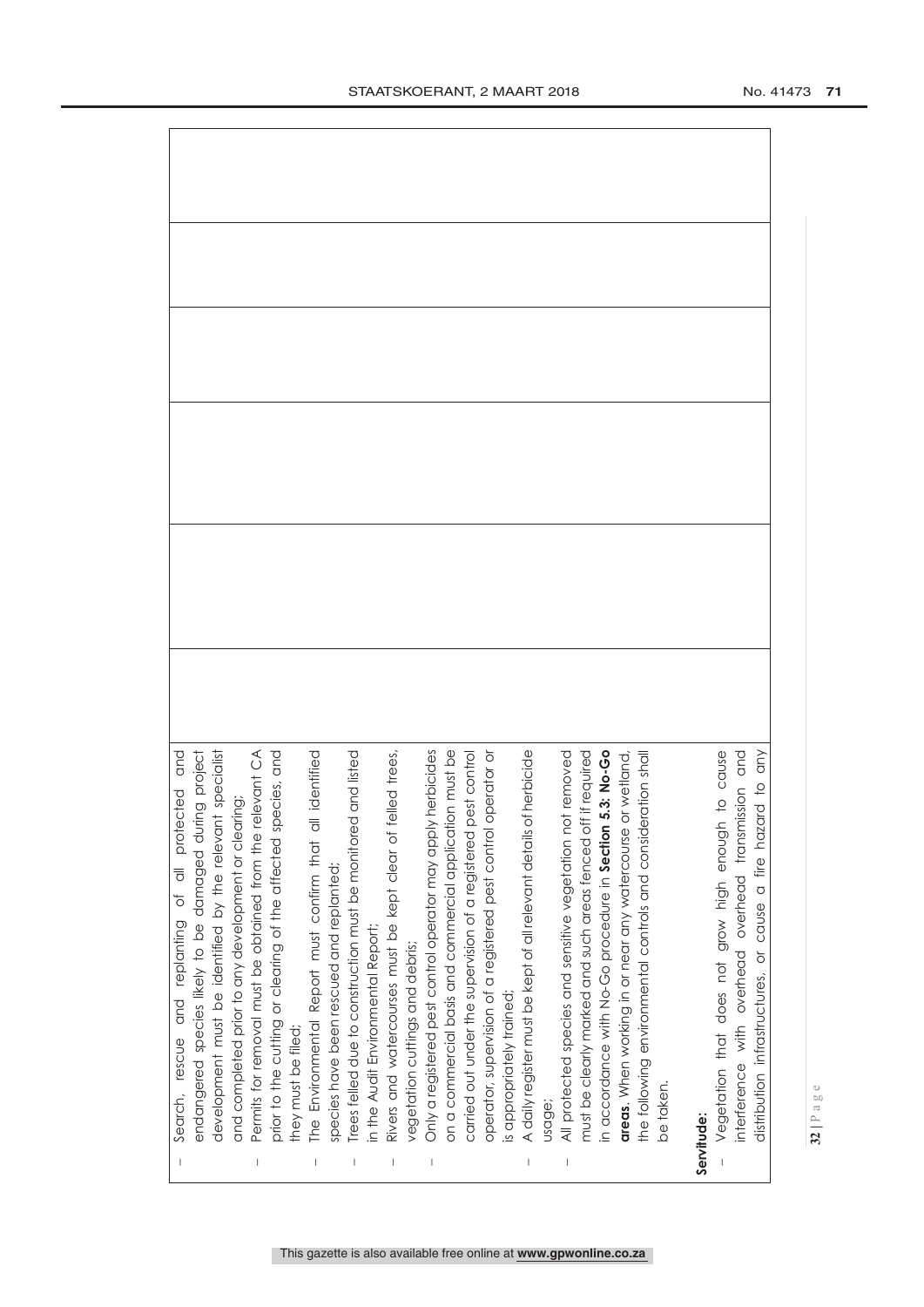| Monitoring | Implementation | Impact Management Actions                                                                                                                                                                                                         |
|------------|----------------|-----------------------------------------------------------------------------------------------------------------------------------------------------------------------------------------------------------------------------------|
|            |                | Impact management outcome: minimise disturbance to fauna.                                                                                                                                                                         |
|            |                | 5.11 Protection of fauna                                                                                                                                                                                                          |
|            |                | be cut through the vegetation for stringing purposes only and<br>Alternative methods of stringing which limit impact to the<br>no vehicle access must be cleared along the "trace-line"<br>environment must always be considered. |
|            |                | ansmission<br>and distribution infrastructures, a one metre "trace-line" must<br>In the case of the development of new overhead tr<br>landowners wish to retain the cut vegetation;<br>$\begin{array}{c} \hline \end{array}$      |
|            |                | Debris resulting from clearing and pruning must be disposed<br>unless the<br>of at a recognised waste disposal facility,                                                                                                          |
|            |                | intrude on this distance before the next scheduled clearance.<br>MVCD is determined from SANS 10280;                                                                                                                              |
|            |                | CD) or will<br>Vegetation should be trimmed where it is likely to intrude on<br>the minimum vegetation clearance distance (MV                                                                                                     |
|            |                | procedures, guidelines and recommendations) and disposed<br>of at a recognised waste disposal facility;                                                                                                                           |
|            |                | provincial<br>Alien invasive vegetation should be removed according to a<br>plan (in line with relevant municipal and<br>$\overline{\phantom{a}}$                                                                                 |
|            |                | width to be cleared within the servitude must be in<br>accordance to the specifications                                                                                                                                           |
|            |                | Where clearing for access purposes is essential, the maximum<br>Project Manager;                                                                                                                                                  |
|            |                | growing in<br>the road access area, and then only at the discretion of the<br>plantation, should not be cut or trimmed unless it is                                                                                               |

 $\overline{\phantom{a}}$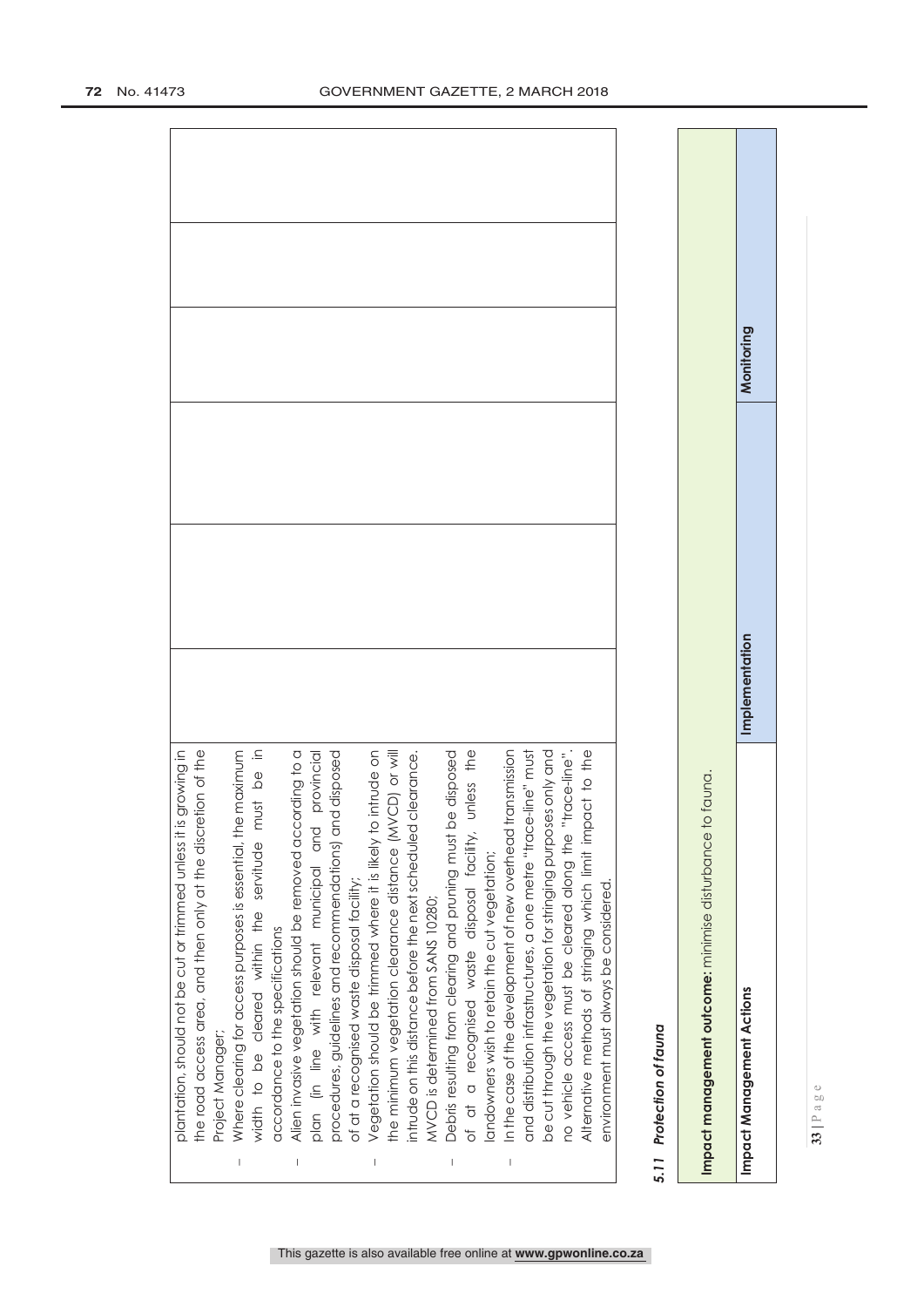|                                                                                                                                                                                                                                                                                                                                                                                  |                                                                 | Responsible | $\frac{1}{\sqrt{2}}$<br>Method | for $\vert$<br>Timeframe        | Responsible | Frequency | Evidence of |
|----------------------------------------------------------------------------------------------------------------------------------------------------------------------------------------------------------------------------------------------------------------------------------------------------------------------------------------------------------------------------------|-----------------------------------------------------------------|-------------|--------------------------------|---------------------------------|-------------|-----------|-------------|
|                                                                                                                                                                                                                                                                                                                                                                                  |                                                                 | person      |                                | implementation   implementation | person      |           | compliance  |
|                                                                                                                                                                                                                                                                                                                                                                                  | without the<br>No interference with livestock must occur        |             |                                |                                 |             |           |             |
|                                                                                                                                                                                                                                                                                                                                                                                  | landowner's written consent and with the landowner or a         |             |                                |                                 |             |           |             |
|                                                                                                                                                                                                                                                                                                                                                                                  | person representing the landowner being present;                |             |                                |                                 |             |           |             |
| $\begin{array}{c} \rule{0pt}{2.5ex} \rule{0pt}{2.5ex} \rule{0pt}{2.5ex} \rule{0pt}{2.5ex} \rule{0pt}{2.5ex} \rule{0pt}{2.5ex} \rule{0pt}{2.5ex} \rule{0pt}{2.5ex} \rule{0pt}{2.5ex} \rule{0pt}{2.5ex} \rule{0pt}{2.5ex} \rule{0pt}{2.5ex} \rule{0pt}{2.5ex} \rule{0pt}{2.5ex} \rule{0pt}{2.5ex} \rule{0pt}{2.5ex} \rule{0pt}{2.5ex} \rule{0pt}{2.5ex} \rule{0pt}{2.5ex} \rule{0$ | The breeding sites of raptors and other wild birds species must |             |                                |                                 |             |           |             |
|                                                                                                                                                                                                                                                                                                                                                                                  | be taken into consideration during the planning of the          |             |                                |                                 |             |           |             |
|                                                                                                                                                                                                                                                                                                                                                                                  | development programme;                                          |             |                                |                                 |             |           |             |
| $\begin{array}{c} \rule{0pt}{2.5ex} \rule{0pt}{2.5ex} \rule{0pt}{2.5ex} \rule{0pt}{2.5ex} \rule{0pt}{2.5ex} \rule{0pt}{2.5ex} \rule{0pt}{2.5ex} \rule{0pt}{2.5ex} \rule{0pt}{2.5ex} \rule{0pt}{2.5ex} \rule{0pt}{2.5ex} \rule{0pt}{2.5ex} \rule{0pt}{2.5ex} \rule{0pt}{2.5ex} \rule{0pt}{2.5ex} \rule{0pt}{2.5ex} \rule{0pt}{2.5ex} \rule{0pt}{2.5ex} \rule{0pt}{2.5ex} \rule{0$ | Breeding sites must be kept intact and disturbance to           |             |                                |                                 |             |           |             |
|                                                                                                                                                                                                                                                                                                                                                                                  | breeding birds must be avoided. Special care must be taken      |             |                                |                                 |             |           |             |
|                                                                                                                                                                                                                                                                                                                                                                                  | where nestlings or fledglings are present;                      |             |                                |                                 |             |           |             |
| $\begin{array}{c} \rule{0pt}{2.5ex} \rule{0pt}{2.5ex} \rule{0pt}{2.5ex} \rule{0pt}{2.5ex} \rule{0pt}{2.5ex} \rule{0pt}{2.5ex} \rule{0pt}{2.5ex} \rule{0pt}{2.5ex} \rule{0pt}{2.5ex} \rule{0pt}{2.5ex} \rule{0pt}{2.5ex} \rule{0pt}{2.5ex} \rule{0pt}{2.5ex} \rule{0pt}{2.5ex} \rule{0pt}{2.5ex} \rule{0pt}{2.5ex} \rule{0pt}{2.5ex} \rule{0pt}{2.5ex} \rule{0pt}{2.5ex} \rule{0$ | Nesting sites on existing parallel lines must documented;       |             |                                |                                 |             |           |             |
| I                                                                                                                                                                                                                                                                                                                                                                                | Special recommendations of the avian specialist must be         |             |                                |                                 |             |           |             |
|                                                                                                                                                                                                                                                                                                                                                                                  | adhered to at all times to prevent unnecessary disturbance of   |             |                                |                                 |             |           |             |
|                                                                                                                                                                                                                                                                                                                                                                                  | birds;                                                          |             |                                |                                 |             |           |             |
| I                                                                                                                                                                                                                                                                                                                                                                                | Bird guards and diverters must be installed on the new line as  |             |                                |                                 |             |           |             |
|                                                                                                                                                                                                                                                                                                                                                                                  | per the recommendations of the specialist;                      |             |                                |                                 |             |           |             |
| I                                                                                                                                                                                                                                                                                                                                                                                | No poaching must be tolerated under any circumstances. All      |             |                                |                                 |             |           |             |
|                                                                                                                                                                                                                                                                                                                                                                                  | animal dens in close proximity to the works areas must be       |             |                                |                                 |             |           |             |
|                                                                                                                                                                                                                                                                                                                                                                                  | marked as No-Go areas.                                          |             |                                |                                 |             |           |             |
|                                                                                                                                                                                                                                                                                                                                                                                  |                                                                 |             |                                |                                 |             |           |             |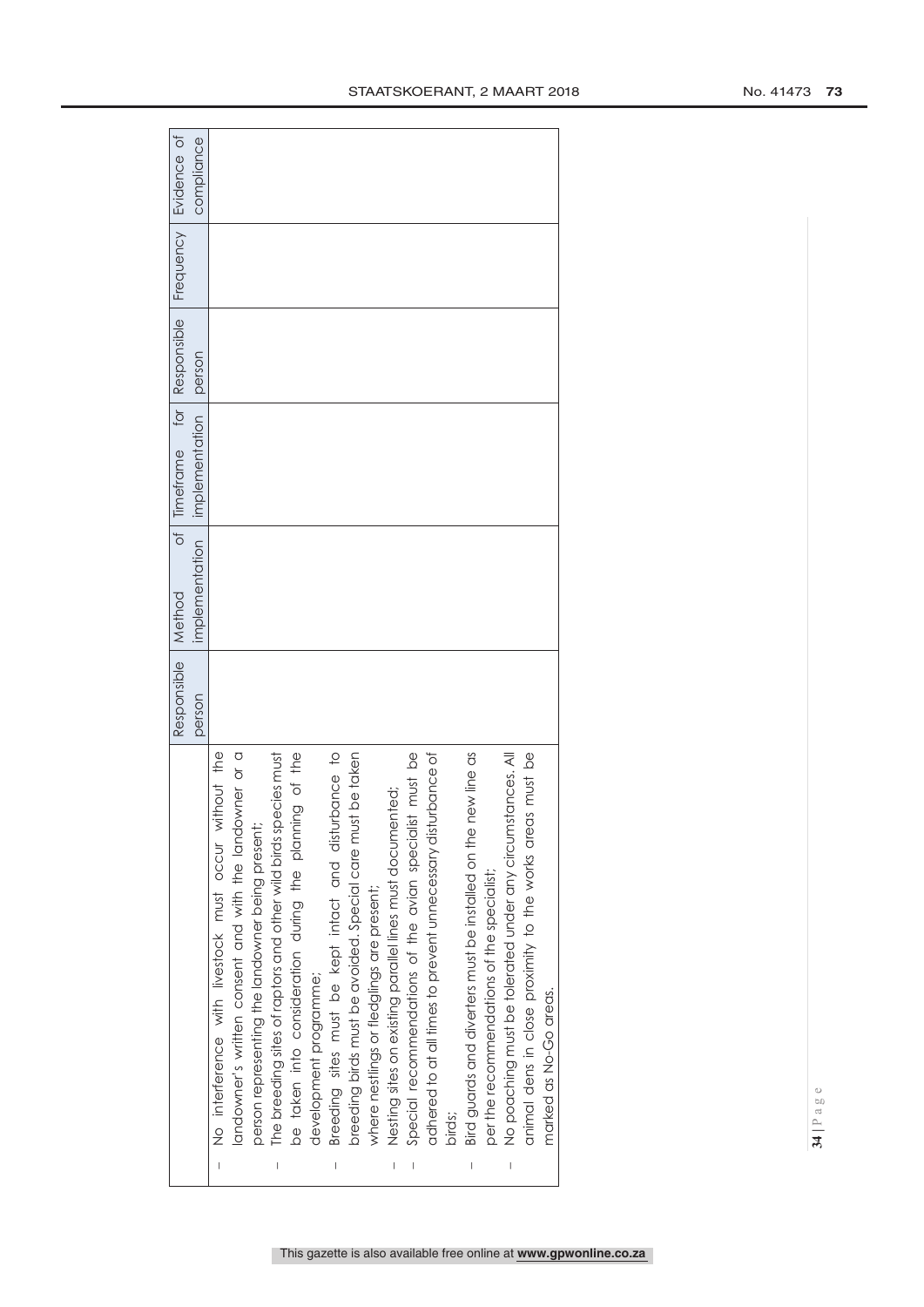| ֠      |
|--------|
| ١<br>I |
| ı<br>l |

j

 $\overline{1}$  $\ddot{\cdot}$ 

| <b>Impact management outcome:</b> impact to heritage resources is minimised.             |                |                |                       |             |                  |             |
|------------------------------------------------------------------------------------------|----------------|----------------|-----------------------|-------------|------------------|-------------|
| Impact Management Actions                                                                | Implementation |                |                       | Monitoring  |                  |             |
|                                                                                          | Responsible    | Method         | for<br>of   Timeframe | Responsible | <b>Frequency</b> | Evidence of |
|                                                                                          | person         | implementation | implementation        | person      |                  | compliance  |
| all known<br>Identify, demarcate and prevent impact to<br>$\begin{array}{c} \end{array}$ |                |                |                       |             |                  |             |
| sensitive heritage features on site in accordance with the No-                           |                |                |                       |             |                  |             |
| Go procedure in Section 5.3: No-Go areas;                                                |                |                |                       |             |                  |             |
| Carry out general monitoring of excavations for potential<br>I                           |                |                |                       |             |                  |             |
| fossils, artefacts and material of heritage importance;                                  |                |                |                       |             |                  |             |
| All work must cease immediately, if any human remains<br>I                               |                |                |                       |             |                  |             |
| and/or other archaeological, palaeontological and historical                             |                |                |                       |             |                  |             |
| material are uncovered. Such material, if exposed, must be                               |                |                |                       |             |                  |             |
| reported to the nearest museum, archaeologist/                                           |                |                |                       |             |                  |             |
| palaeontologist (or the South African Police Services), so that                          |                |                |                       |             |                  |             |
| can be<br>a systematic and professional investigation                                    |                |                |                       |             |                  |             |
| llowed to<br>undertaken. Sufficient time should be al                                    |                |                |                       |             |                  |             |
| remove/collect such material before development                                          |                |                |                       |             |                  |             |
| recommences.                                                                             |                |                |                       |             |                  |             |

**35 |** Page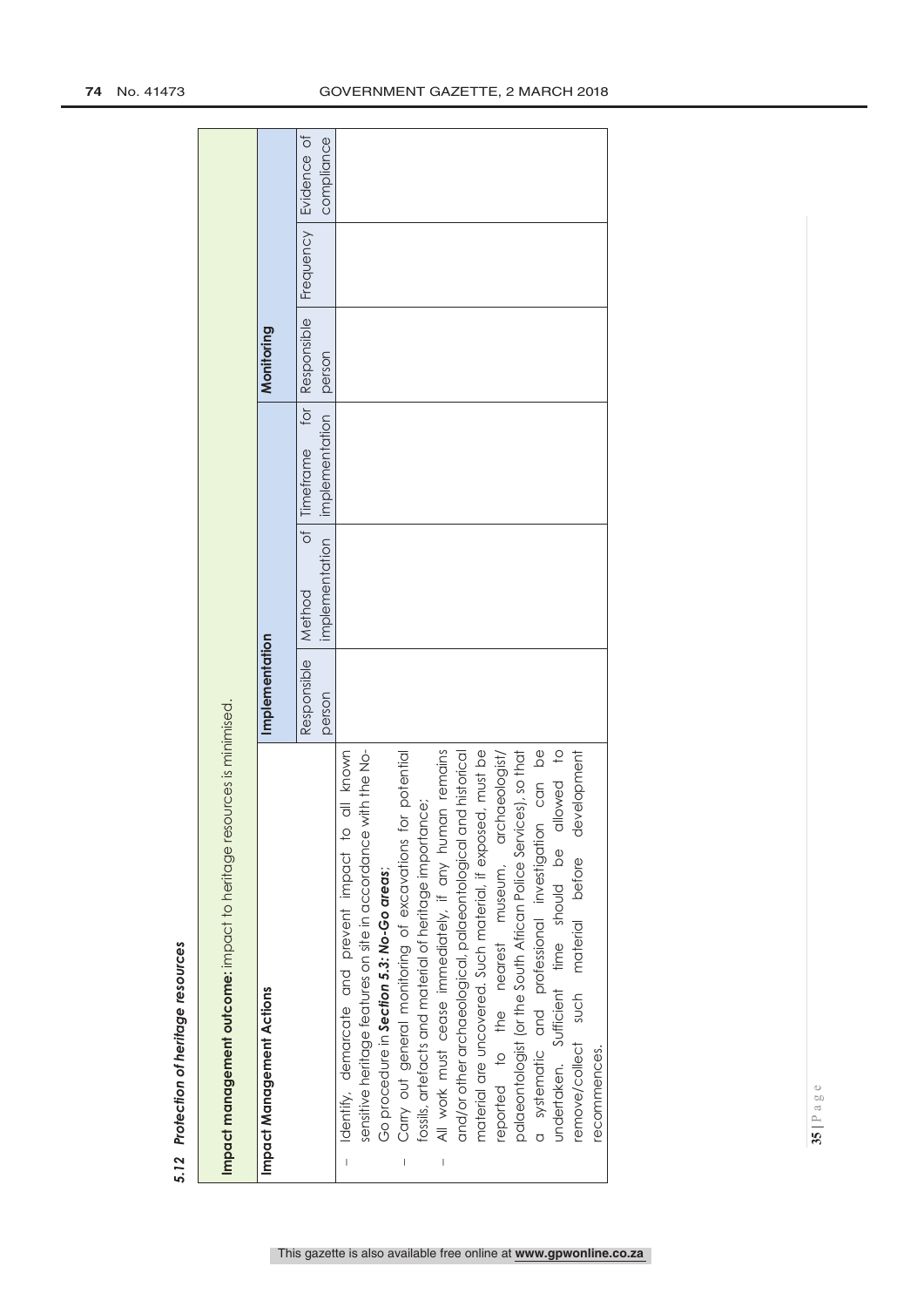| ì |
|---|
|   |
|   |
|   |
|   |
| t |
|   |
|   |
|   |
|   |
| г |
|   |
| ú |
|   |
|   |
|   |
|   |
|   |
|   |
| ¢ |
|   |
|   |
| u |
|   |

| ١<br>is an<br>į<br>ţ<br>֝<br>֪֦֪֪֦֧֧֚֚֞֝֝֝֝֝֝֝֝֝֝֟֓֝֝֝֝֝֝֝֝֝֓֝֓֝֬֝֓֝֓֝֓֝֓֝<br>≒ |
|---------------------------------------------------------------------------------|
| in the contract<br>J                                                            |
| TICO T<br>$\overline{\phantom{a}}$<br>-<br>-<br>-<br>-<br>į                     |
|                                                                                 |
| 1<br>֧֦֧֦֧֦֧֦֧֦֧֦֧֦֧֦֧֦֧֦֧֦֧֦֧֦֧֦֧֦֞֝֝֝                                         |
| .<br>=<br>=<br>į<br>o<br>ie:                                                    |
|                                                                                 |
|                                                                                 |

|   | Impact Management Actions                                      | Implementation       |                                      | Monitoring |                                       |
|---|----------------------------------------------------------------|----------------------|--------------------------------------|------------|---------------------------------------|
|   |                                                                | Responsible   Method | of limetrame for                     |            | Responsible   Frequency   Evidence of |
|   |                                                                | person               | implementation implementation person |            | compliance                            |
|   | Identify fire hazards, demarcate and restrict public access to |                      |                                      |            |                                       |
|   | these areas as well as notify the local authority of any       |                      |                                      |            |                                       |
|   | potential threats e.g. large brush stockpiles, fuels etc.;     |                      |                                      |            |                                       |
|   | All unattended open excavations must be adequately             |                      |                                      |            |                                       |
|   | fenced or demarcated;                                          |                      |                                      |            |                                       |
| I | Adequate protective measures must be implemented to            |                      |                                      |            |                                       |
|   | of partly<br>prevent unauthorised access to and climbing       |                      |                                      |            |                                       |
|   | constructed towers and protective scaffolding;                 |                      |                                      |            |                                       |
| I | Ensure structures vulnerable to high winds are secured;        |                      |                                      |            |                                       |
| I | Maintain an incidents and complaints register in which all     |                      |                                      |            |                                       |
|   | incidents or complaints involving the public are logged.       |                      |                                      |            |                                       |

# 5.14 Sanitation *5.14 Sanitation*

Impact management outcome: clean and well maintained toilet facilities are available to all staff in an effort to minimise the risk of disease and impact to the **Impact management outcome:** clean and well maintained toilet facilities are available to all staff in an effort to minimise the risk of disease and impact to the environment. environment.

| ACT<br>anagement / | mplementation       |                |                              | Monitoring |                           |
|--------------------|---------------------|----------------|------------------------------|------------|---------------------------|
|                    | esponsible   Method |                | of limetrame for Responsible |            | I Frequency   Evidence of |
|                    | person              | implementation | implementation person        |            | compliance                |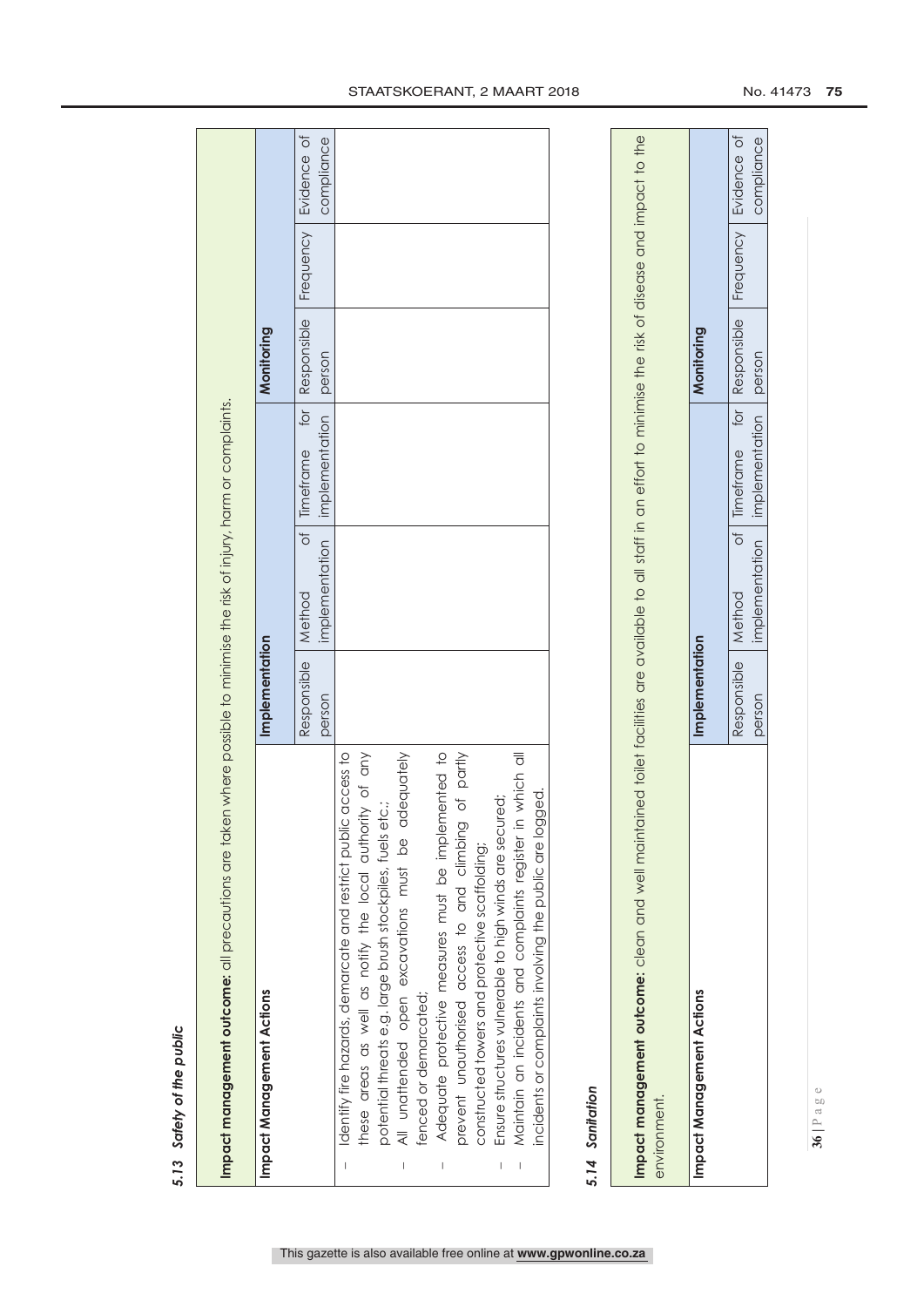| The use of ablution facilities and or mobile toilets must be used<br>facilities are available; |  |
|------------------------------------------------------------------------------------------------|--|
| at all times and no indiscriminate use of the veld for the                                     |  |
| permitted under any<br>must be<br>purposes of ablutions                                        |  |
| circumstances;                                                                                 |  |
| Where mobile chemical toilets are required, the following                                      |  |
| must be ensured:                                                                               |  |
| a)Toilets are located no closer than 100 m to any watercourse                                  |  |
| or water body;                                                                                 |  |
| b)Toilets are secured to the ground to prevent them from                                       |  |
| toppling due to wind or any other cause;                                                       |  |
| c) No spillage occurs when the toilets are cleaned or                                          |  |
| emptied and the contents are managed in accordance with                                        |  |
| the EMPr;                                                                                      |  |
| d) Toilets have an external closing mechanism and are                                          |  |
| closed and secured from the outside when not in use to                                         |  |
| prevent toilet paper from being blown out;                                                     |  |
| e) Toilets are emptied before long weekends and workers                                        |  |
| holidays, and must be locked after working hours;                                              |  |
| f) Toilets are serviced regularly and the ECO must inspect                                     |  |
| toilets to ensure compliance to health standards;                                              |  |
| A copy of the waste disposal certificates must be maintained.                                  |  |

- Mobile chemical toilets are installed onsite if no other ablution Mobile chemical toilets are installed onsite if no other ablution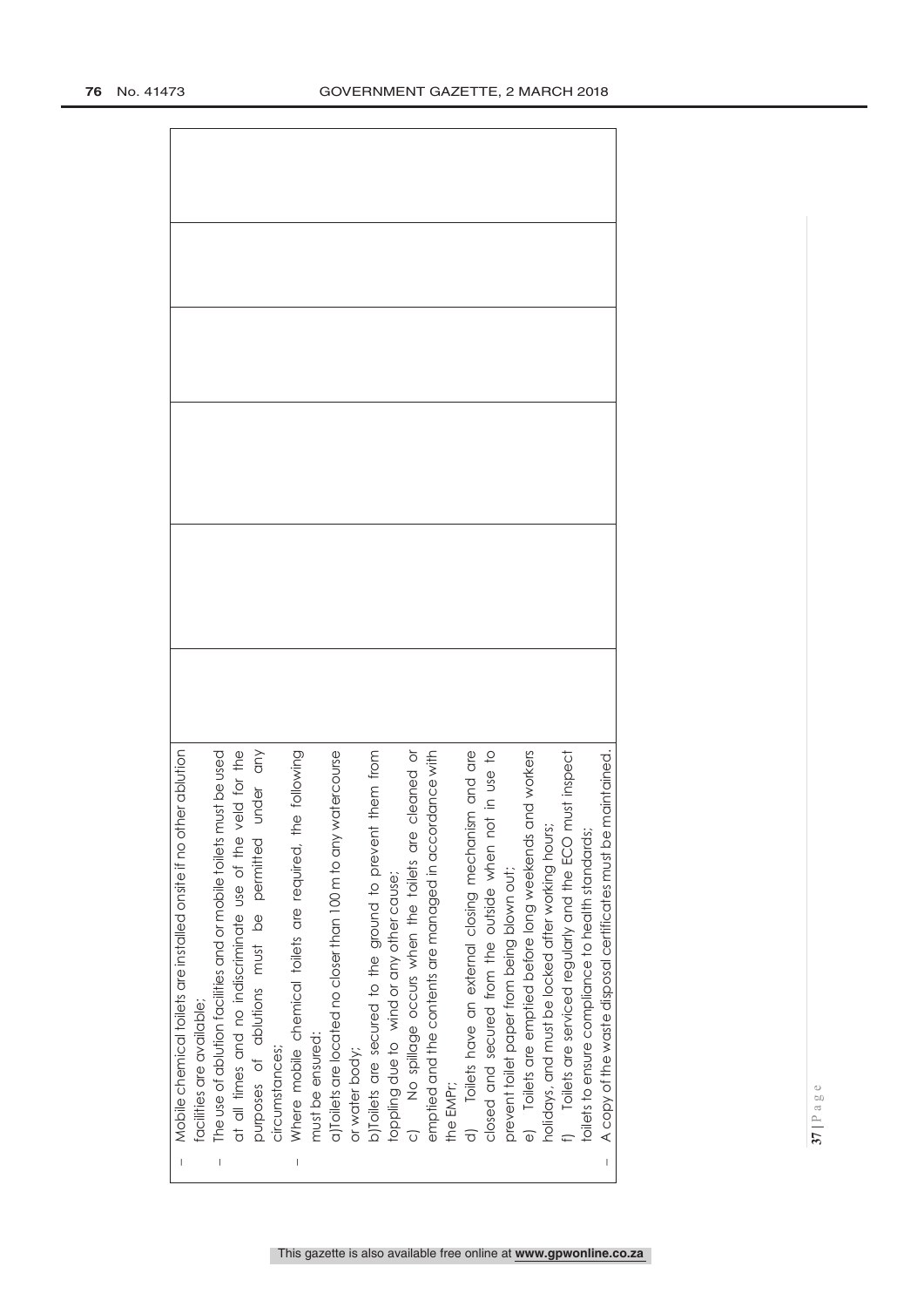| ı |
|---|
|   |
| ٠ |
| í |
|   |
| I |
|   |
| ï |
|   |
|   |
|   |
|   |
| l |
|   |
|   |
|   |
|   |
|   |
|   |
| b |
| ь |
|   |

J

|        | <b>Management outcome:</b> All necessary precautions linked to the spread of disease are taken. |                                |               |                                                |            |                                       |
|--------|-------------------------------------------------------------------------------------------------|--------------------------------|---------------|------------------------------------------------|------------|---------------------------------------|
|        | <b>Impact Management Actions</b>                                                                | Implementation                 |               |                                                | Monitoring |                                       |
|        |                                                                                                 | Responsible   Method<br>person | mplementation | of Timeframe for Responsible<br>implementation | person     | Frequency   Evidence of<br>compliance |
|        | - Undertake environmentally-friendly pest control in the camp                                   |                                |               |                                                |            |                                       |
|        | area;                                                                                           |                                |               |                                                |            |                                       |
| $\mid$ | Ensure that the workforce is sensitised to the effects of sexually                              |                                |               |                                                |            |                                       |
|        | transmitted diseases, especially HIV AIDS;                                                      |                                |               |                                                |            |                                       |
| I      | The Contractor must ensure that information posters on AIDS                                     |                                |               |                                                |            |                                       |
|        | are displayed in the Contractor Camp area;                                                      |                                |               |                                                |            |                                       |
| $\mid$ | Information and education relating to sexually transmitted                                      |                                |               |                                                |            |                                       |
|        | diseases to be made available to both construction workers                                      |                                |               |                                                |            |                                       |
|        | and local community, where applicable;                                                          |                                |               |                                                |            |                                       |
|        | on site at<br>Free condoms will be made available to all staff                                  |                                |               |                                                |            |                                       |

central points;

central points;

 $\bar{\Gamma}$ 

 $\bar{\phantom{a}}$ 

Services.

Services.

Medical support must be made available;

Medical support must be made available;

Provide access to Voluntary HIV Testing and Counselling

Provide access to Voluntary HIV Testing and Counselling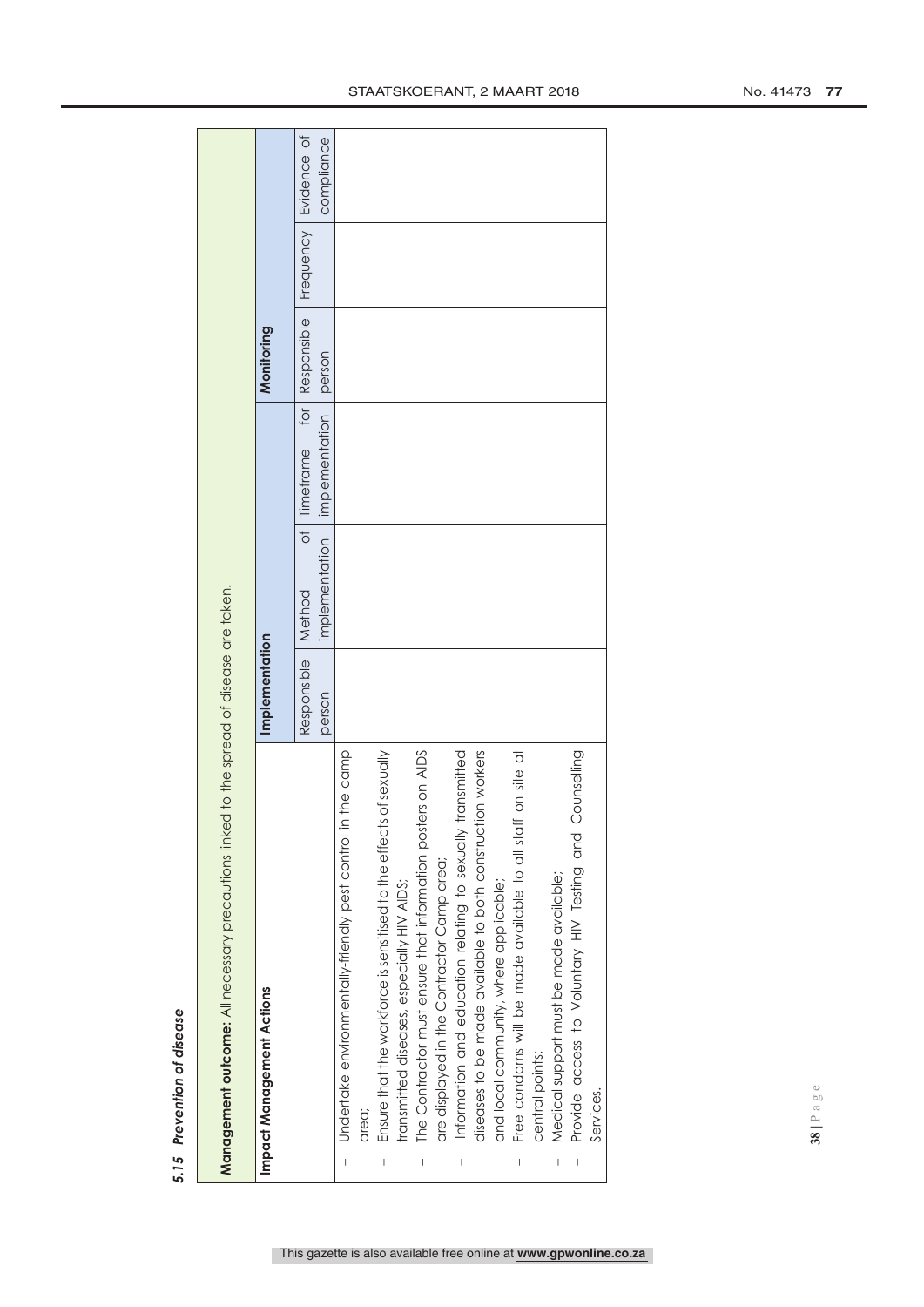| l                                                                                                              |
|----------------------------------------------------------------------------------------------------------------|
|                                                                                                                |
|                                                                                                                |
|                                                                                                                |
| l                                                                                                              |
|                                                                                                                |
|                                                                                                                |
|                                                                                                                |
|                                                                                                                |
|                                                                                                                |
|                                                                                                                |
|                                                                                                                |
|                                                                                                                |
|                                                                                                                |
|                                                                                                                |
|                                                                                                                |
| i                                                                                                              |
|                                                                                                                |
|                                                                                                                |
| i<br>١                                                                                                         |
| in the control of the control of the control of the control of the control of the control of the control of th |
|                                                                                                                |
|                                                                                                                |
|                                                                                                                |
|                                                                                                                |
|                                                                                                                |
|                                                                                                                |
|                                                                                                                |
|                                                                                                                |
|                                                                                                                |
| ı                                                                                                              |
| ţ                                                                                                              |

| Impact management outcome: emergency procedures                                                           |                       |                                                  | are in place to enable a rapid and effective response to all types of environmental emergencies. |                       |                  |                           |
|-----------------------------------------------------------------------------------------------------------|-----------------------|--------------------------------------------------|--------------------------------------------------------------------------------------------------|-----------------------|------------------|---------------------------|
| Impact Management Actions                                                                                 | Implementation        |                                                  |                                                                                                  | Monitoring            |                  |                           |
|                                                                                                           | Responsible<br>person | implementation<br>$\frac{1}{\sqrt{2}}$<br>Method | for $\overline{\phantom{a}}$<br>implementation<br>Timeframe                                      | Responsible<br>person | <b>Frequency</b> | Evidence of<br>compliance |
| Compile an Emergency Response Action Plan (ERAP) prior to                                                 |                       |                                                  |                                                                                                  |                       |                  |                           |
| potential<br>The Emergency Plan must deal with accidents,<br>the commencement of the proposed project;    |                       |                                                  |                                                                                                  |                       |                  |                           |
| spillages and fires in line with relevant legislation;                                                    |                       |                                                  |                                                                                                  |                       |                  |                           |
| edures as<br>All staff must be made aware of emergency proc-<br>part of environmental awareness training; |                       |                                                  |                                                                                                  |                       |                  |                           |
| The relevant local authority must be made aware of a fire as<br>I                                         |                       |                                                  |                                                                                                  |                       |                  |                           |
| soon as it starts;                                                                                        |                       |                                                  |                                                                                                  |                       |                  |                           |
| In the event of emergency necessary mitigation measures to<br>$\mid$                                      |                       |                                                  |                                                                                                  |                       |                  |                           |
| Hazardous<br>contain the spill or leak must be implemented (see                                           |                       |                                                  |                                                                                                  |                       |                  |                           |
| Substances section 5.17).                                                                                 |                       |                                                  |                                                                                                  |                       |                  |                           |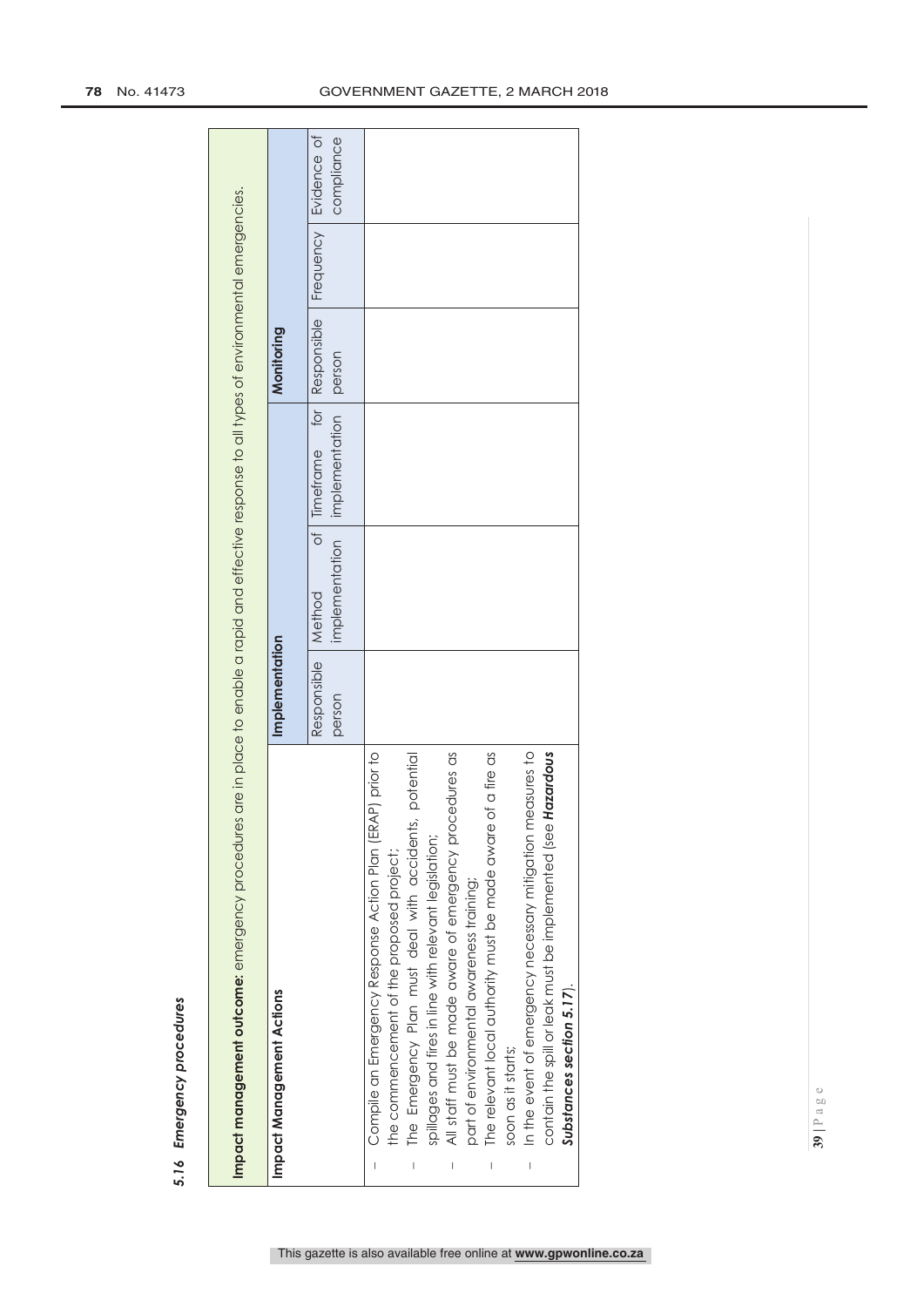| ï |
|---|
|   |
|   |
|   |
|   |
|   |
|   |
|   |
|   |
|   |
|   |
|   |
|   |
|   |
|   |
|   |
| I |
|   |
|   |
|   |
|   |
|   |
|   |
| ı |
|   |

|                          | Impact management outcome: safe storage, handling                 |                | use and disposal of hazardous substances. |                  |             |           |             |
|--------------------------|-------------------------------------------------------------------|----------------|-------------------------------------------|------------------|-------------|-----------|-------------|
|                          | Impact Management Actions                                         | Implementation |                                           |                  | Monitoring  |           |             |
|                          |                                                                   | Responsible    | $\frac{1}{\sigma}$<br>Method              | for<br>Timeframe | Responsible | Frequency | Evidence of |
|                          |                                                                   | person         | implementation                            | implementation   | person      |           | compliance  |
|                          | The use and storage of hazardous substances to be minimised       |                |                                           |                  |             |           |             |
|                          | substituted<br>and non-hazardous and non-toxic alternatives       |                |                                           |                  |             |           |             |
|                          | where possible;                                                   |                |                                           |                  |             |           |             |
| $\overline{\phantom{a}}$ | containers<br>All hazardous substances will be stored in suitable |                |                                           |                  |             |           |             |
|                          | as defined in the Method Statement;                               |                |                                           |                  |             |           |             |
|                          | contents,<br>Containers will be clearly marked to indicate        |                |                                           |                  |             |           |             |
|                          | quantities and safety requirements;                               |                |                                           |                  |             |           |             |
|                          | a will be of<br>All storage areas will be bunded. The bunded are  |                |                                           |                  |             |           |             |
|                          | the stored<br>sufficient capacity to contain a spill / leak from  |                |                                           |                  |             |           |             |
|                          | containers;                                                       |                |                                           |                  |             |           |             |
|                          | An Alphabetical Hazardous Chemical Substance (HCS)                |                |                                           |                  |             |           |             |
|                          | date on a<br>control sheet will be drawn up and kept up to        |                |                                           |                  |             |           |             |
|                          | continuous basis;                                                 |                |                                           |                  |             |           |             |
|                          | All hazardous chemicals that will be used on site will have       |                |                                           |                  |             |           |             |
|                          | Material Safety Data Sheets (MSDS);                               |                |                                           |                  |             |           |             |
|                          | All employees working with HCS will be trained in the safe use    |                |                                           |                  |             |           |             |
|                          | of the substance and according to the safety data sheet;          |                |                                           |                  |             |           |             |
|                          | Employees handling hazardous substances / materials must          |                |                                           |                  |             |           |             |
|                          | be aware of the potential impacts and follow appropriate          |                |                                           |                  |             |           |             |
|                          | equipment<br>safety measures. Appropriate personal protective     |                |                                           |                  |             |           |             |
|                          | must be made available;                                           |                |                                           |                  |             |           |             |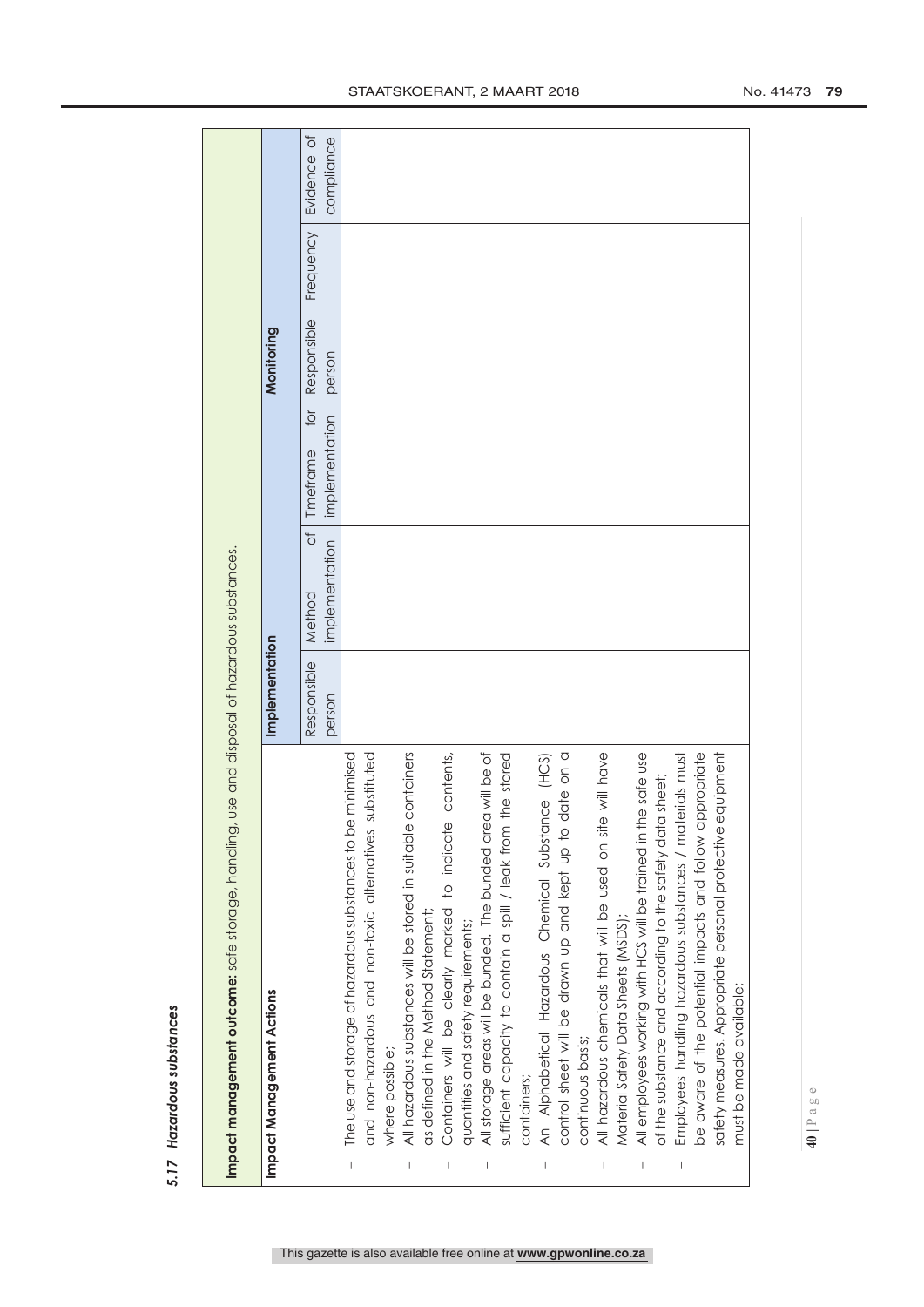| The Contractor must ensure that diesel and other liquid fuel,                                                       |  |
|---------------------------------------------------------------------------------------------------------------------|--|
| e tanks or<br>oil and hydraulic fluid is stored in appropriate storag                                               |  |
| in bowsers;                                                                                                         |  |
| smooth<br>$\circ$<br>The tanks/ bowsers must be situated on                                                         |  |
| impermeable surface (concrete) with a permanent bund. The                                                           |  |
| impermeable lining must extend to the crest of the bund and<br>the volume inside the bund must be 130% of the total |  |
|                                                                                                                     |  |
| statutory<br>capacity of all the storage tanks/ bowsers (110%                                                       |  |
| requirement plus an allowance for rainfall);                                                                        |  |
| to an oil<br>The floor of the bund must be sloped, draining                                                         |  |
| separator;                                                                                                          |  |
| Provision must be made for refueling at the storage area by                                                         |  |
| protecting the soil with an impermeable groundcover. Where                                                          |  |
| dispensing equipment is used, a drip tray must be used to                                                           |  |
| ensure small spills are contained;                                                                                  |  |
| All empty externally dirty drums must be stored on a drip tray                                                      |  |
| or within a bunded area;                                                                                            |  |
| No unauthorised access into the hazardous substances                                                                |  |
| storage areas shall be permitted;                                                                                   |  |
| No smoking must be allowed within the vicinity of the                                                               |  |
| hazardous storage areas;                                                                                            |  |
| Adequate fire-fighting equipment must be made available at                                                          |  |
| all hazardous storage areas;                                                                                        |  |
| station is<br>Where refueling away from the dedicated refueling                                                     |  |
| propriate<br>required, a mobile refueling unit must be used. Ap                                                     |  |
| ground protection such as drip trays must be used;                                                                  |  |
| An appropriately sized spill kit kept onsite relevant to the scale                                                  |  |
| of the activity/s involving the use of hazardous substance must                                                     |  |
| be available at all times;                                                                                          |  |
| training to<br>The responsible operator must have the required                                                      |  |
| make use of the spill kit in emergency situations;                                                                  |  |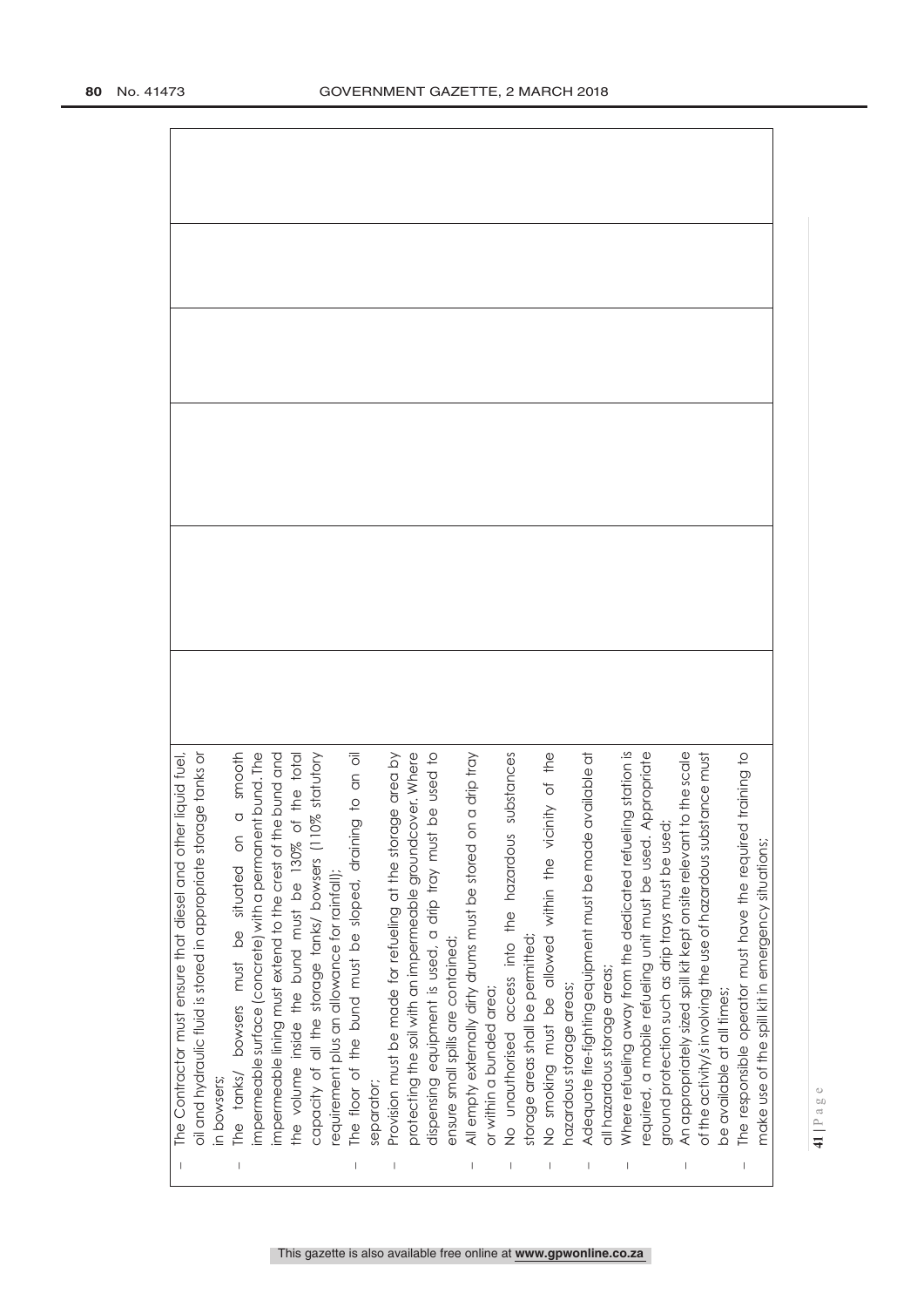| In the event of a spill, contaminated soil must be collected in<br>according to the National Environmental Management:<br>Waste Act 59 of 2008. Refer to Section 5.7 for procedures<br>solid waste<br>disposed of<br>concerning waste water management and 5.8 for<br>containers and stored in a central location and<br>management.<br>$\mathbf{I}$ |                       |                                         |                                    |                       |           |                           |
|------------------------------------------------------------------------------------------------------------------------------------------------------------------------------------------------------------------------------------------------------------------------------------------------------------------------------------------------------|-----------------------|-----------------------------------------|------------------------------------|-----------------------|-----------|---------------------------|
| 5.18 Workshop, equipment maintenance and storage                                                                                                                                                                                                                                                                                                     |                       |                                         |                                    |                       |           |                           |
| Impact management outcome: Soil, surface water and                                                                                                                                                                                                                                                                                                   |                       | groundwater contamination is minimized. |                                    |                       |           |                           |
| Impact Management Actions                                                                                                                                                                                                                                                                                                                            | Implementation        |                                         |                                    | Monitoring            |           |                           |
|                                                                                                                                                                                                                                                                                                                                                      | Responsible<br>person | đ<br>implementation<br>Method           | for<br>implementation<br>Timeframe | Responsible<br>person | Frequency | Evidence of<br>compliance |
| of vehicles<br>Where possible and practical all maintenance                                                                                                                                                                                                                                                                                          |                       |                                         |                                    |                       |           |                           |
| During servicing of vehicles or equipment, especially where<br>area;<br>and equipment must take place in the workshop                                                                                                                                                                                                                                |                       |                                         |                                    |                       |           |                           |
| emergency repairs are effected outside the workshop area,                                                                                                                                                                                                                                                                                            |                       |                                         |                                    |                       |           |                           |
| a suitable drip tray must be used to prevent spills onto the soil.                                                                                                                                                                                                                                                                                   |                       |                                         |                                    |                       |           |                           |
| The relevant local authority must be made aware of a fire as                                                                                                                                                                                                                                                                                         |                       |                                         |                                    |                       |           |                           |
| soon as it starts;                                                                                                                                                                                                                                                                                                                                   |                       |                                         |                                    |                       |           |                           |
| Leaking equipment must be repaired immediately or be                                                                                                                                                                                                                                                                                                 |                       |                                         |                                    |                       |           |                           |
| removed from site to facilitate repair;                                                                                                                                                                                                                                                                                                              |                       |                                         |                                    |                       |           |                           |
| Workshop areas must be monitored for oil and fuel spills;                                                                                                                                                                                                                                                                                            |                       |                                         |                                    |                       |           |                           |
| Appropriately sized spill kit kept onsite relevant to the scale of                                                                                                                                                                                                                                                                                   |                       |                                         |                                    |                       |           |                           |
| he activity taking place must be available;                                                                                                                                                                                                                                                                                                          |                       |                                         |                                    |                       |           |                           |
| The workshop area must have a bunded concrete slab that is                                                                                                                                                                                                                                                                                           |                       |                                         |                                    |                       |           |                           |
| suitable oil<br>sloped to facilitate runoff into a collection sump or                                                                                                                                                                                                                                                                                |                       |                                         |                                    |                       |           |                           |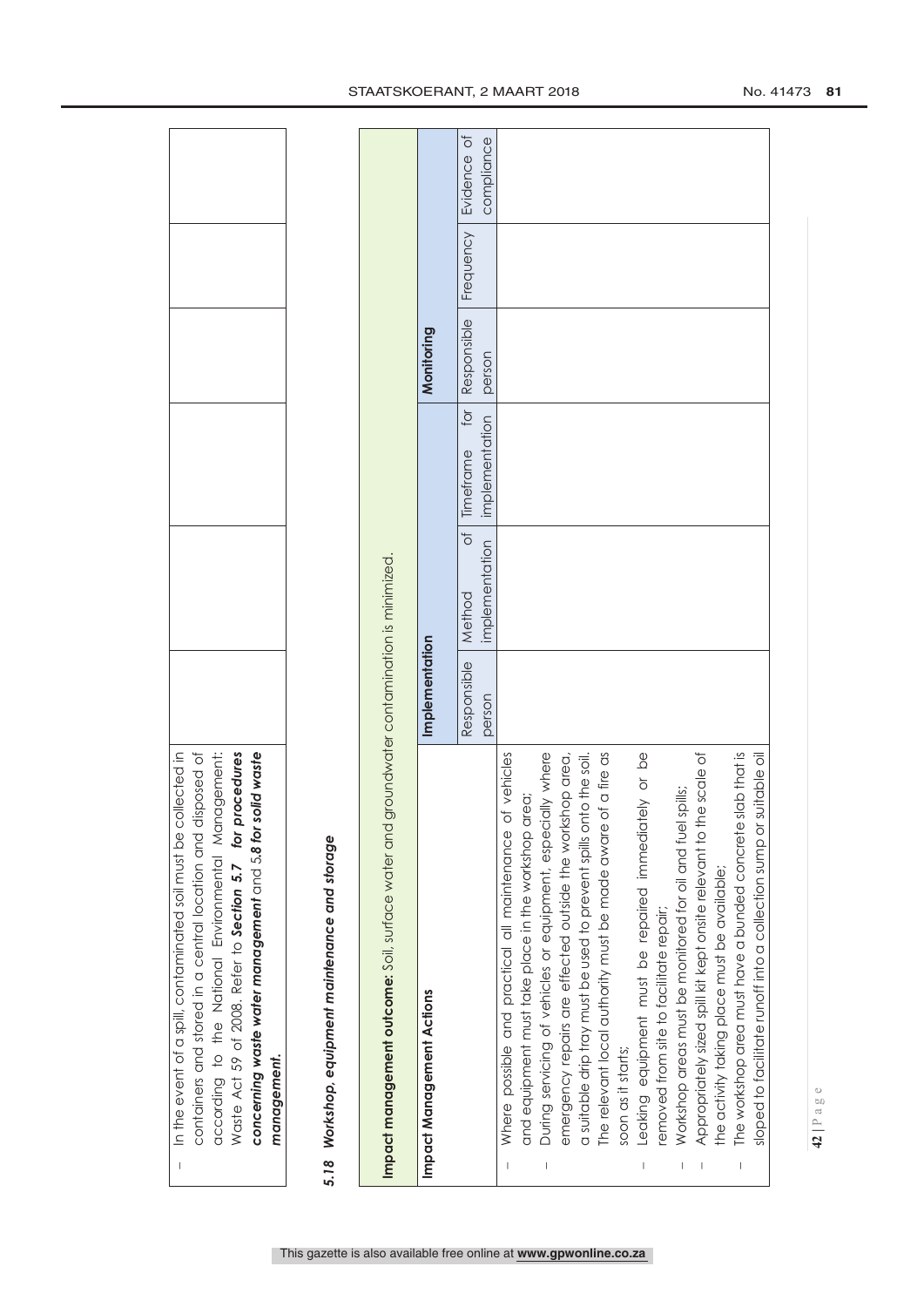| ehicles and<br>water separator where maintenance work on | equipment can be performed; | Nater drainage from the workshop must be cc<br>I | wate <sub>1</sub><br>vaste<br>managed in accordance Section 5.7: | management. |
|----------------------------------------------------------|-----------------------------|--------------------------------------------------|------------------------------------------------------------------|-------------|

# 5.19 Batching plants *5.19 Batching plants*

|                                | Impact management outcome: Minimise spillages and contamination of soil, sufface water and groundwater. |                |                |                                    |             |                         |
|--------------------------------|---------------------------------------------------------------------------------------------------------|----------------|----------------|------------------------------------|-------------|-------------------------|
|                                | Impact Management Actions                                                                               | Implementation |                |                                    | Monitoring  |                         |
|                                |                                                                                                         | Responsible    | Method         | $\overline{101}$<br>of   Timeframe | Responsible | Frequency   Evidence of |
|                                |                                                                                                         | person         | implementation | implementation                     | person      | compliance              |
|                                | Concrete mixing must be carried out on an impermeable                                                   |                |                |                                    |             |                         |
|                                | surface (such as on boards and/or within a bunded area with                                             |                |                |                                    |             |                         |
|                                | surface and<br>an impermeable surface) or make a hard                                                   |                |                |                                    |             |                         |
|                                | remove when done;                                                                                       |                |                |                                    |             |                         |
| $\begin{array}{c} \end{array}$ | containment<br>Concrete mixing areas must be fitted with a                                              |                |                |                                    |             |                         |
|                                | facility for the collection of cement laden water. This facility                                        |                |                |                                    |             |                         |
|                                | groundwater<br>must be impervious to prevent soil and                                                   |                |                |                                    |             |                         |
|                                | contamination;                                                                                          |                |                |                                    |             |                         |
|                                | Bagged cement must be stored in an appropriate facility and                                             |                |                |                                    |             |                         |
|                                | at least 10 m away from any water courses, gullies and drains;                                          |                |                |                                    |             |                         |
| T                              | A washout facility must be provided for washing of concrete                                             |                |                |                                    |             |                         |
|                                | associated equipment. Water used for washing must be                                                    |                |                |                                    |             |                         |
|                                | restricted;                                                                                             |                |                |                                    |             |                         |
| $\overline{1}$                 | or concrete<br>Hardened concrete from the washout facility                                              |                |                |                                    |             |                         |
|                                | appropriate<br>mixer can either be reused or disposed of at an                                          |                |                |                                    |             |                         |
|                                | licenced disposal facility;                                                                             |                |                |                                    |             |                         |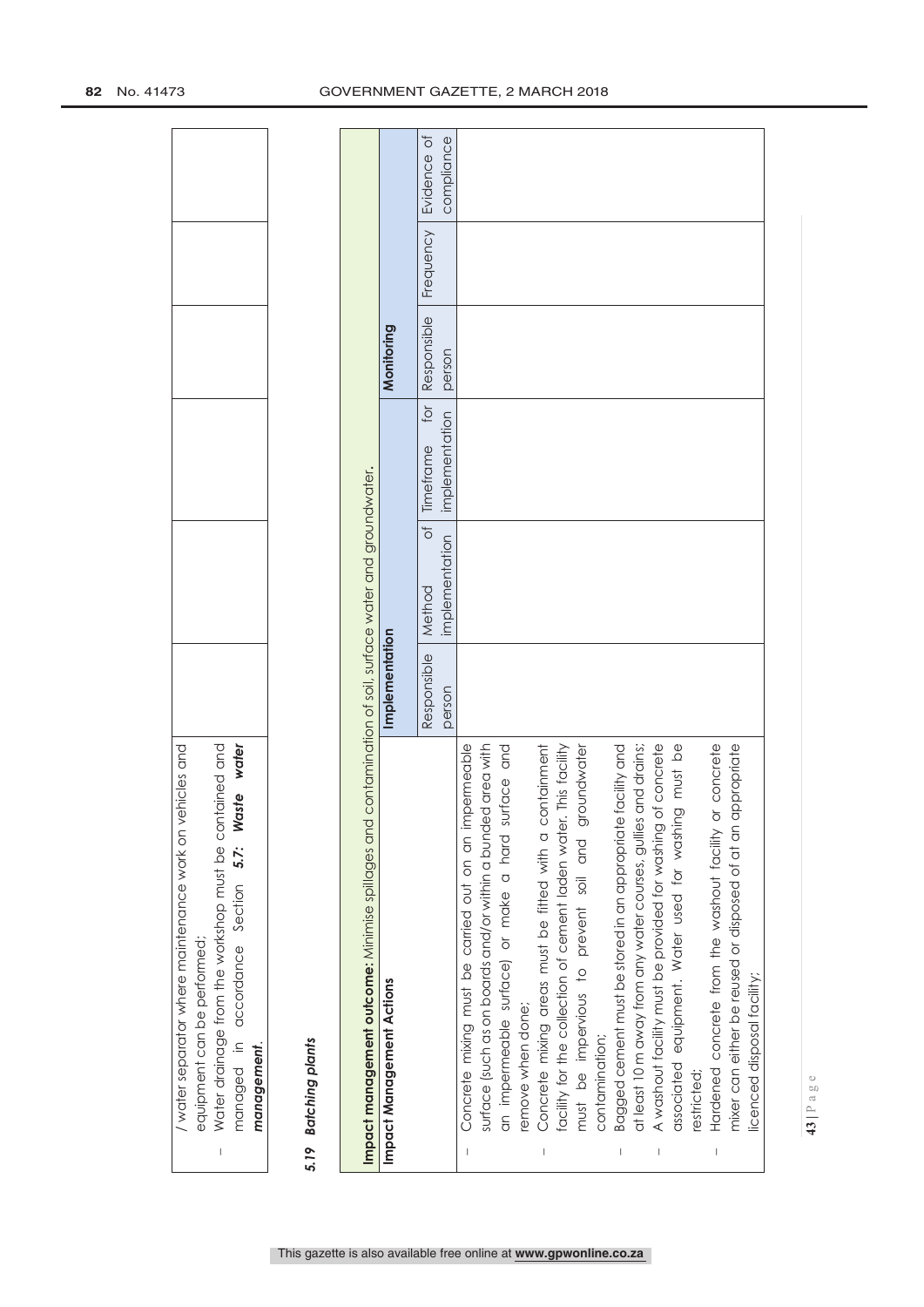| Temporary fencing must be erected around batching plants<br>damp to prevent the generation of dust (Refer to <b>Section 5.20:</b><br>period and<br>Sand and aggregates containing cement must be kept<br>installation.<br>or pevome<br>material if these will be temporarily stored on site;<br>in accordance with Section 5.5: Fencing and gate<br>reused from site on completion of construction<br>Any excess sand, stone and cement must be<br>disposed at a registered disposal facility;<br>Dust emissions<br>$\begin{array}{c} \rule{0pt}{2.5ex} \rule{0pt}{2.5ex} \rule{0pt}{2.5ex} \rule{0pt}{2.5ex} \rule{0pt}{2.5ex} \rule{0pt}{2.5ex} \rule{0pt}{2.5ex} \rule{0pt}{2.5ex} \rule{0pt}{2.5ex} \rule{0pt}{2.5ex} \rule{0pt}{2.5ex} \rule{0pt}{2.5ex} \rule{0pt}{2.5ex} \rule{0pt}{2.5ex} \rule{0pt}{2.5ex} \rule{0pt}{2.5ex} \rule{0pt}{2.5ex} \rule{0pt}{2.5ex} \rule{0pt}{2.5ex} \rule{0$<br>$\overline{\phantom{a}}$ |                       |                                                |                                    |                       |           |                           |
|----------------------------------------------------------------------------------------------------------------------------------------------------------------------------------------------------------------------------------------------------------------------------------------------------------------------------------------------------------------------------------------------------------------------------------------------------------------------------------------------------------------------------------------------------------------------------------------------------------------------------------------------------------------------------------------------------------------------------------------------------------------------------------------------------------------------------------------------------------------------------------------------------------------------------------|-----------------------|------------------------------------------------|------------------------------------|-----------------------|-----------|---------------------------|
| 5.20 Dust emissions                                                                                                                                                                                                                                                                                                                                                                                                                                                                                                                                                                                                                                                                                                                                                                                                                                                                                                              |                       |                                                |                                    |                       |           |                           |
| Impact management outcome: dust prevention measures are applied to minimise the generation of dust.                                                                                                                                                                                                                                                                                                                                                                                                                                                                                                                                                                                                                                                                                                                                                                                                                              |                       |                                                |                                    |                       |           |                           |
| Impact Management Actions                                                                                                                                                                                                                                                                                                                                                                                                                                                                                                                                                                                                                                                                                                                                                                                                                                                                                                        | Implementation        |                                                |                                    | Monitoring            |           |                           |
|                                                                                                                                                                                                                                                                                                                                                                                                                                                                                                                                                                                                                                                                                                                                                                                                                                                                                                                                  | Responsible<br>person | $\overline{\circ}$<br>implementation<br>Method | tor<br>implementation<br>Timeframe | Responsible<br>person | Frequency | Evidence of<br>compliance |
| dust as a result of project development activities to the<br>Take all reasonable measures to minimise the generation of<br>satisfaction of the ECO;                                                                                                                                                                                                                                                                                                                                                                                                                                                                                                                                                                                                                                                                                                                                                                              |                       |                                                |                                    |                       |           |                           |
| Removal of vegetation must be avoided until such time as soil<br>stripping is required and similarly exposed surfaces must be re-<br>$\begin{array}{c} \rule{0pt}{2.5ex} \rule{0pt}{2.5ex} \rule{0pt}{2.5ex} \rule{0pt}{2.5ex} \rule{0pt}{2.5ex} \rule{0pt}{2.5ex} \rule{0pt}{2.5ex} \rule{0pt}{2.5ex} \rule{0pt}{2.5ex} \rule{0pt}{2.5ex} \rule{0pt}{2.5ex} \rule{0pt}{2.5ex} \rule{0pt}{2.5ex} \rule{0pt}{2.5ex} \rule{0pt}{2.5ex} \rule{0pt}{2.5ex} \rule{0pt}{2.5ex} \rule{0pt}{2.5ex} \rule{0pt}{2.5ex} \rule{0$                                                                                                                                                                                                                                                                                                                                                                                                            |                       |                                                |                                    |                       |           |                           |
| Excavation, handling and transport of erodible materials must<br>be avoided under high wind conditions or when a visible dust<br>vegetated or stabilised as soon as is practically possible;<br>plume is present;                                                                                                                                                                                                                                                                                                                                                                                                                                                                                                                                                                                                                                                                                                                |                       |                                                |                                    |                       |           |                           |
|                                                                                                                                                                                                                                                                                                                                                                                                                                                                                                                                                                                                                                                                                                                                                                                                                                                                                                                                  |                       |                                                |                                    |                       |           |                           |

 $\overline{1}$ 

Empty cement bags must be secured with adequate binding

Empty cement bags must be secured with adequate binding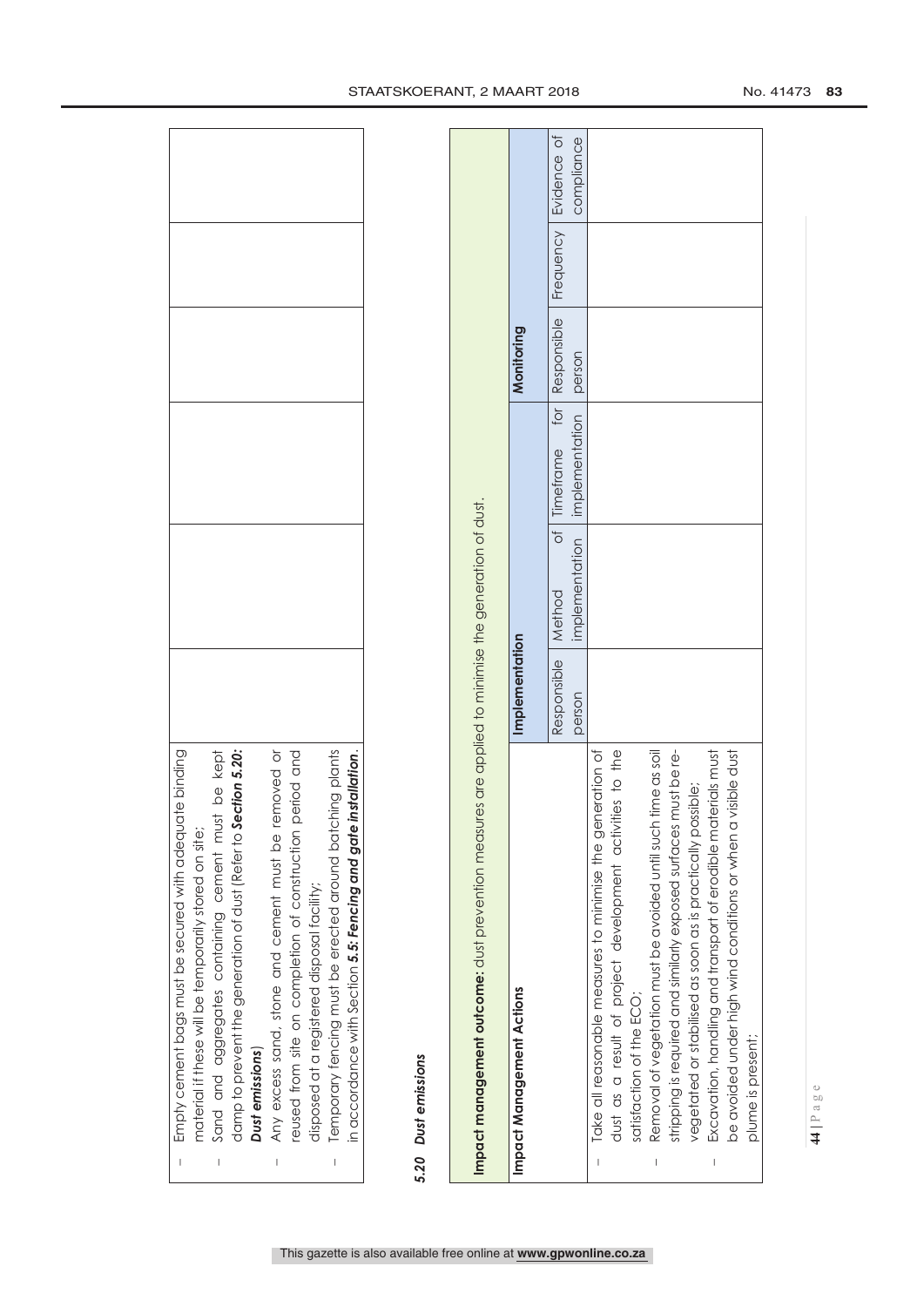| <b>DIA-Ho TC</b>                                                                                                                                                              |
|-------------------------------------------------------------------------------------------------------------------------------------------------------------------------------|
| water or wet areas using trucks to minimise the spread of dust                                                                                                                |
| For significant areas of excavation or exposed ground, spray                                                                                                                  |
| completed earthworks;                                                                                                                                                         |
| erial, for all<br>and harrowed into the top 100 mm of top mat                                                                                                                 |
| Straw stabilisation must be applied at a rate of one bale/10m <sup>2</sup>                                                                                                    |
| straw, brush packs, chipping);                                                                                                                                                |
| soil binders,<br>of temporary stabilising measures (e.g. chemical                                                                                                             |
|                                                                                                                                                                               |
| when dust generation is unavoidable, e.g. dampening<br>with water; particularly during prolonged periods of dry<br>weather in summer. Such measures must also include the use |
|                                                                                                                                                                               |
| be used<br>Appropriate dust suppression measures must                                                                                                                         |
| areas;                                                                                                                                                                        |
| 20km/h when traversing unconsolidated and non-vegetated                                                                                                                       |
|                                                                                                                                                                               |
| the ECO;                                                                                                                                                                      |
|                                                                                                                                                                               |
| Where erosion of stockpiles becomes a problem, erosion<br>control measures must be implemented at the discretion of                                                           |
| wind;                                                                                                                                                                         |
| areas where they are not exposed to the erosive effects of the                                                                                                                |
| in sheltered<br>Where possible, soil stockpiles must be located                                                                                                               |
| acceptable level;                                                                                                                                                             |
| cease altogether until the wind speed drops to an                                                                                                                             |
| working will<br>damping measures are adequate, or whether                                                                                                                     |
| situation and make recommendations as to whether dust-                                                                                                                        |
| aluate the<br>During high wind conditions, the ECO will ev                                                                                                                    |

# *5.21 Blasting*  Blasting  $5.21$

Impact management outcome: impact to the environment is minimised through a safe blasting practice. **Impact management outcome:** impact to the environment is minimised through a safe blasting practice.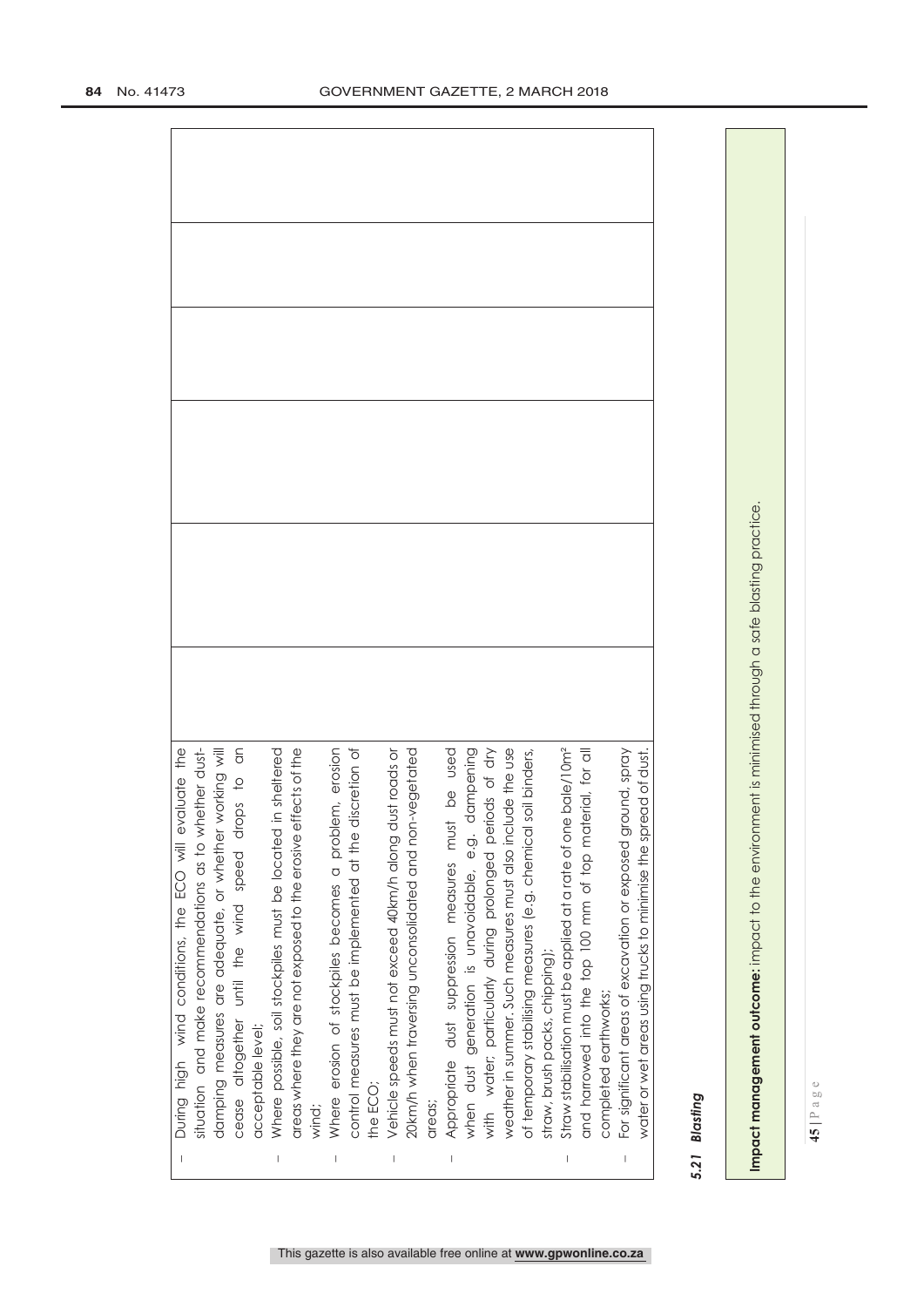| Impact Management Actions                                           | mplementation |                                                                                |                                          | Monitoring |            |
|---------------------------------------------------------------------|---------------|--------------------------------------------------------------------------------|------------------------------------------|------------|------------|
|                                                                     |               | esponsible   Method of   Timeframe for   Responsible   Frequency   Evidence of |                                          |            |            |
|                                                                     | person        |                                                                                | implementation   implementation   person |            | compliance |
| Any blasting activity must be conducted by a suitably               |               |                                                                                |                                          |            |            |
| licensed blasting contractor; and                                   |               |                                                                                |                                          |            |            |
| Notification of surrounding landowners, emergency services<br>I     |               |                                                                                |                                          |            |            |
| site personnel of blasting activity 24 hours prior to such activity |               |                                                                                |                                          |            |            |
| taking place on Site.                                               |               |                                                                                |                                          |            |            |
|                                                                     |               |                                                                                |                                          |            |            |

# *5.22 Noise*  5.22 Noise

| Management outcome: To prevent unnecessary noise           |                      | to the environment by ensuring that noise from development activity is mitigated. |                                                            |            |            |
|------------------------------------------------------------|----------------------|-----------------------------------------------------------------------------------|------------------------------------------------------------|------------|------------|
| Impact Management Actions                                  | Implementation       |                                                                                   |                                                            | Monitoring |            |
|                                                            | Responsible   Method |                                                                                   | of   Timeframe tor   Responsible   Frequency   Evidence of |            |            |
|                                                            | person               |                                                                                   | implementation implementation person                       |            | compliance |
| Operating hours as determined by the environmental         |                      |                                                                                   |                                                            |            |            |
| authorisation are adhered to during the development phase. |                      |                                                                                   |                                                            |            |            |
| Where not defined, development must be limited to daylight |                      |                                                                                   |                                                            |            |            |
| nours.                                                     |                      |                                                                                   |                                                            |            |            |

# This gazette is also available free online at **www.gpwonline.co.za**

# STAATSKOERANT, 2 MAART 2018 12018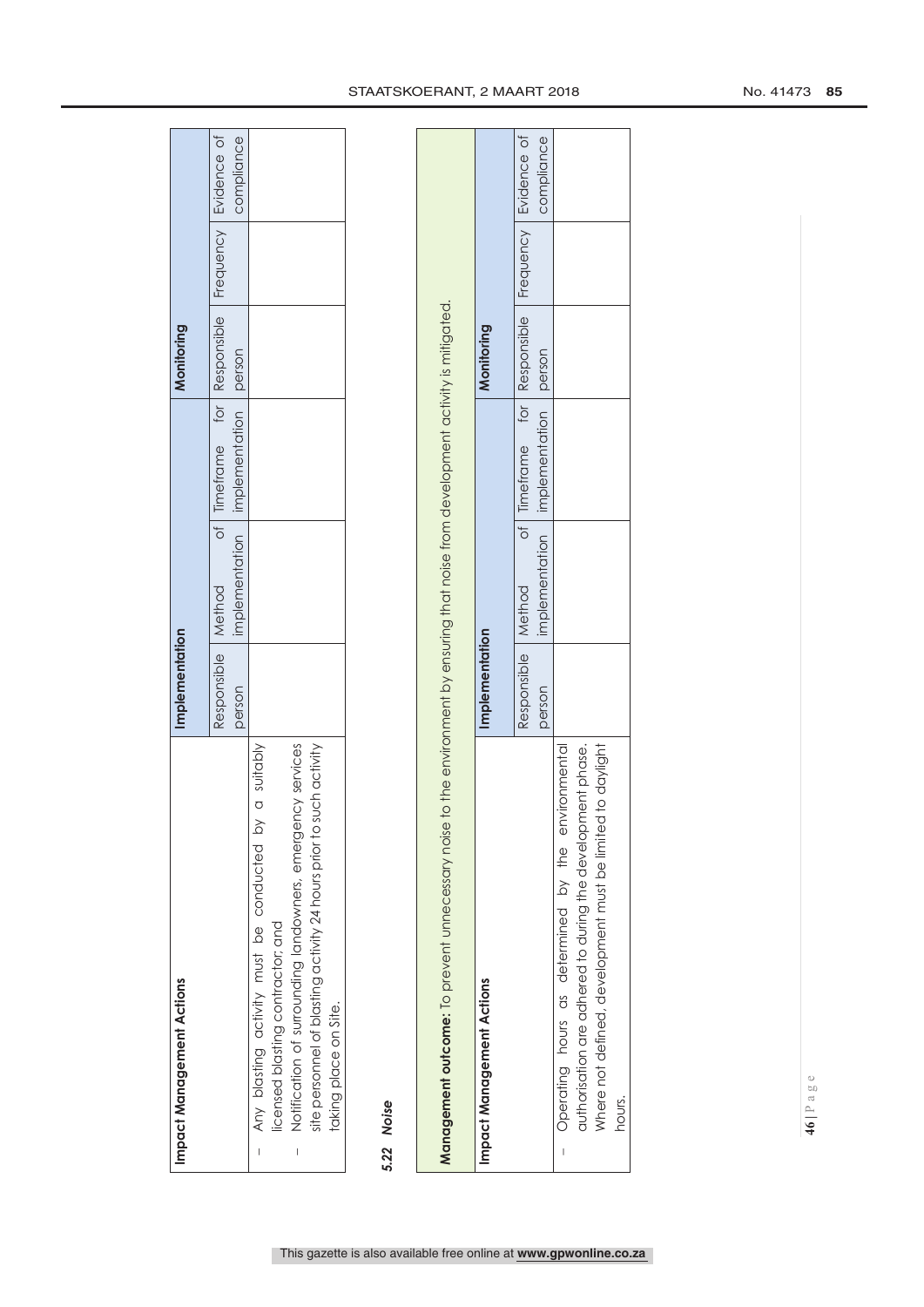| Impact management outcome: Prevention of uncontrollable fires.                                                                                                                                                                                                                                                                                                                                                                                                                                               |                                          |                                                |                                                   |                       |           |                           |
|--------------------------------------------------------------------------------------------------------------------------------------------------------------------------------------------------------------------------------------------------------------------------------------------------------------------------------------------------------------------------------------------------------------------------------------------------------------------------------------------------------------|------------------------------------------|------------------------------------------------|---------------------------------------------------|-----------------------|-----------|---------------------------|
| Impact Management Actions                                                                                                                                                                                                                                                                                                                                                                                                                                                                                    | Implementation                           |                                                |                                                   | Monitoring            |           |                           |
|                                                                                                                                                                                                                                                                                                                                                                                                                                                                                                              | Responsible<br>person                    | $\overline{\circ}$<br>implementation<br>Method | $\overline{5}$<br>implementation<br>Timeframe     | Responsible<br>person | Frequency | Evidence of<br>compliance |
| The local Fire Protection Agency (FPA) must be informed of<br>could be<br>all vehicles<br>Contact numbers for the FPA and emergency services must<br>aining and<br>Two way swop of contact details between ECO and FPA.<br>Designate smoking areas where the fire hazard<br>be communicated in environmental awareness tr<br>Firefighting equipment must be available on<br>displayed at a central location on site;<br>regarded as insignificant;<br>construction activities;<br>located on site;<br>I<br>I |                                          |                                                |                                                   |                       |           |                           |
| 5.24 Stockpiling and stockpile areas                                                                                                                                                                                                                                                                                                                                                                                                                                                                         |                                          |                                                |                                                   |                       |           |                           |
| Impact management outcome: To reduce erosion and                                                                                                                                                                                                                                                                                                                                                                                                                                                             | sedimentation as a result of stockpiling |                                                |                                                   |                       |           |                           |
| Impact Management Actions                                                                                                                                                                                                                                                                                                                                                                                                                                                                                    | Implementation                           |                                                |                                                   | Monitoring            |           |                           |
|                                                                                                                                                                                                                                                                                                                                                                                                                                                                                                              | Responsible<br>person                    | ð<br>implementation<br>Method                  | for $\overline{a}$<br>implementation<br>Timeframe | Responsible<br>person | Frequency | Evidence of<br>compliance |

# **86** No. 41473 GOVERNMENT GAZETTE, 2 MARCH 2018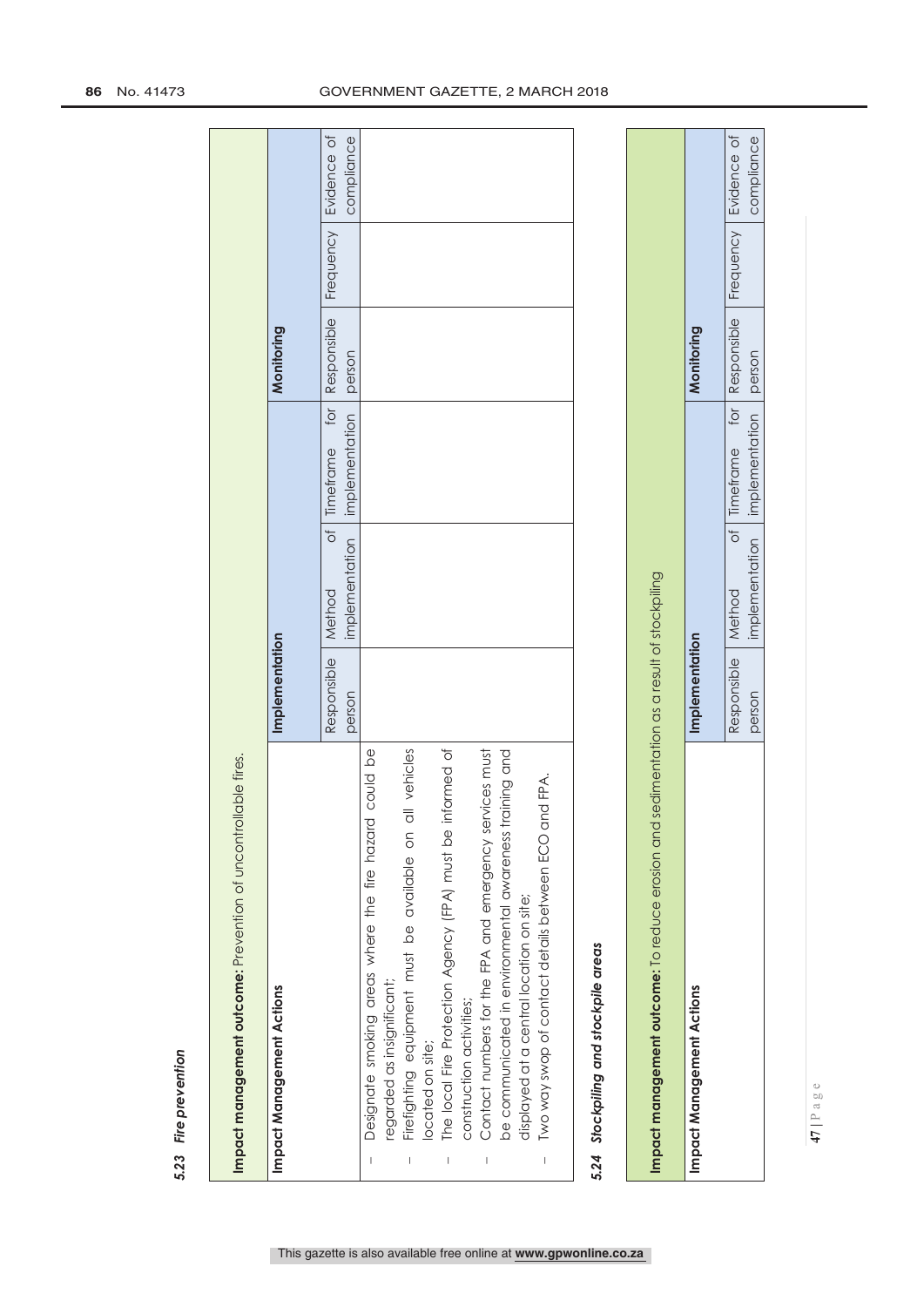| All material that is excavated during the project development                                                                    |  |
|----------------------------------------------------------------------------------------------------------------------------------|--|
|                                                                                                                                  |  |
| phase (either during piling (if required) or earthworks) must be<br>stored appropriately on site in order to minimise impacts to |  |
| watercourses, wetlands and water bodies;                                                                                         |  |
| All stockpiled material must be maintained and kept clear of                                                                     |  |
| iking regular<br>weeds and alien vegetation growth by undertal                                                                   |  |
| weeding and control methods;                                                                                                     |  |
| Stockpiles must not exceed 2 m in height;                                                                                        |  |
| re stockpiles<br>During periods of strong winds and heavy rain, th                                                               |  |
| (e.g. cloth,<br>should be covered with appropriate material                                                                      |  |
| tarpaulin etc.);                                                                                                                 |  |
| Where possible, sandbags (or similar) should be placed at the                                                                    |  |
| bases of the stockpiled material in order to prevent erosion of                                                                  |  |
| the material.                                                                                                                    |  |
|                                                                                                                                  |  |

# 5.25 Finalising tower positions *5.25 Finalising tower positions*

| Impact management outcome: No environmental degradation occurs as a result of the survey and pegging operations. |                      |                                      |                                  |            |                                |
|------------------------------------------------------------------------------------------------------------------|----------------------|--------------------------------------|----------------------------------|------------|--------------------------------|
| Impact Management Actions                                                                                        | Implementation       |                                      |                                  | Monitoring |                                |
|                                                                                                                  | Responsible   Method |                                      | of   Timeframe for   Responsible |            | <b>Frequency   Evidence of</b> |
|                                                                                                                  | person               | implementation implementation person |                                  |            | compliance                     |
| No vegetation clearing must occur during survey and                                                              |                      |                                      |                                  |            |                                |
| pegging operations;                                                                                              |                      |                                      |                                  |            |                                |
| No new access roads must be developed to facilitate access                                                       |                      |                                      |                                  |            |                                |
| for survey and pegging purposes;                                                                                 |                      |                                      |                                  |            |                                |
| Project manager, botanical specialist and contractor to                                                          |                      |                                      |                                  |            |                                |
| agree on final tower positions based on survey within assessed                                                   |                      |                                      |                                  |            |                                |
| and approved areas;                                                                                              |                      |                                      |                                  |            |                                |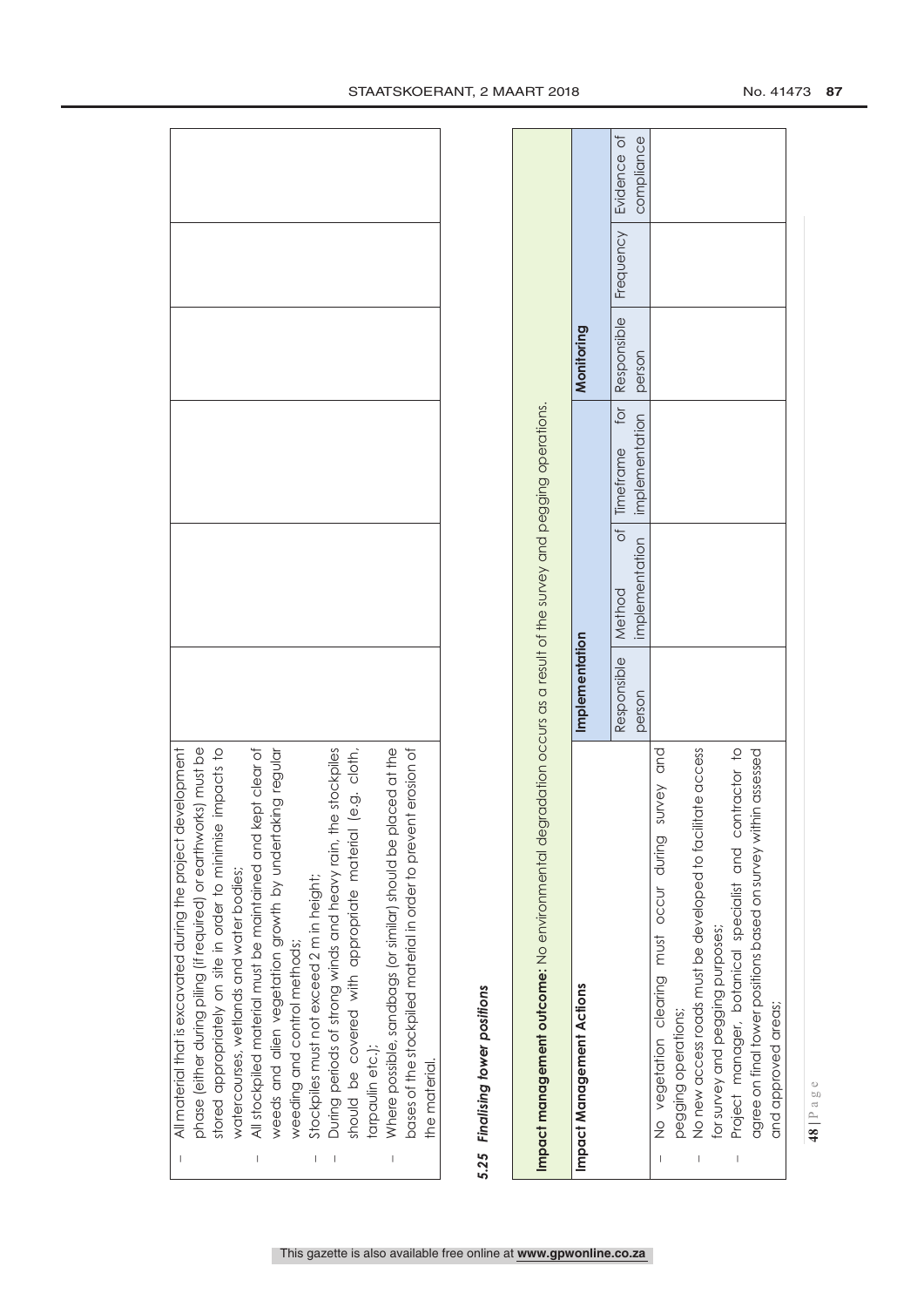| consultation with ECO. No deviations will be allowed without<br>The surveyor is to demarcate (peg) access roads/tracks in<br>the prior written consent from the ECO.<br>$\mathbf{I}$     |                       |                                                |                                    |                       |                  |                           |
|------------------------------------------------------------------------------------------------------------------------------------------------------------------------------------------|-----------------------|------------------------------------------------|------------------------------------|-----------------------|------------------|---------------------------|
| 5.26 Installation of foundations                                                                                                                                                         |                       |                                                |                                    |                       |                  |                           |
| Impact management outcome: No environmental degradation occurs as a result of the survey and pegging operations.                                                                         |                       |                                                |                                    |                       |                  |                           |
| Impact Management Actions                                                                                                                                                                | Implementation        |                                                |                                    | Monitoring            |                  |                           |
|                                                                                                                                                                                          | Responsible<br>person | ð<br>implementation<br>Method                  | tor<br>implementation<br>Timeframe | Responsible<br>person | Frequency        | Evidence of<br>compliance |
| Residual cement must be disposed of in accordance with<br>Batching of cement to be undertaken in accordance with<br>Section 5.8: Solid Waste Management.<br>Section 5.19: Batching;<br>Т |                       |                                                |                                    |                       |                  |                           |
| Assembly and erecting towers<br>5.27                                                                                                                                                     |                       |                                                |                                    |                       |                  |                           |
| Impact management outcome: No environmental degradation occurs as a result of assembly and erecting of towers.                                                                           |                       |                                                |                                    |                       |                  |                           |
| Impact Management Actions                                                                                                                                                                | Implementation        |                                                |                                    | Monitoring            |                  |                           |
|                                                                                                                                                                                          | Responsible<br>person | $\overline{\circ}$<br>implementation<br>Method | tor<br>implementation<br>Timeframe | Responsible<br>person | <b>Frequency</b> | Evidence of<br>compliance |
| blocks) to<br>Prior to erection, assembled towers and tower sections must<br>be stored on elevated surface (suggest wooden<br>minimise damage to the underlying vegetation;              |                       |                                                |                                    |                       |                  |                           |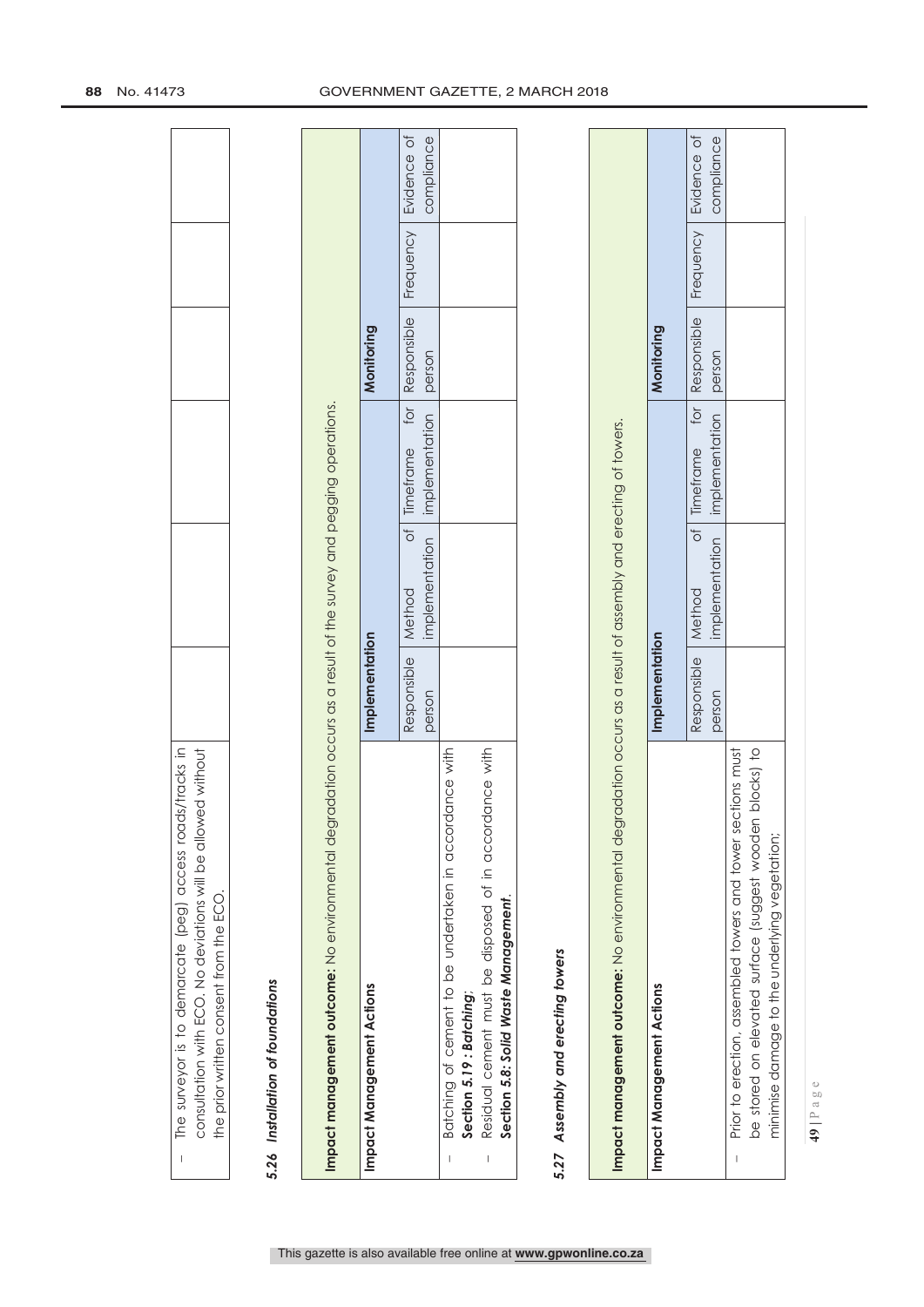| $\overline{\phantom{a}}$       | In sensitive areas, tower assembly must take place off-site or                                                             |  |
|--------------------------------|----------------------------------------------------------------------------------------------------------------------------|--|
|                                | away from sensitive positions;                                                                                             |  |
|                                | The crane used for tower assembly must be operated in a                                                                    |  |
|                                | manner which minimises impact to the environment;                                                                          |  |
|                                | The number of crane trips to each site must be minimised;                                                                  |  |
|                                | to tracked<br>Wheeled cranes must be utilised in preference                                                                |  |
|                                | cranes;                                                                                                                    |  |
|                                | Consideration must be given to erecting towers by helicopter                                                               |  |
|                                | extent of<br>or by hand where it is warranted to limit the                                                                 |  |
|                                | environmental impact;                                                                                                      |  |
| $\begin{array}{c} \end{array}$ | Access to tower positions to be undertaken in accordance                                                                   |  |
|                                | 8.4: Access<br>with access requirements in specified in Section                                                            |  |
|                                | Roads;                                                                                                                     |  |
|                                | accordance<br>vegetation clearance to be undertaken in                                                                     |  |
|                                | pecified in<br>with general vegetation clearance requirements s                                                            |  |
|                                | Section 8.10: Vegetation clearing;                                                                                         |  |
|                                | No levelling at tower sites must be permitted unless approved                                                              |  |
|                                | by the Development Project Manager or Developer Site                                                                       |  |
|                                | Supervisor;                                                                                                                |  |
|                                | Topsoil must be removed separately and stared for later use                                                                |  |
|                                | during rehabilitation of such tower sites;                                                                                 |  |
|                                | Topsoil must be stored in heaps not higher than 1m to prevent                                                              |  |
|                                | destruction of the seed bank within the topsoil;                                                                           |  |
|                                | Excavated slopes must be no greater that 1:3, but where this<br>is unavoidable, appropriate measures must be undertaken to |  |
|                                |                                                                                                                            |  |
|                                | stabilise the slopes;                                                                                                      |  |
| $\vert$                        | Fly rock from blasting activity must be minimised and any                                                                  |  |
|                                | pieces greater than 150 mm falling beyond the Working Area                                                                 |  |
|                                | must be collected and removed;                                                                                             |  |
|                                | reas;<br>Only existing disturbed areas are utilised as spoil ar                                                            |  |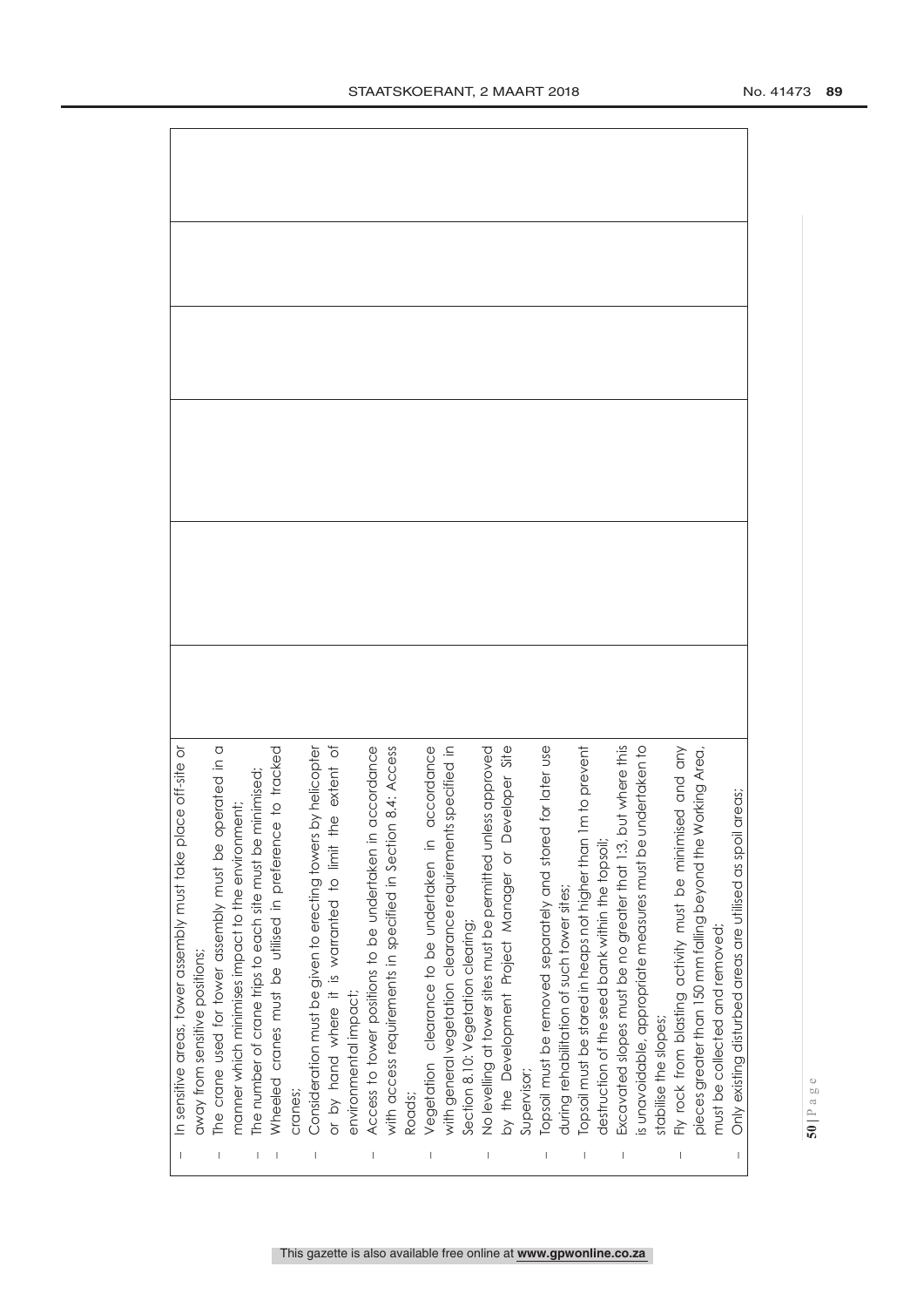| effect re-<br>as soon as<br>construction activities on the site is complete. Spreading of<br>Drainage is provided to control groundwater exit gradient<br>with the spill areas such that migration of fines is kept to a<br>bilitated in<br>areas to be<br>through or<br>in Section<br>During backfilling operations, care must be taken not to dump<br>en put spoil<br>topsoil must not be undertaken at the beginning of the dry<br>Surface water runoff is appropriately channeled<br>the topsoil at the bottom of the foundation and th<br>The surface of the spoil is appropriately reha<br>The retained topsoil must be spread evenly over<br>accordance with the requirements specified<br>ehabilitated and suitably compacted to<br>vegetation of such areas to prevent erosion<br>5.29: Landscaping and rehabilitation;<br>around spoil areas;<br>on top of that;<br>minimum;<br>5.28 Stringing<br>season.<br>$\mathsf{I}$<br>$\overline{\phantom{a}}$<br>$\overline{\phantom{a}}$ |                       |                                                 |                                    |                       |           |                           |
|---------------------------------------------------------------------------------------------------------------------------------------------------------------------------------------------------------------------------------------------------------------------------------------------------------------------------------------------------------------------------------------------------------------------------------------------------------------------------------------------------------------------------------------------------------------------------------------------------------------------------------------------------------------------------------------------------------------------------------------------------------------------------------------------------------------------------------------------------------------------------------------------------------------------------------------------------------------------------------------------|-----------------------|-------------------------------------------------|------------------------------------|-----------------------|-----------|---------------------------|
| Impact management outcome: No environmental degradation occurs as a result of stringing                                                                                                                                                                                                                                                                                                                                                                                                                                                                                                                                                                                                                                                                                                                                                                                                                                                                                                     |                       |                                                 |                                    |                       |           |                           |
| Impact Management Actions                                                                                                                                                                                                                                                                                                                                                                                                                                                                                                                                                                                                                                                                                                                                                                                                                                                                                                                                                                   | Implementation        |                                                 |                                    | Monitoring            |           |                           |
|                                                                                                                                                                                                                                                                                                                                                                                                                                                                                                                                                                                                                                                                                                                                                                                                                                                                                                                                                                                             | Responsible<br>person | $\overline{\sigma}$<br>implementation<br>Method | for<br>implementation<br>Timeframe | Responsible<br>person | Frequency | Evidence of<br>compliance |
| the siting of winch and tensioner stations. In all other instances,<br>be used for<br>Where possible, previously disturbed areas must<br>$\overline{\phantom{a}}$                                                                                                                                                                                                                                                                                                                                                                                                                                                                                                                                                                                                                                                                                                                                                                                                                           |                       |                                                 |                                    |                       |           |                           |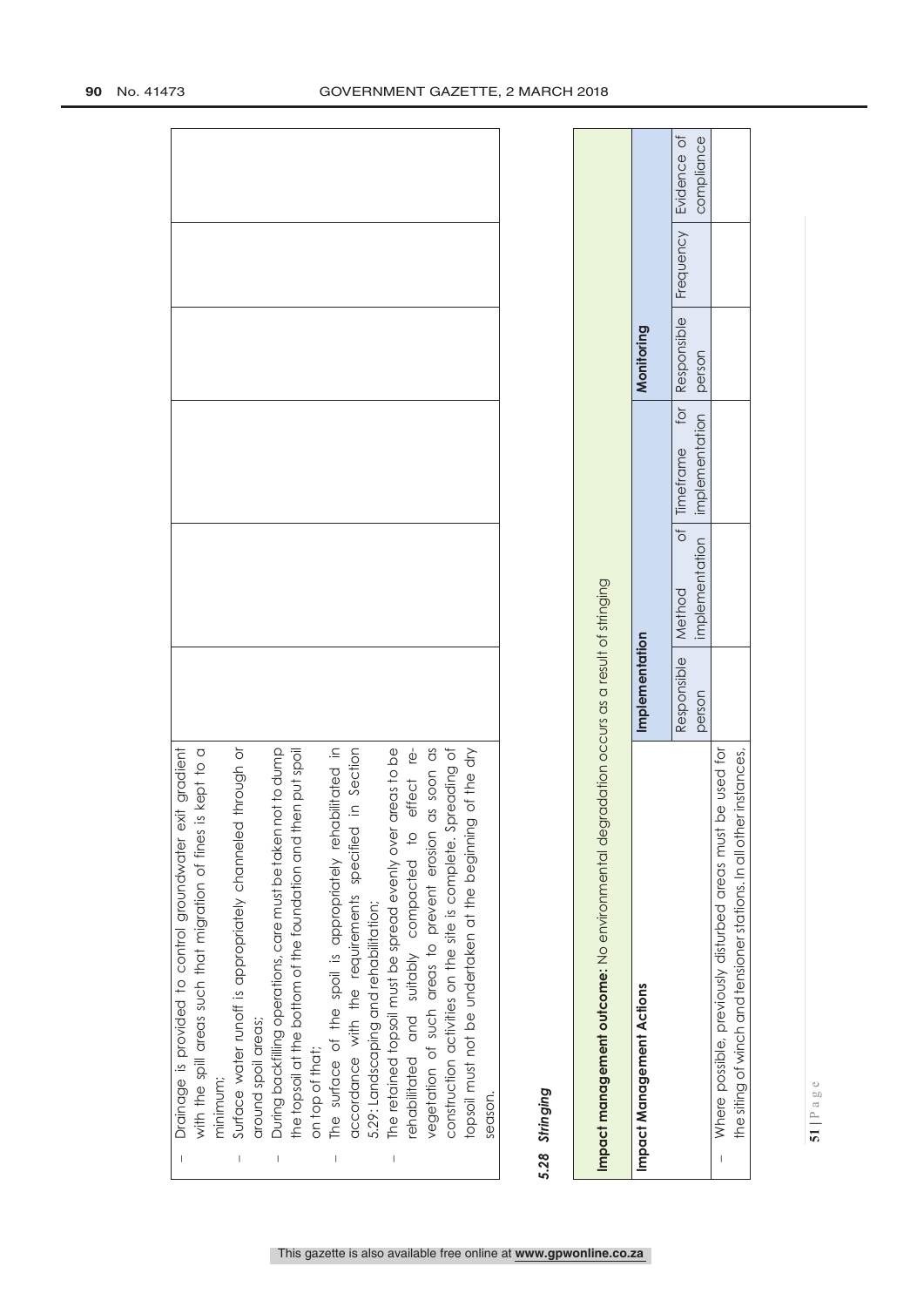| This gazette is also available free online at www.qpwonline.co.za |
|-------------------------------------------------------------------|

| the siting of the winch and tensioner must avoid No-Go areas                                                                       |  |
|------------------------------------------------------------------------------------------------------------------------------------|--|
| and other sensitive areas;                                                                                                         |  |
| The winch and tensioner station must be equipped with drip<br>trays in order to contain any fuel, hydraulic fuel or oil spills and |  |
|                                                                                                                                    |  |
| eaks;                                                                                                                              |  |
| Refueling of the winch and tensioner stations must be<br>undertaken in accordance with Section 5.17: Hazardous                     |  |
|                                                                                                                                    |  |
| substances;                                                                                                                        |  |
| In the case of the development of overhead transmission and                                                                        |  |
| distribution infrastructure, a one metre "trace-line" may be<br>cut through the vegetation for stringing purposes only and no      |  |
|                                                                                                                                    |  |
| vehicle access must be cleared along "trace-lines"                                                                                 |  |
| Vegetation clearing must be undertaken by hand, using                                                                              |  |
| egetation<br>chainsaws and hand held implements, with v                                                                            |  |
| wheeled<br>being cut off at ground level. No fracked or                                                                            |  |
| mechanised equipment must be used;                                                                                                 |  |
|                                                                                                                                    |  |
| Alternative methods of stringing which limit impact to the<br>environment must always be considered e.g. by hand or by             |  |
| using a helicopter;                                                                                                                |  |
| Where the stringing operation crosses a public or private road                                                                     |  |
| or railway line, the necessary scaffolding/                                                                                        |  |
| protection<br>If, for any<br>measures must be installed to facilitate access.                                                      |  |
| reason, such access has to be closed for any period(s) during                                                                      |  |
| be given<br>affected must<br>development, the persons                                                                              |  |
| reasonable notice, in writing;                                                                                                     |  |
| No services (electrical distribution lines, telephone lines, roads,                                                                |  |
| damaged<br>railways lines, pipelines fences etc.) must be                                                                          |  |
| to services<br>because of stringing operations. Where disruption                                                                   |  |
| is unavoidable, persons affected must be given reasonable                                                                          |  |
| notice, in writing;                                                                                                                |  |
|                                                                                                                                    |  |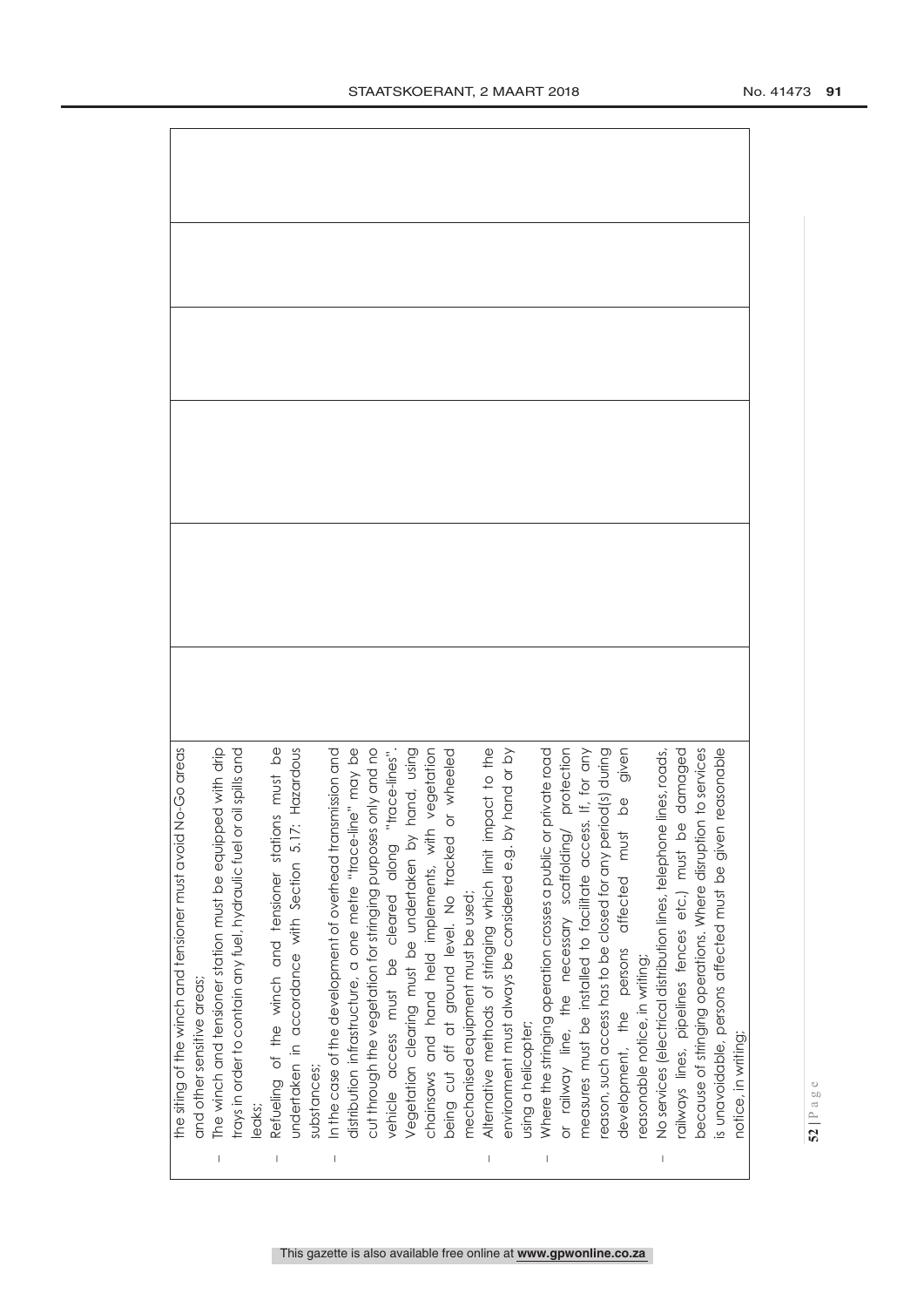| be installed<br>ertain high<br>value agricultural areas such as vineyards, orchards, nurseries.<br>to prevent damage to the structures supporting c<br>Necessary scaffolding protection measures must<br>$\overline{1}$ |                       |                                                 |                                    |                       |           |                           |
|-------------------------------------------------------------------------------------------------------------------------------------------------------------------------------------------------------------------------|-----------------------|-------------------------------------------------|------------------------------------|-----------------------|-----------|---------------------------|
| 5.29 Temporary closure of site                                                                                                                                                                                          |                       |                                                 |                                    |                       |           |                           |
| Impact management outcome: Minimise the risk of environmental impact during periods of site closure greater than five days.                                                                                             |                       |                                                 |                                    |                       |           |                           |
| Impact Management Actions                                                                                                                                                                                               | Implementation        |                                                 |                                    | Monitoring            |           |                           |
|                                                                                                                                                                                                                         | Responsible<br>person | $\overline{\sigma}$<br>implementation<br>Method | for<br>implementation<br>Timeframe | Responsible<br>person | Frequency | Evidence of<br>compliance |
| Hazardous storage areas must be well ventilated;<br>Bunds must be emptied (where applicable);                                                                                                                           |                       |                                                 |                                    |                       |           |                           |
| Fire extinguishers must be serviced and accessible. Service                                                                                                                                                             |                       |                                                 |                                    |                       |           |                           |
| records to be filed and audited at last service;                                                                                                                                                                        |                       |                                                 |                                    |                       |           |                           |
| Emergency and contact details displayed must be displayed;                                                                                                                                                              |                       |                                                 |                                    |                       |           |                           |
| facilities to<br>Security personnel must be briefed and have the                                                                                                                                                        |                       |                                                 |                                    |                       |           |                           |
| contact or be contacted by relevant management and                                                                                                                                                                      |                       |                                                 |                                    |                       |           |                           |
| emergency personnel;                                                                                                                                                                                                    |                       |                                                 |                                    |                       |           |                           |
| Night hazards such as reflectors, lighting, traffic signage etc.<br>must have been checked;                                                                                                                             |                       |                                                 |                                    |                       |           |                           |
| Fire hazards identified and the local authority must have been                                                                                                                                                          |                       |                                                 |                                    |                       |           |                           |
| stockpiles,<br>notified of any potential threats e.g. large brush                                                                                                                                                       |                       |                                                 |                                    |                       |           |                           |
| fuels etc.;                                                                                                                                                                                                             |                       |                                                 |                                    |                       |           |                           |
| Structures vulnerable to high winds must be secured;<br>$\vert$                                                                                                                                                         |                       |                                                 |                                    |                       |           |                           |

**53 |** Page

 $\overline{1}$ 

 Where stringing operations cross cultivated land, damage to crops is restricted to the minimum required to conduct stringing operations, and reasonable notice (10 work days minimum), in writing, must be provided to the landowner;

Where stringing operations cross cultivated land, damage to crops is restricted to the minimum required to conduct stringing operations, and reasonable notice (10 work days

minimum), in writing, must be provided to the landowner;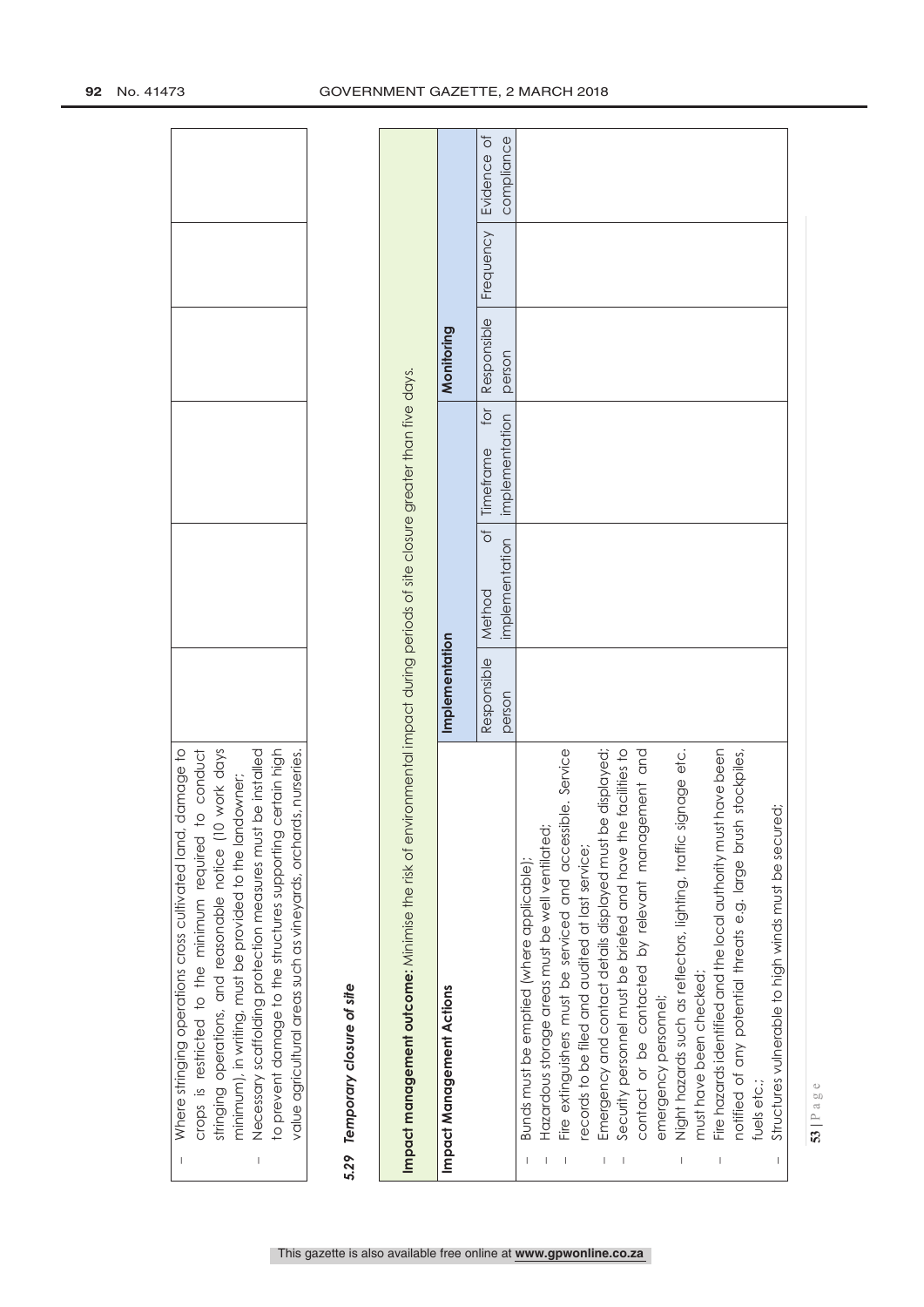|         | Impact management outcome: No environmental degradation occurs as a result of the survey and pegging operations. |                       |                                      |                                    |                       |           |                           |
|---------|------------------------------------------------------------------------------------------------------------------|-----------------------|--------------------------------------|------------------------------------|-----------------------|-----------|---------------------------|
|         | Impact Management Actions                                                                                        | Implementation        |                                      |                                    | Monitoring            |           |                           |
|         |                                                                                                                  | Responsible<br>person | $\sigma$<br>implementation<br>Method | for<br>implementation<br>Timeframe | Responsible<br>person | Frequency | Evidence of<br>compliance |
| I       | be subject<br>All areas disturbed by construction activities must<br>to landscaping and rehabilitation;          |                       |                                      |                                    |                       |           |                           |
| I       | All spoil and waste will be disposed to a registered waste site<br>and certificates of disposal provided;        |                       |                                      |                                    |                       |           |                           |
|         | All slopes in excess of 2% (1:50) must be contoured in                                                           |                       |                                      |                                    |                       |           |                           |
|         | Resources<br>accordance with the Conservation of Agricultural<br>Act, No 43 of 1983;                             |                       |                                      |                                    |                       |           |                           |
| I       | All slopes in excess of 12% (1:8.3) must be terraced in                                                          |                       |                                      |                                    |                       |           |                           |
|         | Resources<br>accordance with the Conservation of Agricultural<br>Act, No 43 of 1983;                             |                       |                                      |                                    |                       |           |                           |
|         | Berms that have been created should have a slope of 1:4 and                                                      |                       |                                      |                                    |                       |           |                           |
|         | be replanted with indigenous species and grasses;                                                                |                       |                                      |                                    |                       |           |                           |
| $\vert$ | farmlands,<br>Where new access roads have crossed cultivated                                                     |                       |                                      |                                    |                       |           |                           |
|         | that lands must be rehabilitated by ripping to a minimum                                                         |                       |                                      |                                    |                       |           |                           |
|         | depth of 600 mm;                                                                                                 |                       |                                      |                                    |                       |           |                           |

This gazette is also available free online at **www.gpwonline.co.za**

 $\overline{1}$ 

 $\bar{1}$ 

 $\bar{\rm I}$ 

 $\overline{1}$ 

 $\overline{1}$ 

Wind and dust mitigation must be implemented;

Wind and dust mitigation must be implemented;

Cement and materials stores must have been secured;

Cement and materials stores must have been secured;

Toilets must have been emptied and secured;

Toilets must have been emptied and secured;

Refuse bins must have been emptied and secured;

Refuse bins must have been emptied and secured; Drip trays must have been emptied and secured.

Drip trays must have been emptied and secured.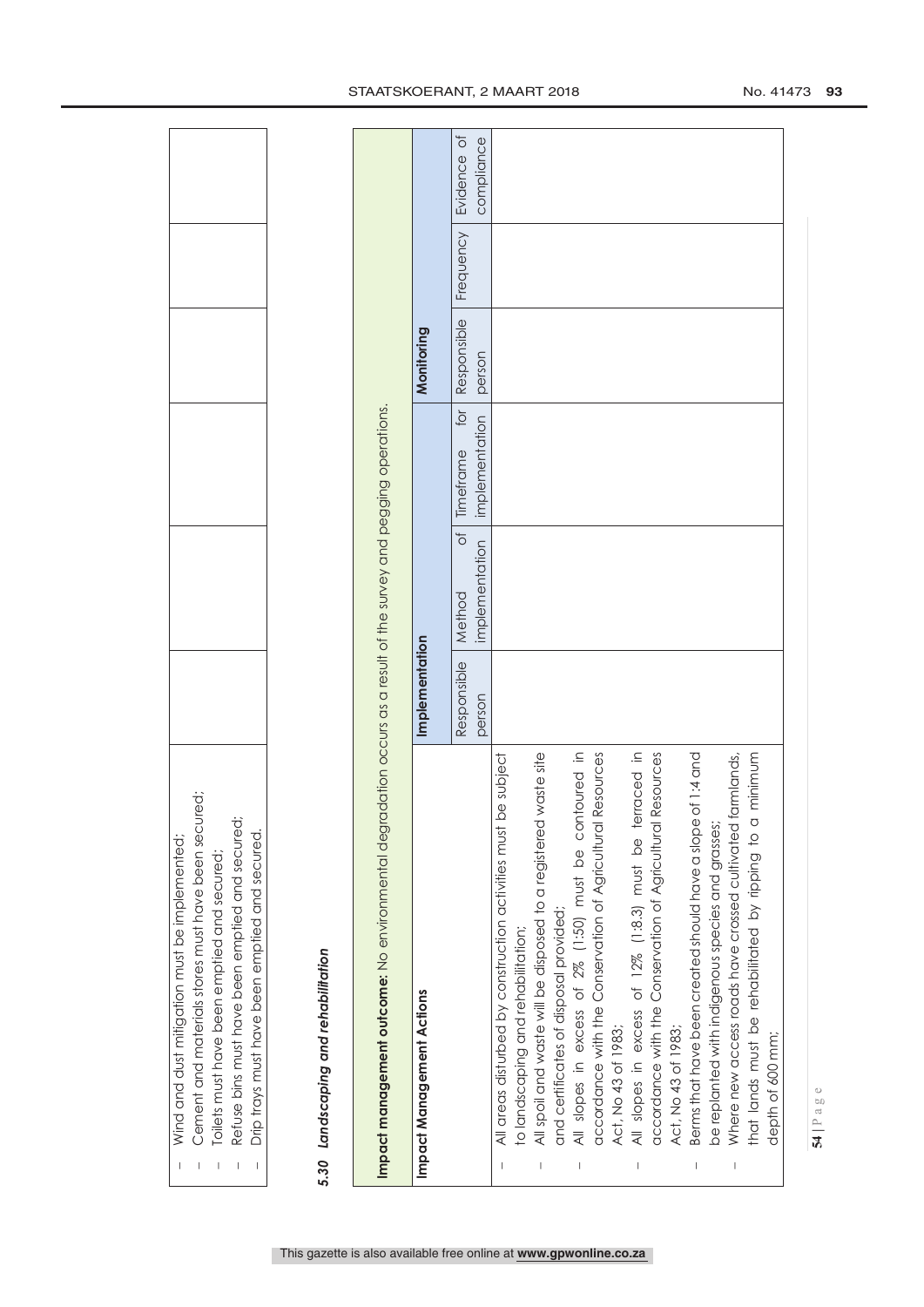| outside of<br>Rehabilitation of tower sites and access roads |           | Indigenous species will be used for replanting; | Stockpiled topsoil must be used for rehabilitation (refer to | Section 5.23: Stockpiling and stockpiled areas); | o facilitate<br>Stockpiled topsoil will be evenly spread so as t | seeding and minimise loss of soil due to erosion; | placement<br>Before placing topsoil, all visible weeds from the | area and from the topsoil must be removed; | Subsoil must be ripped before topsoil is placed; | The project must be timed so that rehabilitation can take<br>place at the optimal time for vegetation establishment; |  | Where impacted through construction related activity, all<br>sloped areas must be stabilised to ensure proper rehabilitation<br>is effected and erosion is controlled as per the instruction from |          | Sloped areas stabilised using design structures or vegetation<br>as specified in the design to prevent erosion of embankments.<br>Sloped areas stabilised using design structures or | The contract design specifications must be adhered to and |                       | Where required, re-vegetation can be enhanced using a<br>vegetation seed mixture as described below. A mixture of | seed can be used provided the mixture is carefully selected |                          | a) Annual and perennial plants are chosen; | b) Pioneer species are included; | to grow;<br>c) Species chosen must grow in the area feasible | d) Root systems must have a binding effect on the soil; | ecologica<br>$\overline{a}$<br>The final product should not cause |                       |
|--------------------------------------------------------------|-----------|-------------------------------------------------|--------------------------------------------------------------|--------------------------------------------------|------------------------------------------------------------------|---------------------------------------------------|-----------------------------------------------------------------|--------------------------------------------|--------------------------------------------------|----------------------------------------------------------------------------------------------------------------------|--|---------------------------------------------------------------------------------------------------------------------------------------------------------------------------------------------------|----------|--------------------------------------------------------------------------------------------------------------------------------------------------------------------------------------|-----------------------------------------------------------|-----------------------|-------------------------------------------------------------------------------------------------------------------|-------------------------------------------------------------|--------------------------|--------------------------------------------|----------------------------------|--------------------------------------------------------------|---------------------------------------------------------|-------------------------------------------------------------------|-----------------------|
|                                                              | farmland; |                                                 |                                                              |                                                  |                                                                  |                                                   |                                                                 |                                            |                                                  |                                                                                                                      |  |                                                                                                                                                                                                   | the ECO: |                                                                                                                                                                                      |                                                           | implemented strictly; |                                                                                                                   |                                                             | to ensure the following: |                                            |                                  |                                                              |                                                         | $\overline{\mathbb{Q}}$                                           | imbalance in the area |
|                                                              |           |                                                 |                                                              |                                                  |                                                                  |                                                   |                                                                 |                                            |                                                  |                                                                                                                      |  |                                                                                                                                                                                                   |          |                                                                                                                                                                                      |                                                           |                       |                                                                                                                   |                                                             |                          |                                            |                                  |                                                              |                                                         |                                                                   |                       |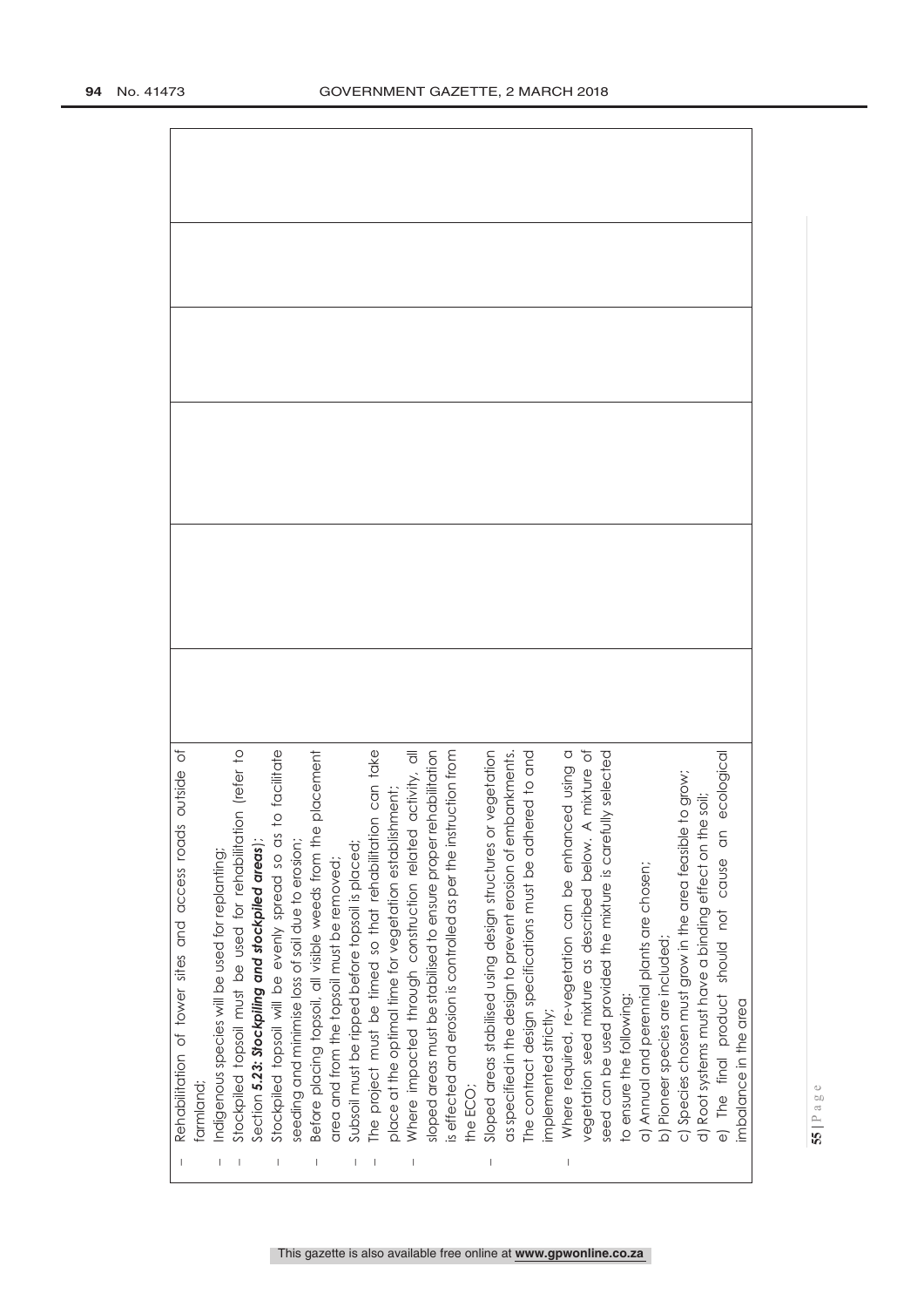ACCESS TO THE GENERIC EMPT **ACCESS TO THE GENERIC EMPr 6** Once completed and signed, to allow the public access to the generic EMPr, the holder of the EA must make the EMPr available to the public in Once completed and signed, to allow the public access to the generic EMPr, the holder of the EA must make the EMPr available to the public in accordance with regulation 26 (h) of the Environmental Impact Assessment Regulations, 2014. accordance with regulation 26 (h) of the Environmental Impact Assessment Regulations, 2014.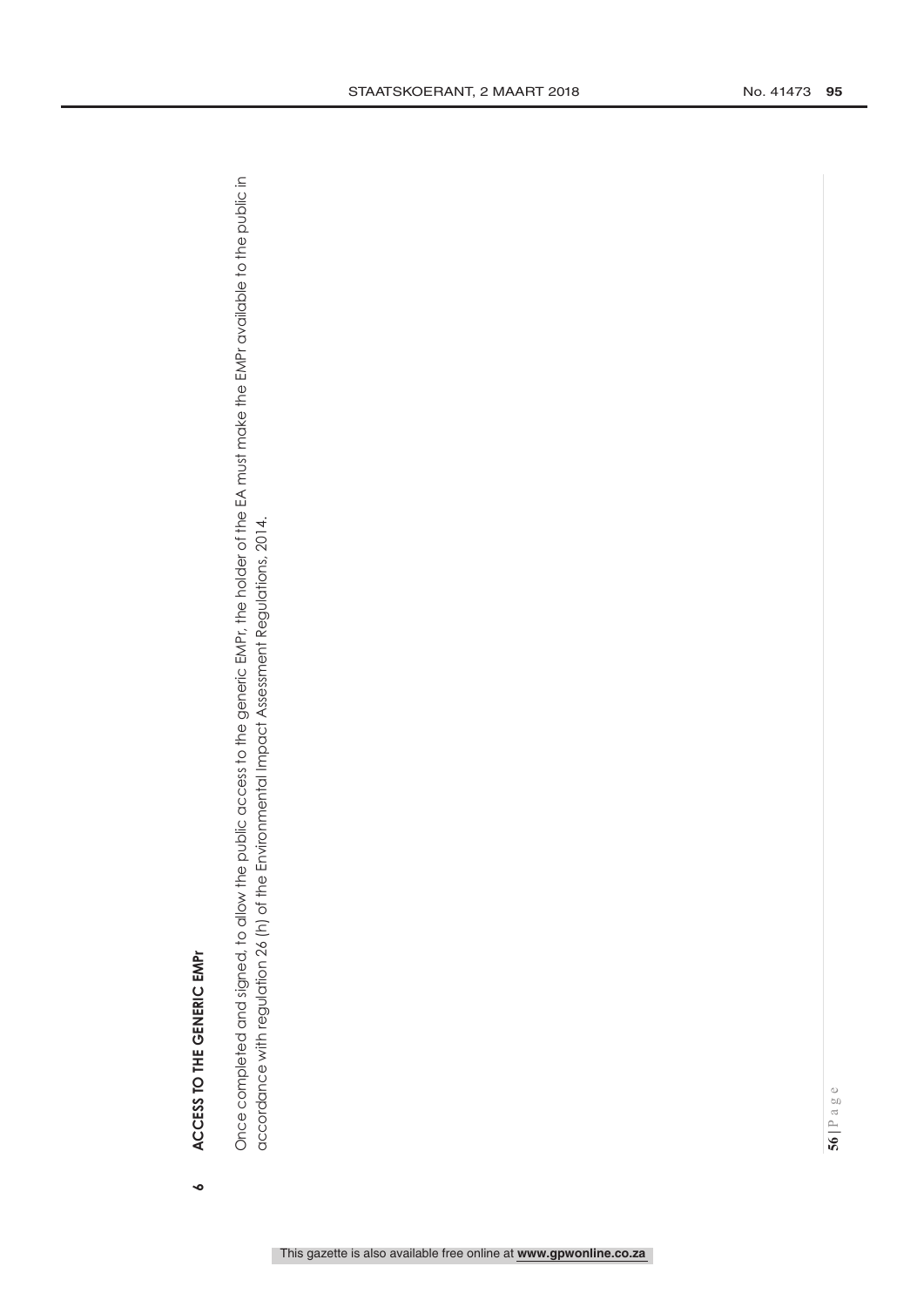# **PART B: SECTION 2**

# **7 SITE SPECIFIC INFORMATION AND DECLARATION**

### **7.1 Sub-section 1: contact details and description of the project**

7.1.1 Details of the applicant:

Name of applicant:

Tel No:

Fax No:

Postal Address:

Physical Address:

7.1.2 Details and expertise of the EAP:

Name of applicant:

Tel No:

Fax No:

E-mail address:

Expertise of the EAP (Curriculum Vitae included):

7.1.3 Project name:

7.1.4 Description of the project:

7.1.5 Project location:

| <b>NO</b> | FARM NAME( if | FARM NUMBER(if | <b>PORTION</b> | PORTION NUMBER | LATITUDE | <b>LONGITUDE</b> |  |
|-----------|---------------|----------------|----------------|----------------|----------|------------------|--|
|           | applicable)   | applicable)    | NAME           |                |          |                  |  |
|           |               |                |                |                |          |                  |  |
|           |               |                |                |                |          |                  |  |
|           |               |                |                |                |          |                  |  |

7.16 Preliminary technical specification of the overhead transmission and distribution:

- Length
- Tower parameters
	- Number and types of towers
	- Tower spacing (mean and maximum)
	- Tower height (lowest, mean and height)
	- Conductor attachment height (mean)
	- Minimum ground clearance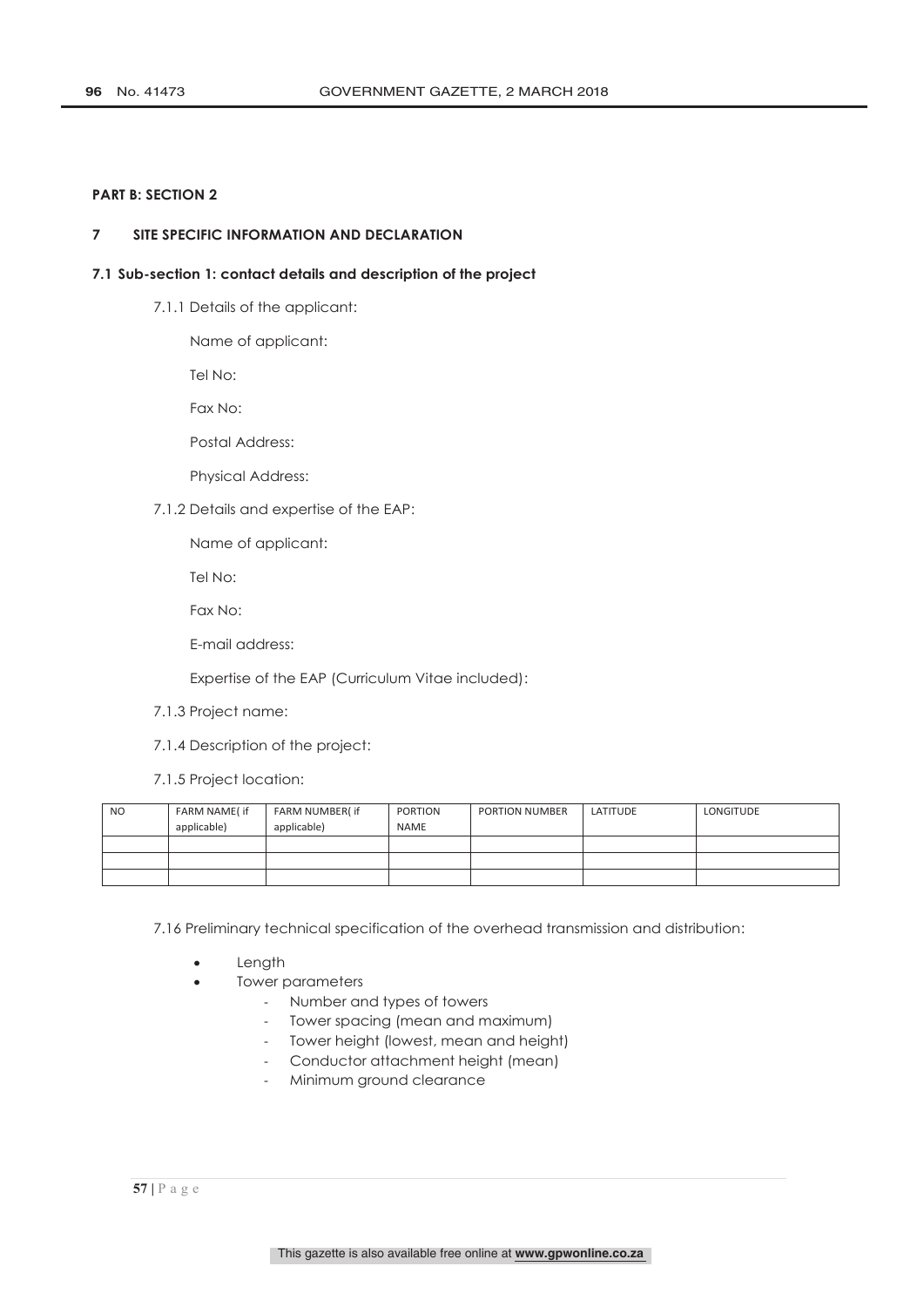# **7.2 Sub-section 2: Development footprint site map**

This sub-section must include a map of the site sensitivity overlaid with the preliminary infrastructure layout. Once the web-based screening tool identified in regulation 16(1) (v) of the Environmental Impact Assessment Regulations, 2014 is available, the sensitivity map must be prepared from this system. The map is to indicate areas/features of sensitivity based on the findings of the assessment and illustrated according to four tiers, Very High, High, Medium or Low. The sensitivity map shall also identify the nature of each sensitive feature e.g. raptor nest, threatened plant species, archaeological site, etc. Sensitivity maps shall identify features both within the planned working area and any known sensitive features in the surrounding landscape. The overhead transmission and distribution profile shall be illustrated at an appropriate resolution to enable fine scale interrogation. It is recommended that <20 km of overhead transmission and distribution length is illustrated per page in A3 landscape format. Where considered appropriate, photographs of sensitive features in the context of tower positions shall be used.



Figure 1: Example of an environmental sensitivity map in the context of a final overhead transmission and distribution profile

# **7.3 Sub-section 3: Declaration**

The proponent or applicant or holder of EA affirms that they will abide and comply with the prescribed impact management outcomes and actions as stipulated in part B: section 1 of the generic EMPr and have the understanding that the impact management outcomes and actions are legally binding.

Signature Proponent/applicant/ holder of EA Date:

------------------------------------------------------------------ --------------------------------

### **58 |** Page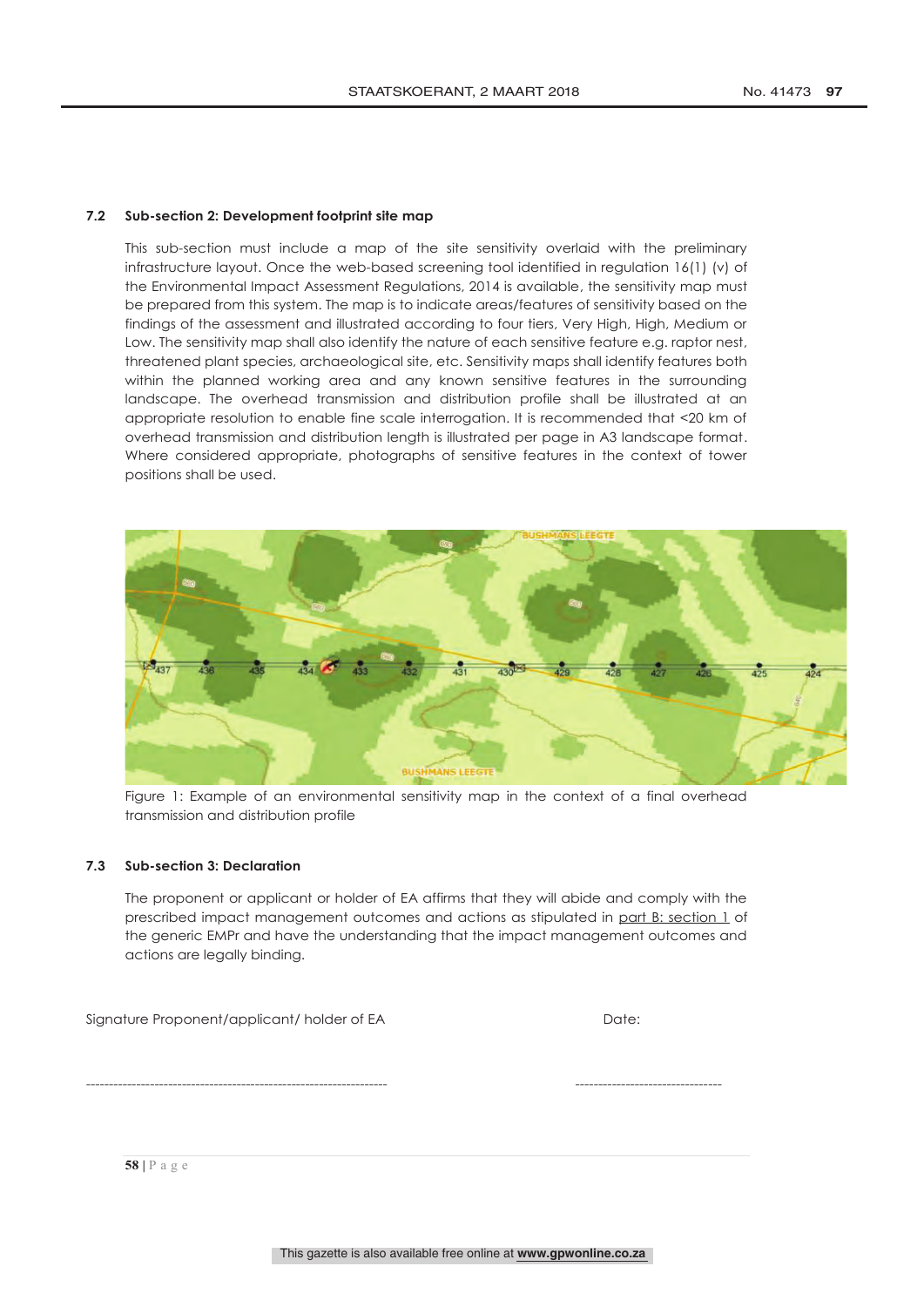# **7.4 Sub-section 4: amendments to site specific information (Part B; section 2)**

Should the EA be transferred, Part B: Section 2 must be completed by the new applicant and submitted with the application for amendment of the EA in terms of regulations 29 or 31 of the Environmental Impact Assessment Regulations, 2014. The information submitted for an amendment to an environmental authorization will be considered to be incomplete should a signed copy of Part B: Section 2 not be submitted. Once approved, Part B: Section 2 forms part of the EMPr for the development and the EMPr becomes legally binding to the new EA holder.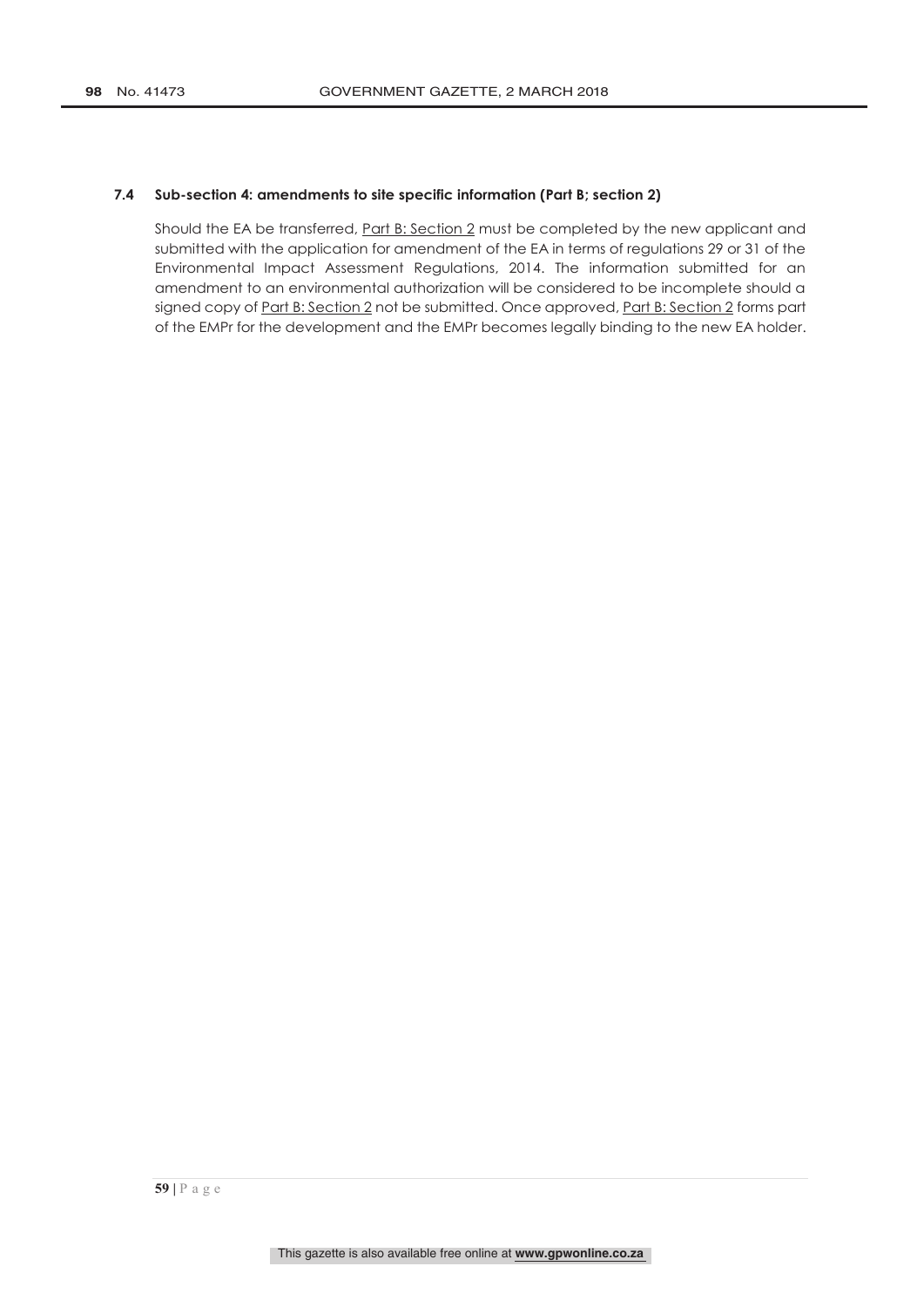# **PART C**

# **8 SITE SPECIFIC ENVIRONMENTAL ATTRIBUTES**

If any specific environmental sensitivities/attributes are present on the site which require more specific impact management outcomes and actions not included in the pre-approved generic EMPr template to manage impacts, those impact management outcomes and actions must be included in this section. These specific management controls must be referenced spatially, and must include impact management outcomes and actions. The management controls including impact management outcomes and actions must be presented in the format of the pre-approved generic EMPr template. This applies only to additional impact management outcomes and actions that are necessary.

If  $Part C$  is applicable to the site, it is required to be submitted to the CA for approval prior to commencement of the activity. The information in this section must be prepared by an EAP and the name and expertise of the EAP, including the curriculum vitae are to be included. Once approved, Part C forms part of the EMPr for the site and is legally binding.

This section will **not be required** should the site contain no specific environmental sensitivities or attributes.